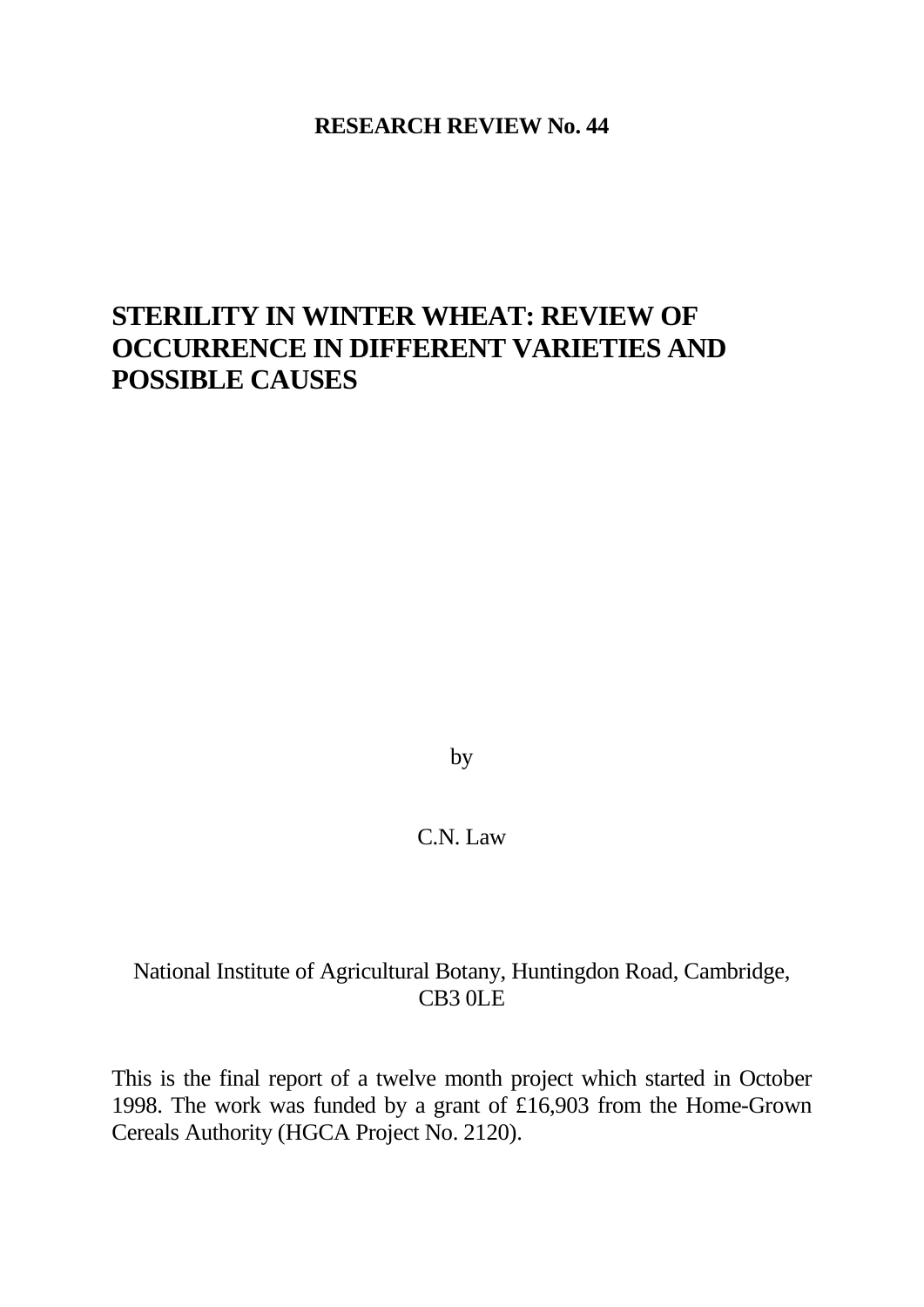# **CONTENTS**

**page no .**

## **SUMMARY**

| 1.                        |     | <b>INTRODUCTION</b>                                | $\mathbf{1}$ |
|---------------------------|-----|----------------------------------------------------|--------------|
| 2.                        |     | <b>ORIGINS OF STERILITY</b>                        | 3            |
| 3.                        |     | THE HISTORY OF THE VARIETY MOULIN                  | 5            |
|                           |     | 3.1 Origin                                         | 5            |
|                           |     | 3.2 Behaviour of Moulin in trials                  | 5            |
|                           |     | 3.3 Scotland                                       | 11           |
|                           |     | 3.4 Symptoms associated with the loss of fertility | 11           |
|                           |     | 3.5 Causes of the sterility                        | 12           |
|                           |     | 3.6 Conditions                                     | 12           |
|                           |     | 3.7 Moulin since 1987                              | 17           |
|                           |     | 3.8 Post-Moulin, 1987 onwards                      | 18           |
| $\overline{\mathbf{4}}$ . |     | <b>TRIALS AT ABERDEEN AND KELSO IN 1997</b>        | 19           |
|                           | 4.1 | <b>Comparisons with Moulin</b>                     | 20           |
|                           |     | 4.2 Environmental conditions                       | 21           |
|                           |     | 4.3 Screening                                      | 22           |
|                           |     | 4.4 Other differences from Moulin                  | 26           |
|                           |     | 4.5 Relationship to Moulin                         | 26           |
|                           |     | 4.6 Cause of the 1997 result at Aberdeen           | 26           |
| 5.                        |     | <b>STERILITY PROBLEMS IN OTHER COUNTRIES</b>       | 28           |
|                           |     | 5.1 France                                         | 28           |
|                           |     | 5.2 Northern Europe                                | 28           |
|                           |     | 5.3 North America                                  | 29           |
|                           |     | 5.4 Australia                                      | 30           |
|                           |     | 5.5 Asia                                           | 30           |
|                           |     | 5.6 South America                                  | 31           |
|                           | 5.7 | Summary                                            | 32           |
|                           |     |                                                    |              |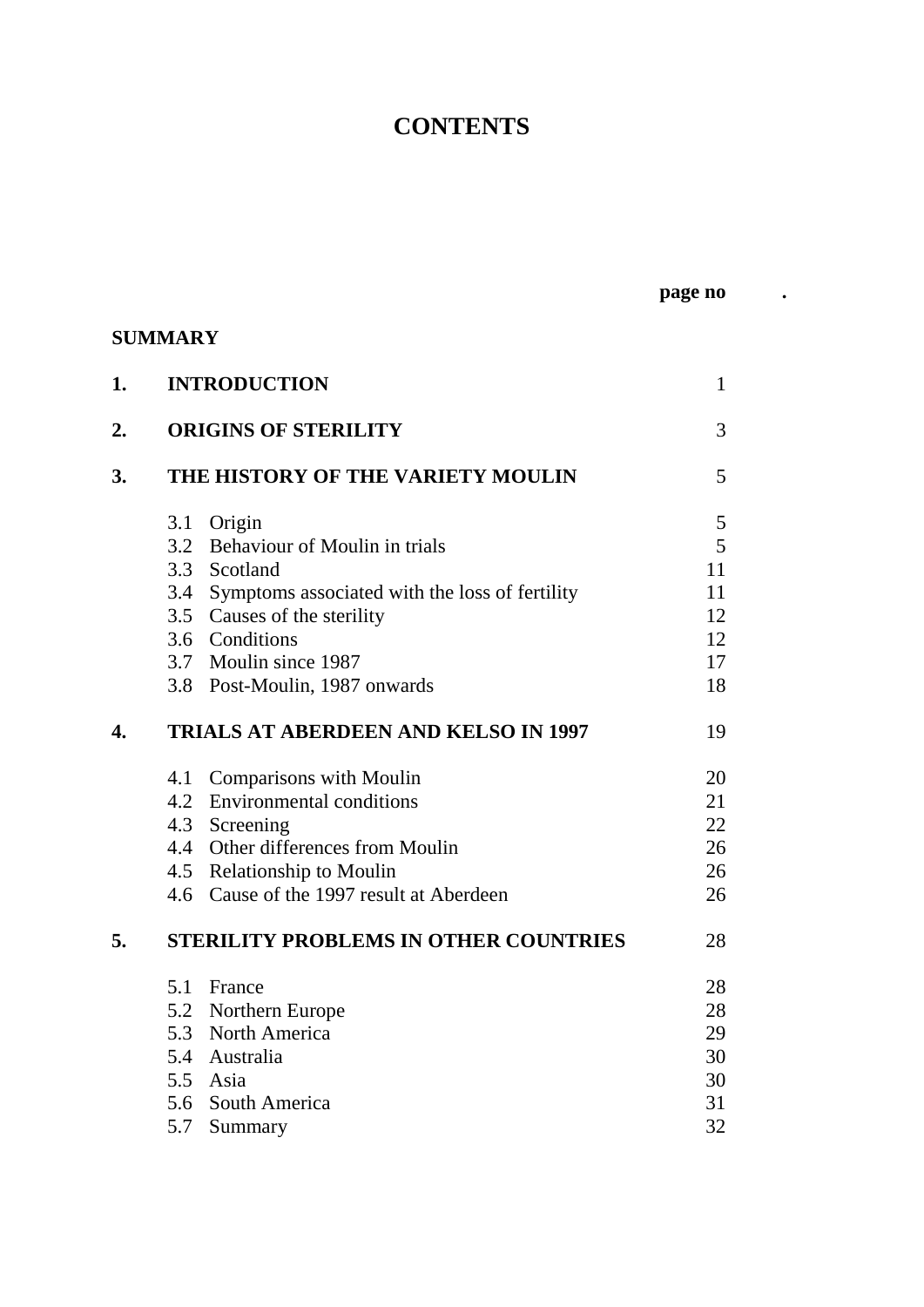## **6. POSSIBLE CAUSES OF STERILITY** 33

|                         | 6.1 | Genetical          |                                                         | 33 |
|-------------------------|-----|--------------------|---------------------------------------------------------|----|
|                         |     | 6.1.1              | <i>Rht</i> genes                                        | 33 |
|                         |     | 6.1.2              | <i>Rht</i> genes in other plants                        | 36 |
|                         |     | 6.1.3              | Male-sterile genes                                      | 37 |
|                         |     | 6.1.4              | Nuclear-cytoplasmic interactions                        | 38 |
|                         |     | 6.1.5              | Hybrid wheat                                            | 39 |
|                         |     | 6.1.6              | Pollen killer                                           | 40 |
|                         |     | 6.1.7              | Low temperature pairing                                 | 40 |
|                         |     | 6.1.8              | Incompatibility genes                                   | 41 |
|                         | 6.2 |                    | Environmental                                           | 42 |
|                         |     | 6.2.1              | Temperature                                             | 42 |
|                         |     | 6.2.2              | Light - intensity and duration                          | 43 |
|                         |     | 6.2.3              | Drought                                                 | 44 |
|                         |     | 6.2.4              | <b>Boron</b>                                            | 45 |
|                         |     | 6.2.5              | Copper                                                  | 47 |
|                         |     | 6.2.6              | Growth regulators                                       | 48 |
|                         |     | 6.2.7              | Herbicides and fungicides                               | 48 |
|                         |     | 6.2.8              | Orange-blossom midge                                    | 49 |
| 7.                      |     | <b>DISCUSSION</b>  |                                                         | 50 |
|                         |     |                    | 7.1 Sub-clinical sterility                              | 50 |
|                         |     |                    | 7.2 The critical sensitive stage                        | 52 |
|                         | 7.3 |                    | Comparison between the events of 1985/87 and 1997       | 53 |
|                         |     |                    | 7.4 Likely environmental causes                         | 53 |
|                         | 7.5 |                    | Likely genetical causes - few genes or many?            | 55 |
|                         |     |                    | 7.6 The influence of "exotic" germplasm                 | 57 |
|                         | 7.7 |                    | Development - varietal differences                      | 58 |
|                         | 7.8 |                    | Are the trial systems used by NIAB adequate to          |    |
|                         |     |                    | prevent another 'Moulin'?                               | 58 |
|                         | 7.9 |                    | Is there likely to be another 'Moulin' scare in the UK? | 59 |
|                         |     |                    | 7.10 The significance of the Aberdeen results           | 60 |
| 8.                      |     | <b>CONCLUSIONS</b> |                                                         | 61 |
| 9.                      |     |                    | <b>RECOMMENDATIONS</b>                                  | 63 |
| <b>ACKNOWLEDGEMENTS</b> |     |                    |                                                         | 66 |
| <b>REFERENCES</b>       | 67  |                    |                                                         |    |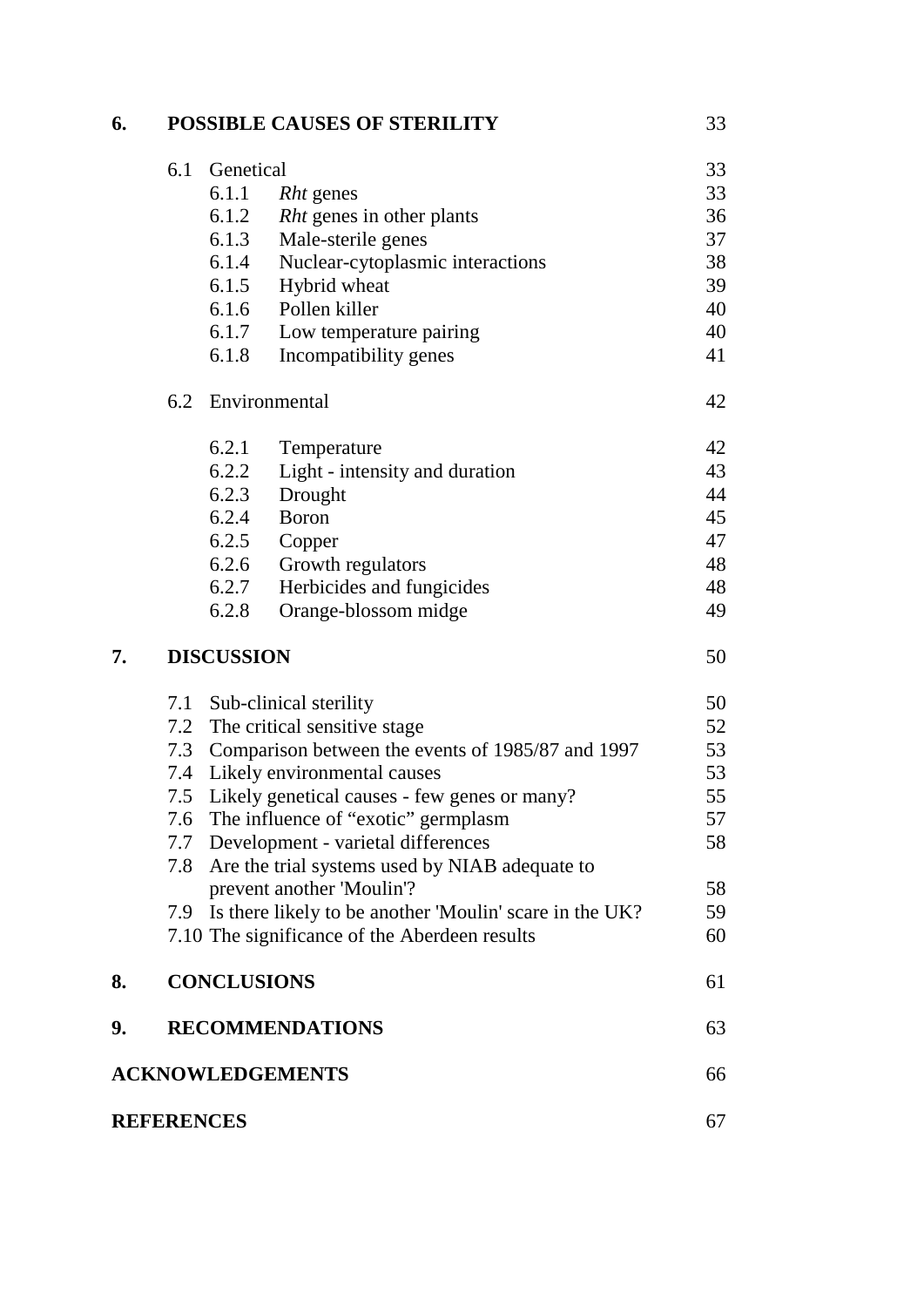| <b>APPENDICES</b> | 75.                                                |     |
|-------------------|----------------------------------------------------|-----|
| A.                | <b>Recommended and National List trial results</b> | 75. |
| <b>B.</b>         | Pedigrees of winter wheat varieties                | 97. |
|                   |                                                    |     |

## **TABLES**

| 1.   | Yield results at three Scottish sites 1985           | 11  |
|------|------------------------------------------------------|-----|
| 2.   | NL1 trials 1997: yield of grain                      | 25  |
| 3.   | NL2 trials 1997: yield of grain                      | 25  |
| 4.1  | Recommended List trials 1995: yield of grain         | 75  |
| 4.2  | Recommended List trials 1995: standardized residuals | 77  |
| 4.3  | Recommended List trials 1996: yield of grain         | 79  |
| 4.4  | Recommended List trials 1996: standardized residuals | 81  |
| 4.5  | Recommended List trials 1997: yield of grain         | 82  |
| 4.6  | Recommended List trials 1997: standardized residuals | 84  |
| 4.7  | Recommended List trials 1998: yield of grain         | 86  |
| 4.8  | Recommended List trials 1998: standardized residuals | 88  |
| 4.9  | National List year one trials 1997: yield of grain   | 89  |
| 4.10 | National List year two trials 1997: yield of grain   | 90  |
| 4.11 | National List year one trials 1998: yield of grain   | 91  |
| 4.12 | National List year two trials 1998: yield of grain   | 92  |
| 4.13 | Key to the locations of trials                       | 93  |
| 5.1  | Pedigrees of Recommended List varieties 1997         | 94  |
| 5.2  | Recommended List trial 1997, Aberdeen                | 96  |
| 5.3  | Pedigrees of National List 1 varieties 1997          | 98  |
| 5.4  | National List 1 trial 1997, Aberdeen                 | 102 |
| 5.5  | Pedigrees of National List 2 varieties 1997          | 105 |
| 5.6  | National List 2 trial 1997, Aberdeen                 | 107 |

## **FIGURES**

| 1. | Deviations in yield 1985                            | 8  |
|----|-----------------------------------------------------|----|
| 2. | Deviations in yield 1986                            | 9  |
| 3. | Deviations in yield 1987                            | 10 |
| 4. | Temperature deviations 1981-1999                    | 14 |
| 5. | Deviations in mean daily sunshine for May and June, |    |
|    | 1981-1999                                           | 15 |
| 6. | Rainfall deviations for May and June, 1981-1999     | 16 |
| 7. | Mean temperatures for May and June at Aberdeen,     |    |
|    | 1990-1998                                           | 23 |
| 8. | Rainfall for May and June at Aberdeen, 1990-1998    | 24 |
|    |                                                     |    |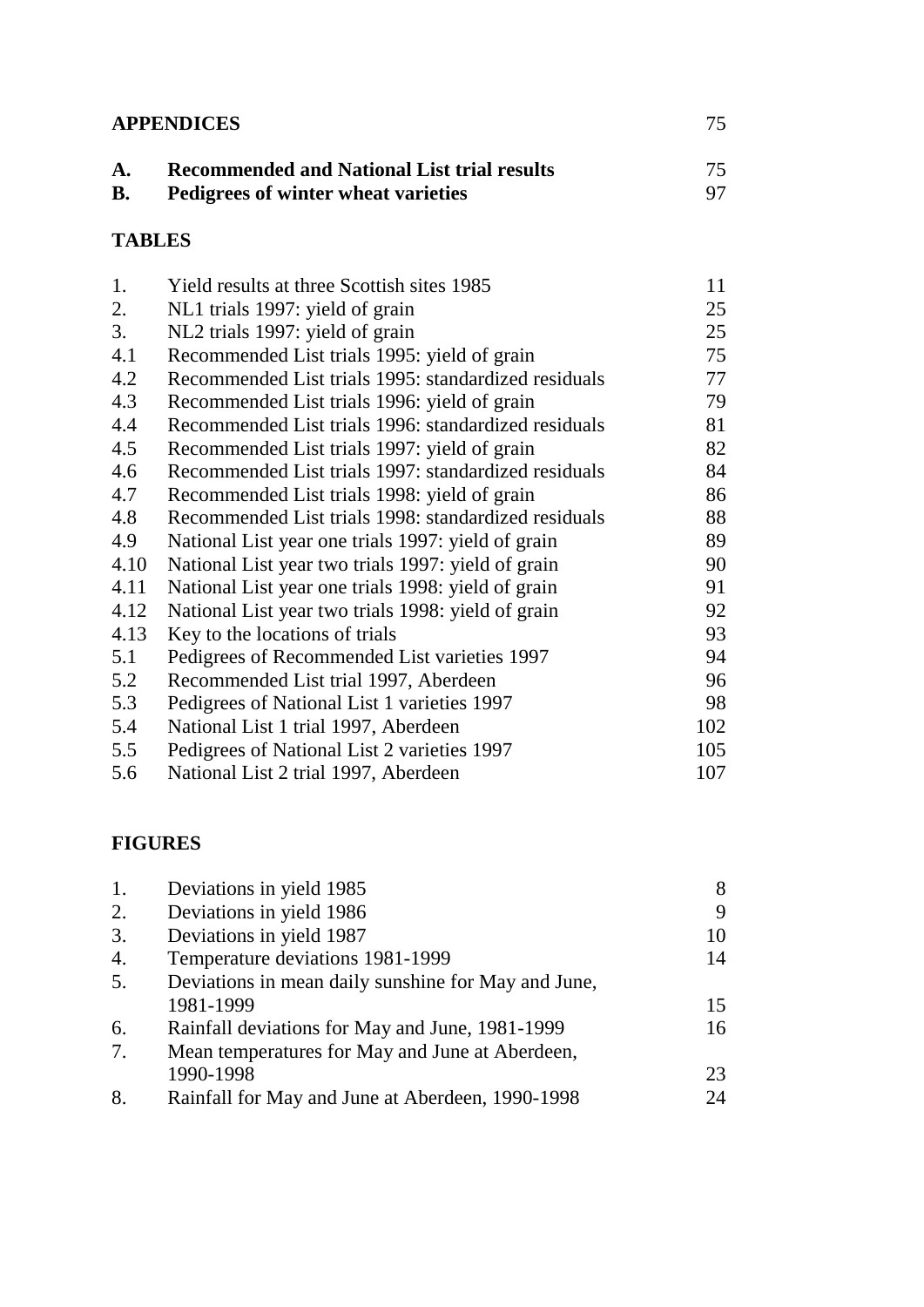#### **1. Introduction**

Sudden reductions in fertility leading to major reductions in final yield are not uncommon in wheat, both in the UK and elsewhere. The most notable and recent example of this occurred in the mid-1980's with the variety Moulin where sterility induced by the particular environmental conditions at that time caused reductions in yields of over 70 percent. However, there have been other recent years when sterility leading to reduced seed set is believed to have affected other wheat varieties. The majority of these effects have proved to be minor, the overall influence on yield being negligible. However, in a few instances, failures have been large. This has led to worries that another Moulin episode may be about to hit UK agriculture. The most recent alarm occurred at one trial site near Aberdeen in Scotland in 1997 where the yields of several varieties and lines were drastically reduced.

An HGCA funded investigation was carried out by the Scottish Agricultural College (SAC) into the extent and magnitude of the sterility at two Scottish sites, Aberdeen and Kelso, and its relationship to final yield. At both sites, a strong correlation was found between the level of seed setting and final yields. At Aberdeen, percent fertility as measured by seed setting was as low as 30 percent in one variety but even at the more fertile site, percent's were down to 50 percent (Hoad, *et al.*, 1999). This has prompted the questions "To what extent are final yields vulnerable to fluctuations in percent fertility?" and "Are such sub-clinical levels of sterility/fertility important to the stability of the wheat crop generally?". This is apart from the potentially catastrophic events that might occur if the large reductions in fertility that happened at Aberdeen in 1997 were to follow the Moulin example and occur more widely. Also, were the Aberdeen and Moulin events, separated by 10 years, related in any way? Or, were they completely unrelated and have different genetical and/or environmental causes?

The answers to such questions are important to the future of the wheat crop in the UK.

For these reasons it was thought necessary, whilst continuing with the experimental work on the relationships between fertility and final yield, to review the whole field of fertility in wheat. Fertility problems are not confined to the UK and such problems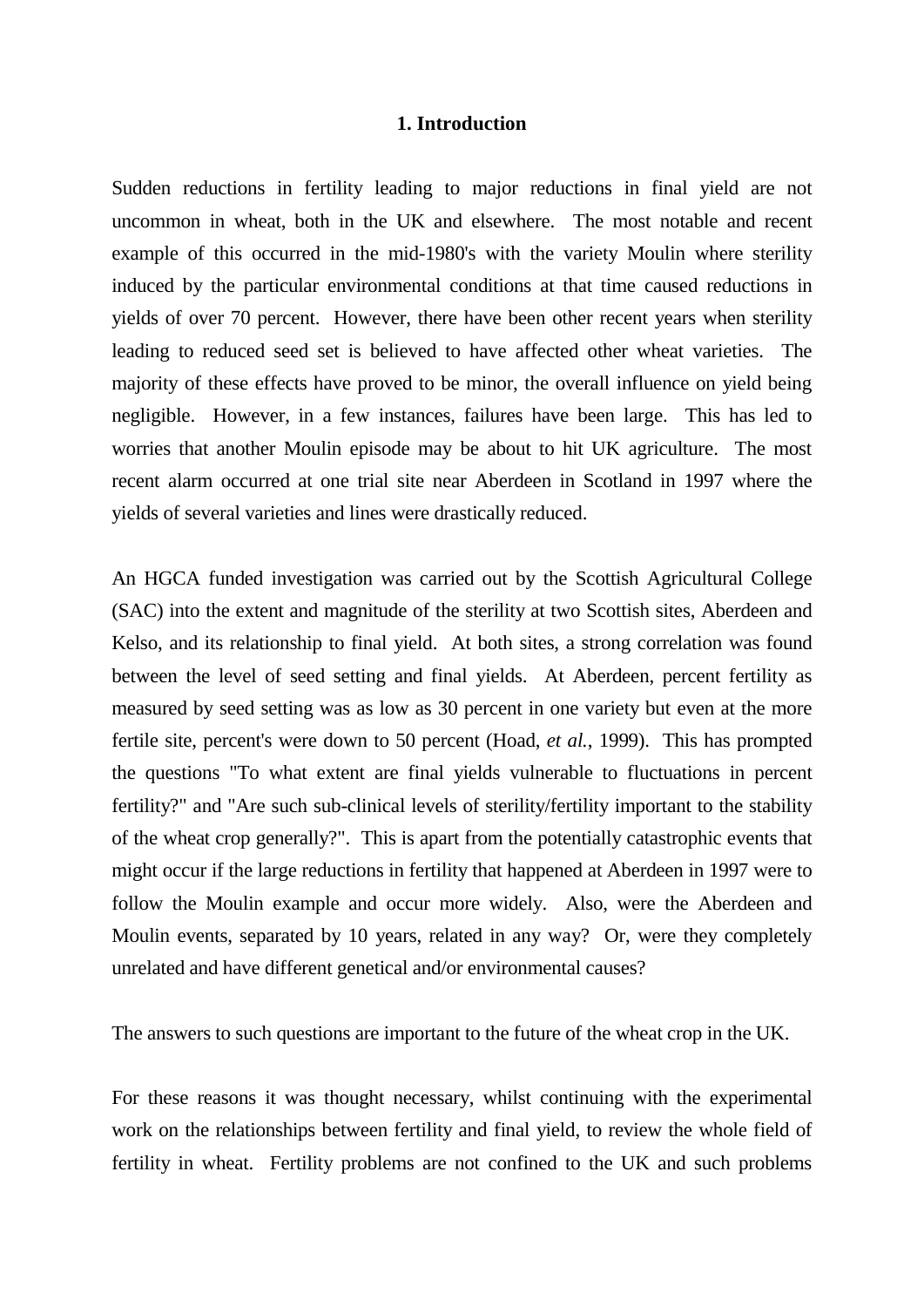occur world wide. What is the experience of wheat growers in other countries and can their findings and opinions be relevant to the UK? One aim of the review will therefore be to search for evidence of such events in other countries. Another will be to re-look at the events leading up to and beyond Moulin. What were the weather conditions at the time? Were they abnormal and why was it that Moulin and no other variety turned out to be so vulnerable? What has happened during the intervening years up to and including the problem results occurring at Aberdeen in 1997? A major purpose of the review will be to examine potential genetical and environmental causes of infertility to see whether it is possible to identify the most likely basis for the effects observed in winter wheat in the UK.

The ultimate aim of the review will be to assess whether there is a potential problem of fertility waiting to emerge in the wheat crop of the UK, and if so what should be done about it. It is hoped that, as a result of the review, recommendations can be made for introducing additional safeguards during the testing of future varieties, providing guidance in planning breeding programmes and highlighting important areas that need to be researched.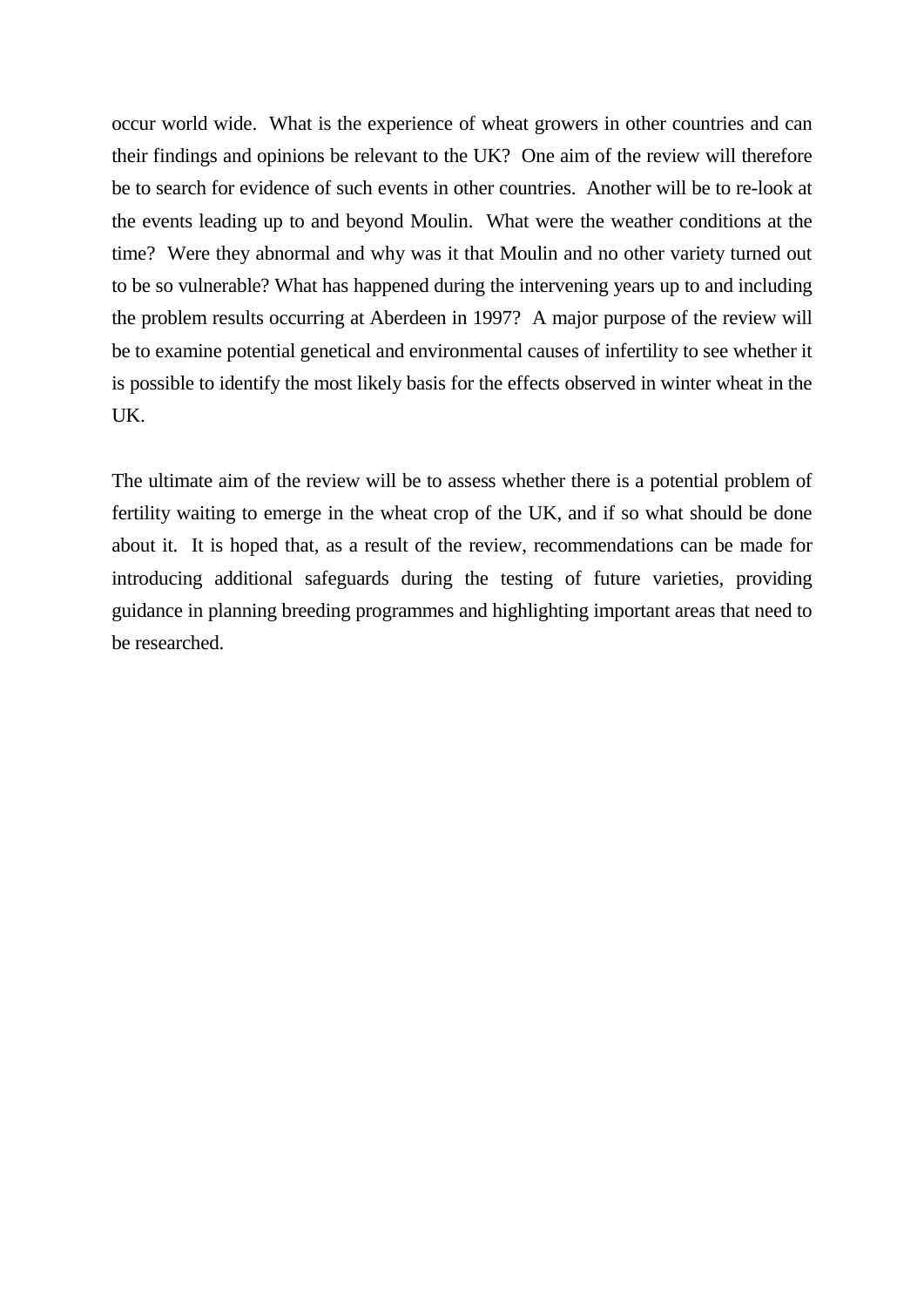#### **2. Origins of sterility**

There are three origins of sterility in wheat:

- 1. Male Sterility. This is the most common. Usually, there is a failure to produce sufficient viable pollen but associated with this can be a stunted development of the anthers themselves, and in extreme cases, a complete failure of anthers to develop.
- 2. Female Sterility. This is rare but as the description of the genetical causes of sterility indicates on page 37, the rather drastic removal of whole chromosomes can give rise to female sterility, sometimes without affecting male fertility. There are no reports of female sterility occurring under field conditions in the UK.
- 3. Asynchrony. On occasions an asynchronous development can occur between the anther and stigma so that the stigma, for instance, may no longer be receptive at the time the anthers are ready to dehisce with viable pollen. When this occurs, ears often gape and are prone to out-crossing. A critical factor in determining whether asynchrony will result in a failure to set seed is the length of time the stigma maintains its receptivity and the pollen its viability. If these are both a matter of several days then there is a good chance of overlap and successful fertilizations will occur. If they are short then the chances are reduced. There is little information about the length of these periods in wheat but it is thought that they vary from one variety to another. Many breeders believe that asynchrony occurs frequently in wheat and can be brought on when the crop is subjected to stress about the time of flowering. It could well be imagined that a variety with a small window of receptivity could easily have fertility problems when exposed to say a sudden frost in late May or early June. Unfortunately, there is little knowledge about the extent of the differences in the durations of receptivity between varieties. Nor to what extent selection may be changing this character. This might be particularly the case in hybrid wheat breeding where longevity of pollen and asynchrony may have positive advantages, and this could inadvertently feed into conventional breeding programmes.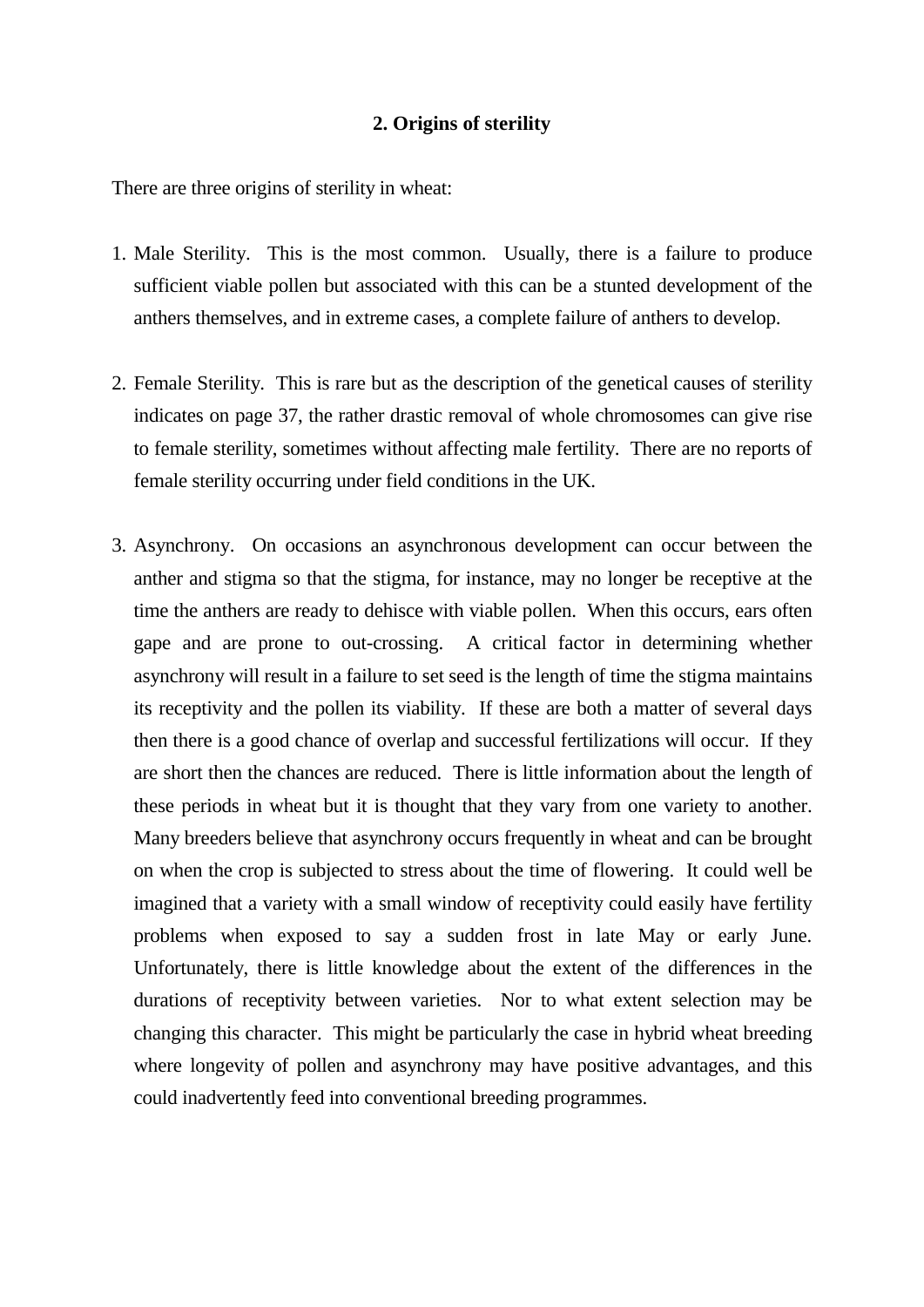The sterility problems discussed in this review are thought to be due to male sterility, certainly this is known to be the case for Moulin and is most probably the same at Aberdeen. Several of the other examples of infertility presented have also been established as being due to male sterility. However, many instances, are not clearly described and induced asynchrony cannot be ruled out as being a contributory cause to the infertility reported. There is a need to examine the control of this character in the future and whether it has important consequences for infertility.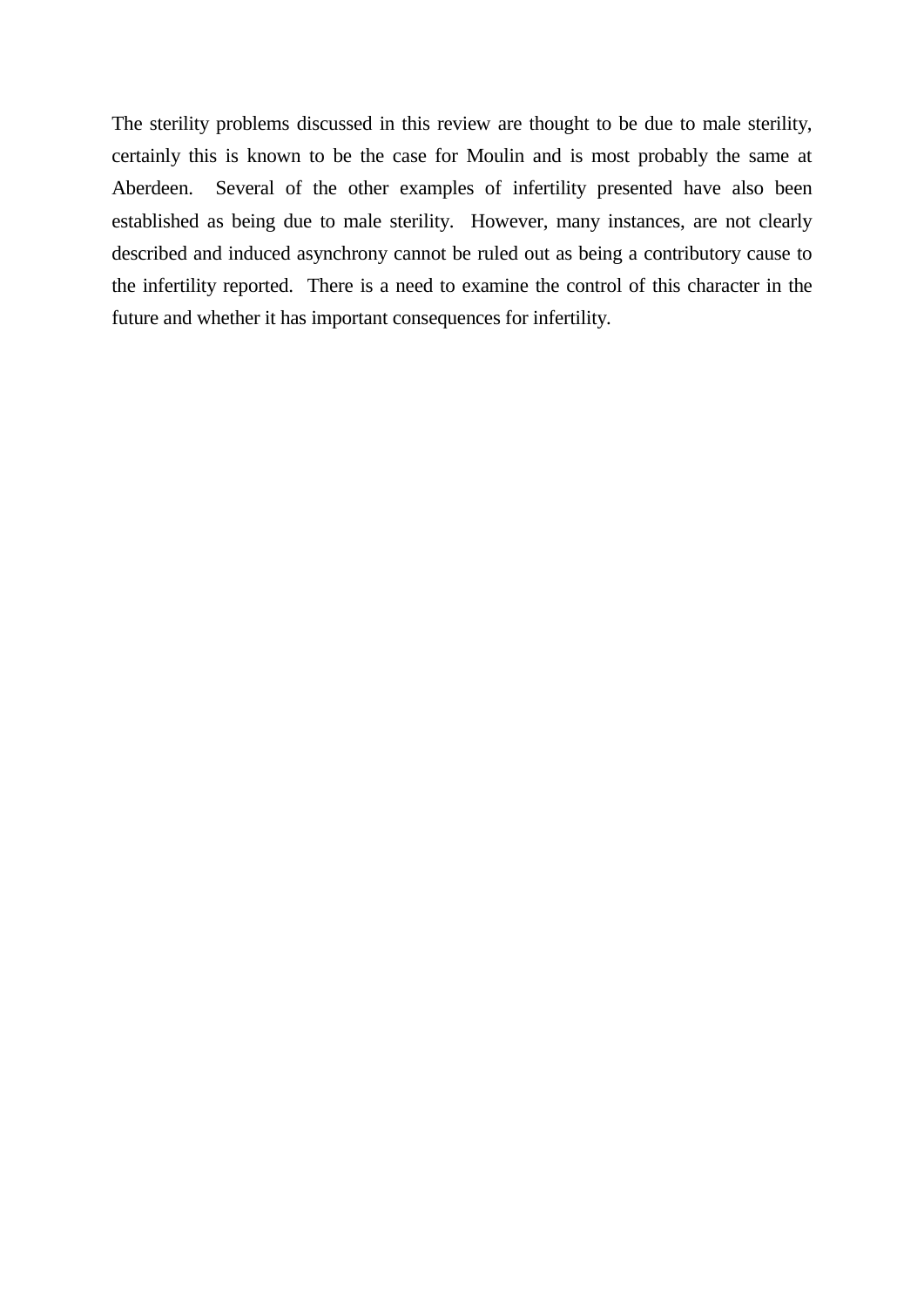#### **3. The history of the variety Moulin**

#### 3.1 Origin

The variety Moulin was bred at the former Plant Breeding Institute and was submitted for National List trials in 1981 and 1982 followed by Recommended List trials in 1983. Moulin was derived from a complex cross:-

Moulin =  ${Yecora X Ciano 67} X {Maris Wideon X Hobbit sib}$ 

Yecora = Ciano sib/3/Sonora 64/Klein Rendidor//Siete Cerros 66

Klein Rendidor (Argentina) = Klein 33[*Ppd1*]/Sinvolocha[*Ppd2*]

Ciano  $67 =$  Pitic  $62$ /Chris/Sonora  $64$ 

(*Ppd1* and *Ppd2* refer to day-length insensitive genes thought to be present in these varieties)

An important and possibly crucial feature of this cross is the use of unadapted germplasm stemming from CIMMYT, Mexico, i.e., Yecora X Ciano 67. The possible significance of this is discussed later.

3.2 Behaviour of Moulin in trials

Throughout its progress in NL and RL trials, Moulin was plagued with unacceptably high levels of off-types although it gave high yields and was of outstanding breadmaking quality. It was widely recognised at the time that the off-types were due to the tendency for this variety to out-cross. For this reason Moulin was not given National List status in 1983 although at the time it was accepted and grown commercially in France and Belgium. This decision was appealed against in 1984. At the Tribunal, a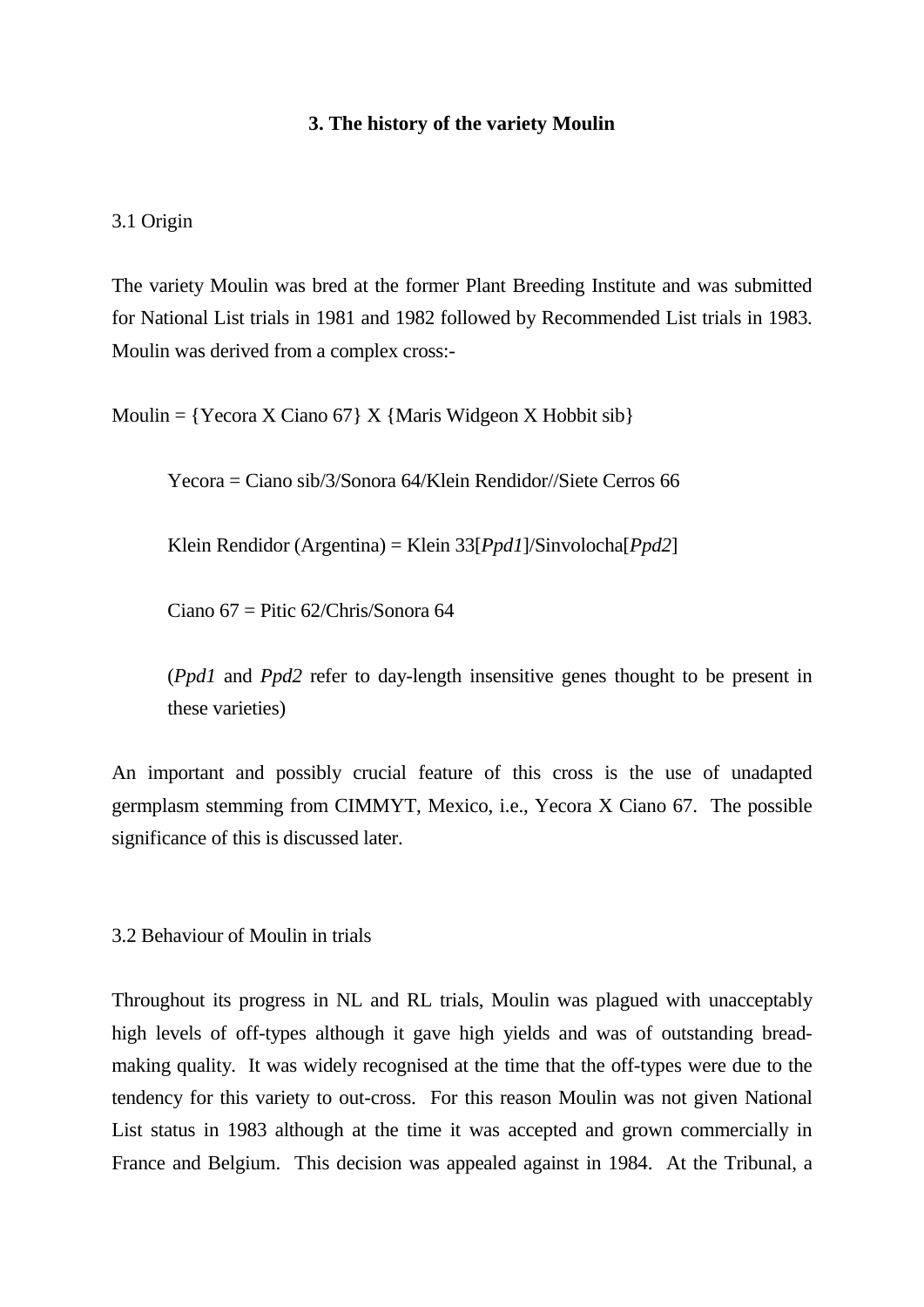low level of out-crossing in this variety was acknowledged by the appellant, but they maintained that, under the conditions of commercial seed production, this was unlikely to lead to unacceptable levels of off-types because most out-crossing would occur within the variety. In contrast, the system of assessment for distinctness, uniformity and stability (DUS) used for registration purposes at the time of Moulin would tend to encourage out-crossing with other varieties leading to an enhanced and, as far as registration was concerned, misleading level of off-types. This argument was accepted by the Tribunal and Moulin was National listed and then added provisionally to the Recommended list in the Autumn of 1984 for the 1985 list.

In 1985, Moulin performed poorly in NIAB trials around the country and was 8 percent down in yield compared to previous years. This poor performance is indicated in Fig 1 where the deviations in yield between the site mean and that of Moulin and two other varieties, Brock and Boxer, are shown. Clearly, Moulin under-performed for almost all of the 22 sites. These results were circulated prior to the Autumn drilling of that year, and a warning note about the possible problems with Moulin sounded in the press by the National Seed Development Organisation and by NIAB in their provisional recommendation for 1986.

NSDO in their press release commented upon the poor seed set in 1985, resulting in a reduced number of grains per ear as being responsible for the lower yield. The reason for this was unknown because in previous years Moulin had yielded well with excellent quality. However, it was thought that "low temperatures coinciding with a critical development stage played a part, and that the pollen of Moulin was less effective when flowering time coincided with cold wet weather". NIAB encouraged growers to exercise restraint with Moulin until the problems of 1985 had been resolved. They also issued a Press Notice which stated:

"The Council of the NIAB wish to draw the attention of growers to the disappointing performance of Moulin in 1985 when yields were well below the level expected. The reduced yields appeared to be linked to poor grain set in the ears. The reasons for this are not known, but possibly adverse weather at a critical growth stage played a part. In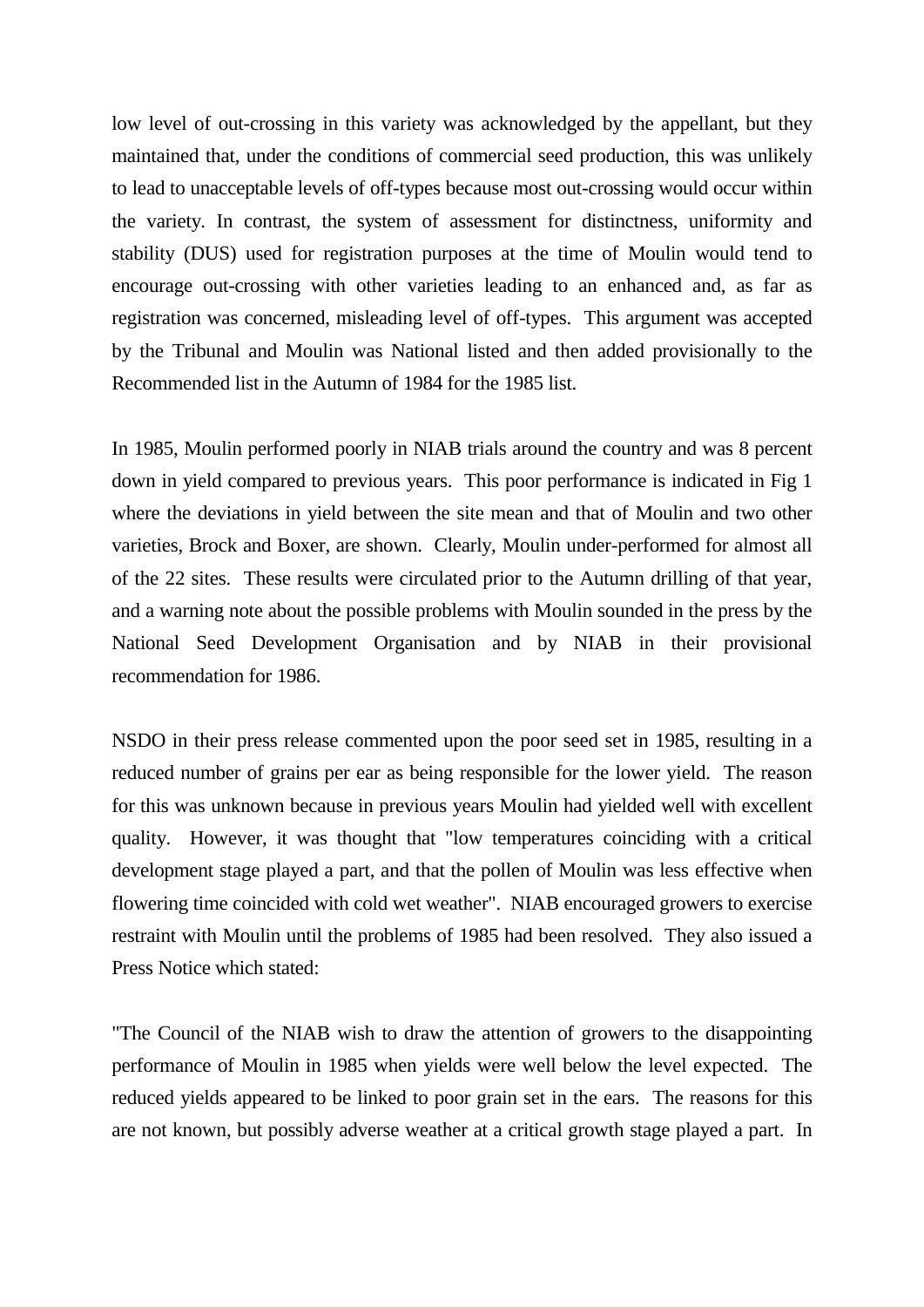many affected crops, sprouted grains were evident and therefore quality in Moulin as well as yield was disappointing."

In 1986, Moulin performed reasonably well as is illustrated in Fig 2. Yields were more or less close to the site means, and there was little evidence of reduced seed set. However, virtually all seed stocks developed in 1985 for 1986 were down-graded because of off types due presumably to the out-pollinations that had occurred in 1985. In their review of the variety in the Autumn of 1986, NIAB was still worried about the variety and opted to be cautious and removed it from the Recommended List after completing its two years in the Provisional Recommended category. This was despite the fact that flour millers and bread makers spoke highly of the variety and were encouraging growers. There was much low-priced down-graded seed available for sale in the Autumn of 1986.

About 100,000 acres of Moulin in the UK and a large area in France were sown in autumn 1986. In the following year, male sterility leading to drastic losses in yield was widespread in the UK and France. Fig 3 shows this in stark detail for the UK and demonstrates that Moulin under performed to the tune of 20 to 40 percent of the mean for all 16 NIAB trial sites. Some farmers reported that their yield returns from Moulin were less than one ton per acre compared to an expected three to three and half tons. Some crops were so poor that they were used for silage. There was widespread alarm which resulted in many growers instigating legal actions against their seed suppliers and the breeder PBI. Questions were also raised about the role of NIAB and whether it had done enough to alert growers to the potential problem with Moulin.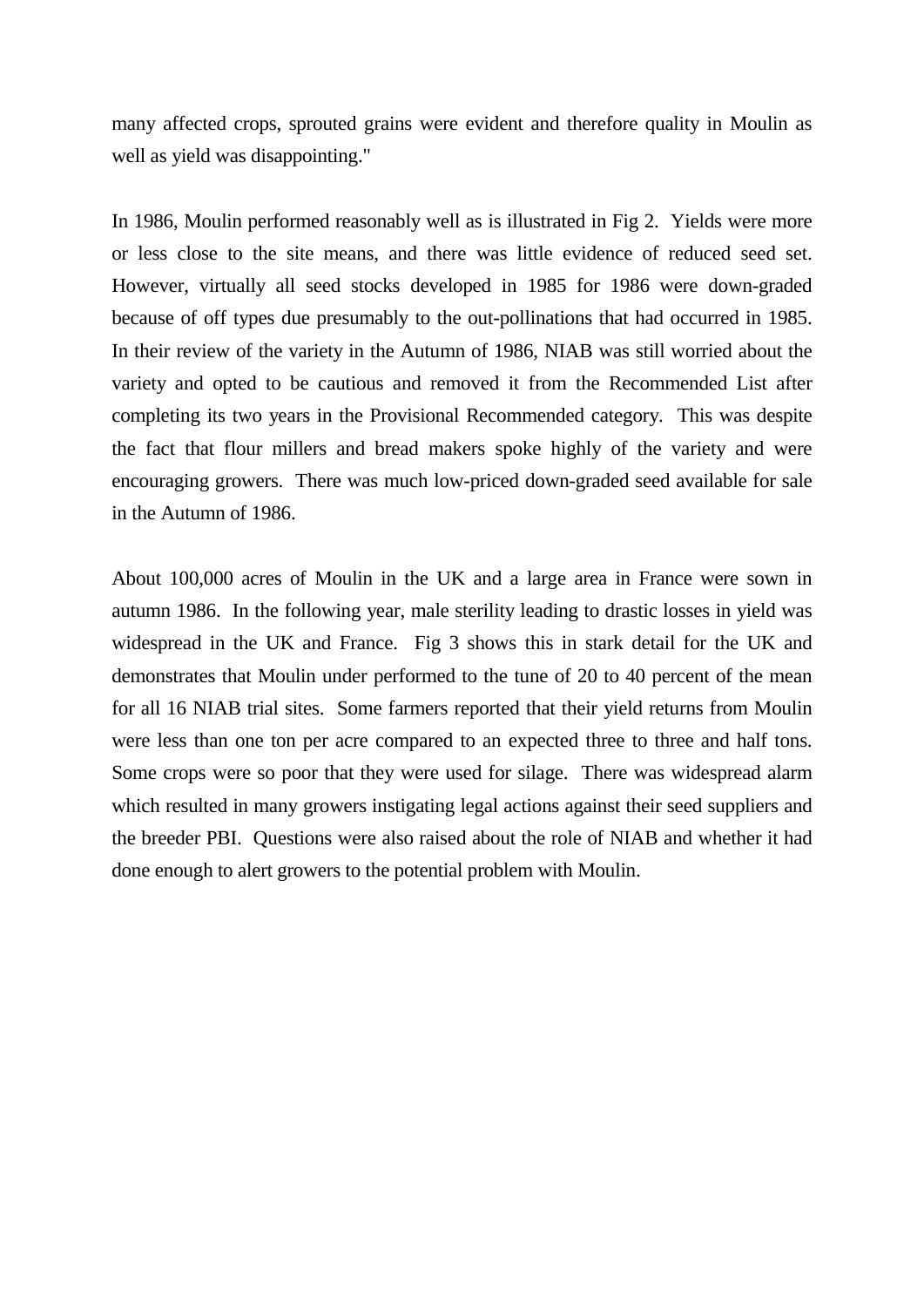[insert fig 1 here]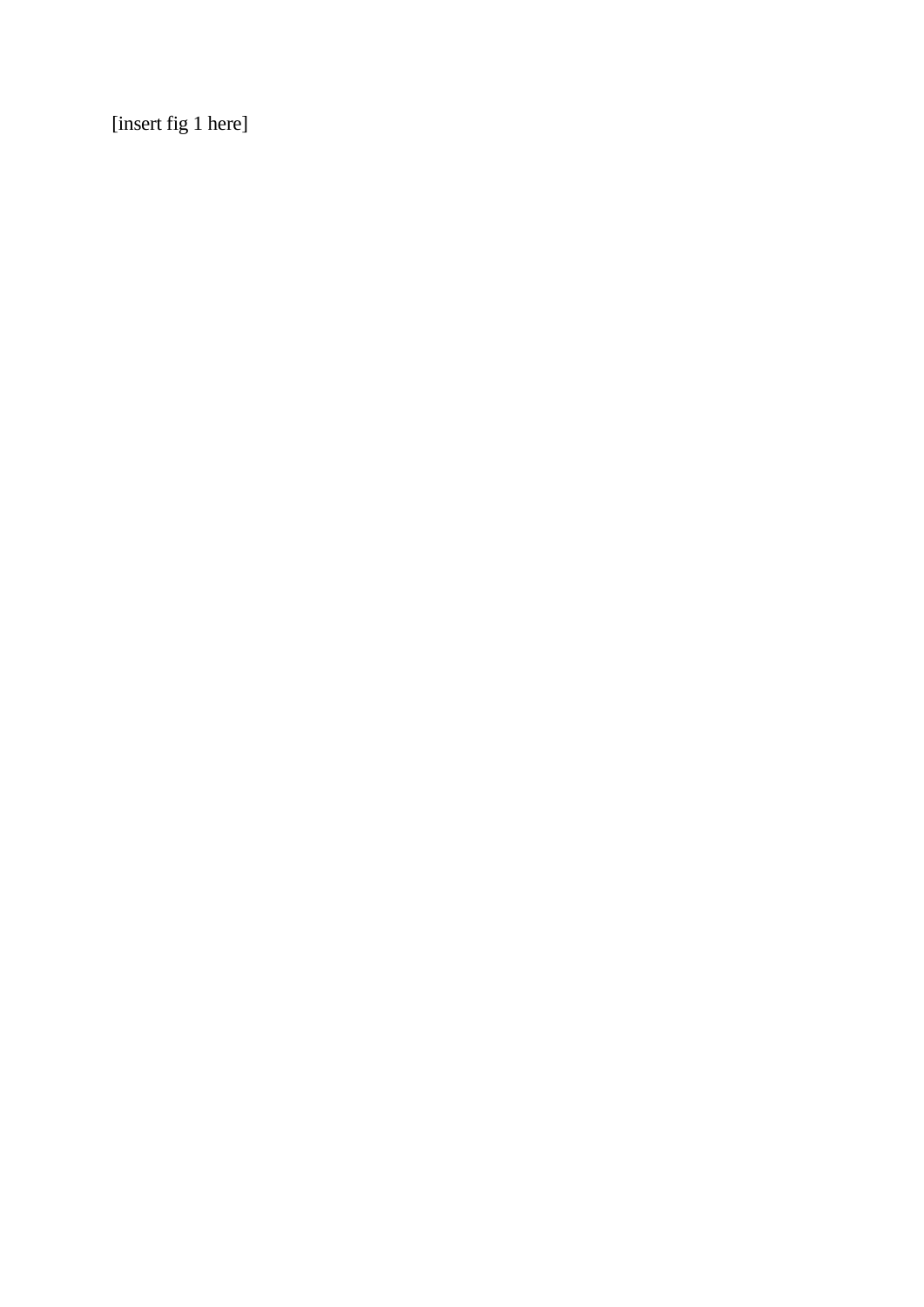[insert fig 2 here]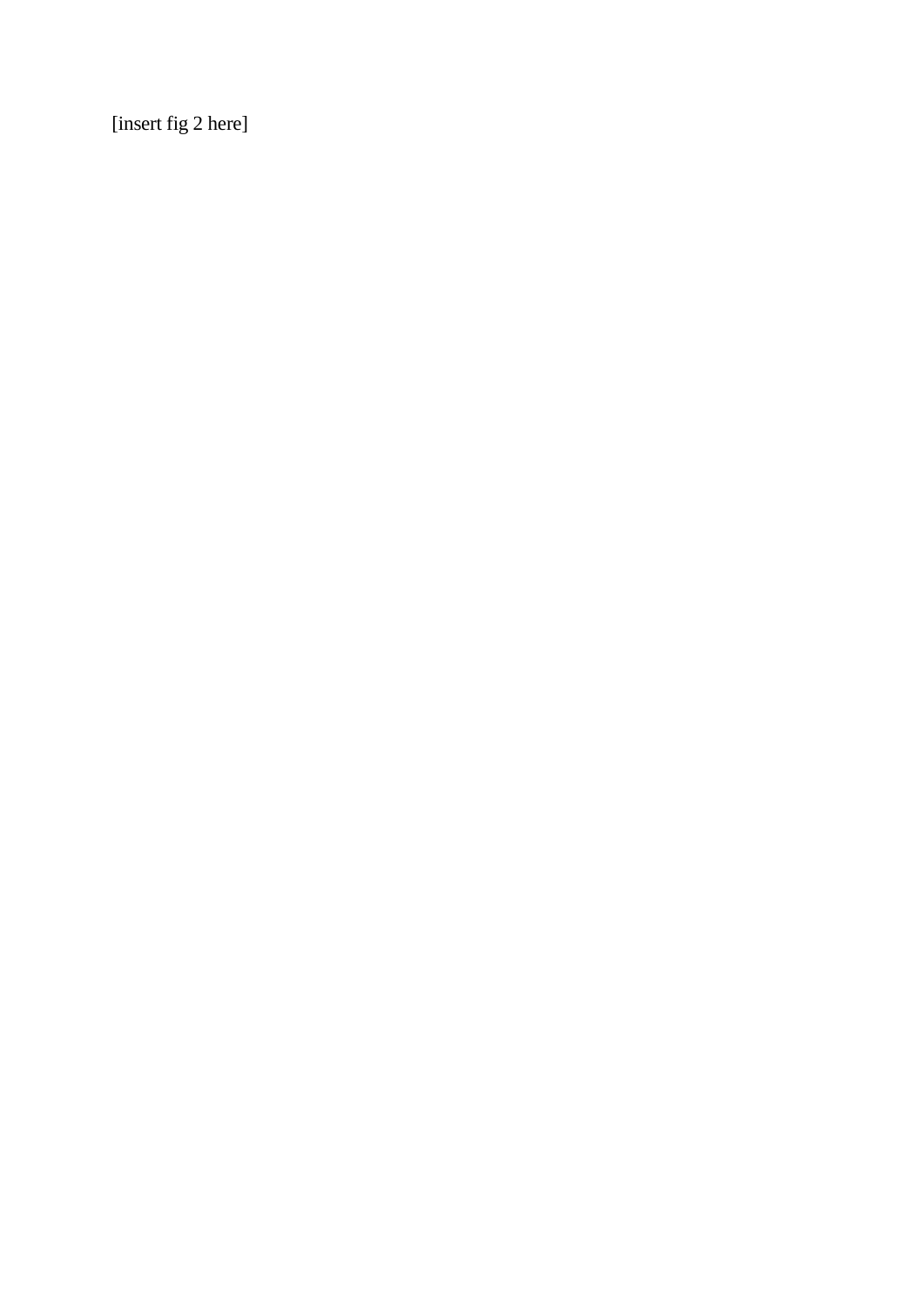[insert fig 3 here]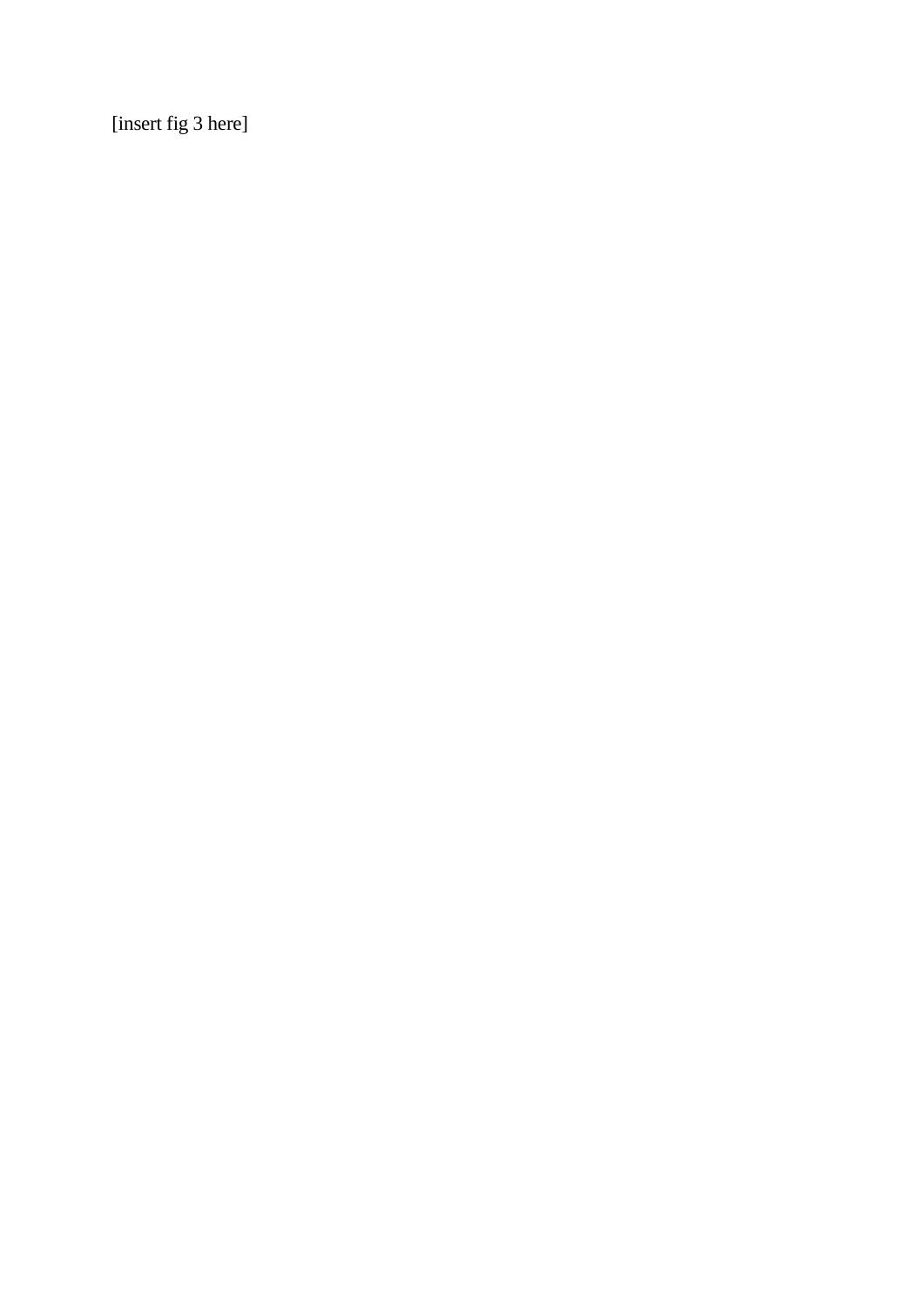#### 3.3 Scotland

In 1985 trials were carried out separately by SAC in Scotland and not, as is the case today, as part of a UK trials system co-ordinated by NIAB. Although there was not much interest in a quality wheat for Scotland, Moulin featured in three trial sites but, as in the NIAB trials further south, the yields were disappointing.

Table 1. Yield results at three Scottish sites in 1985. The yields are expressed as a percentage of controls for fungicide treated  $(F^+)$  and untreated  $(F)$  plots.

| Variety | Haddington                |     | Oldmeldrum            |     | Lockerbie |     |
|---------|---------------------------|-----|-----------------------|-----|-----------|-----|
|         | $\mathrm{F}^{\mathrm{+}}$ | F   | $\text{F}^{\text{+}}$ | F   | $F^+$     | F   |
| Avalon  | 126                       | 107 | 156                   | 113 | 121       | 103 |
| Mercia  | 135                       | 117 | 165                   | 117 | 128       | 117 |
| Moulin  | 112                       | 82  | 166                   | 107 | 79        | 68  |

The causes of the lower yields of Moulin were not investigated. In 1986, the yields of Moulin were satisfactory but by then there was a general awareness of the fertility problems of Moulin so further trials with the variety were discontinued. The SAC results therefore parallel those obtained from further South.

#### 3.4 Symptoms associated with the loss of fertility

One of the first signs are gaping ears which on closer examination reveal poor anther development, often giving small pale anthers with little if any pollen. In some instances, cross-pollination takes place, after which gaping ears close, resulting in some seed set. Often this is a consequence of out-pollination.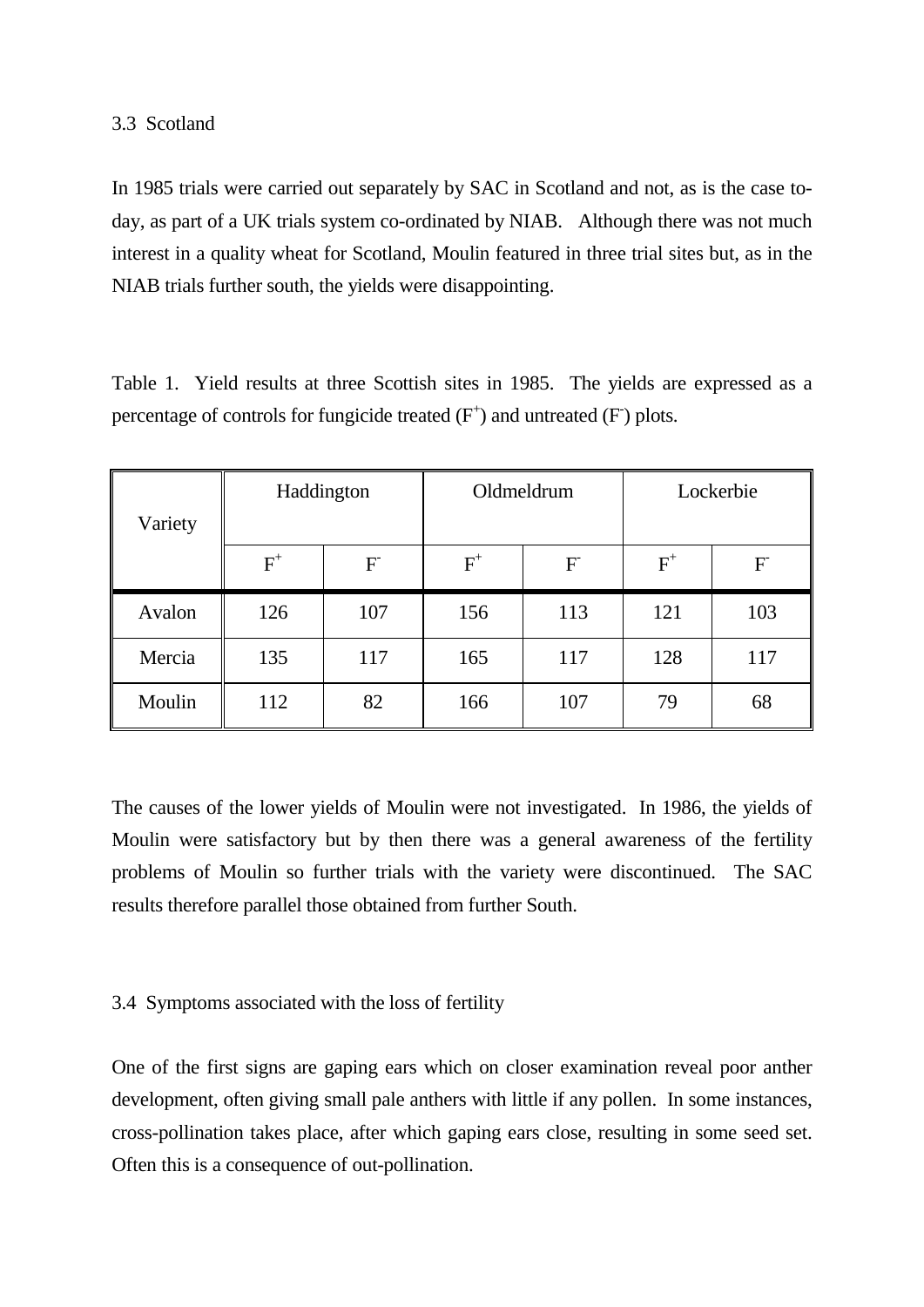#### 3.5 Causes of the sterility

Following the disastrous collapse of Moulin in 1987, PBIC instigated a research project to determine the conditions that were responsible for inducing the sterility in Moulin. This was paid for by PBIC and undertaken by the then Institute of Plant Science Research, now subsumed into the John Innes Centre. As a consequence of this research, PBIC use routinely a test for the Moulin effect on all their varieties and lines that have been submitted to national list trials in the UK, France and Germany. The test involves the imposition of low light intensities and temperatures at or about microsporogenesis (P I Payne, PBIC, personal communication). Other breeding companies, e.g., Elsoms Seeds and Nickersons, have also instituted tests which involve reducing light levels usually by erecting screens to produce shading in the field at certain stages of development. The majority of breeding companies however rely on their multi-site testing to pick up any prospective Moulin effect. Given the history of Moulin which was screened widely before its release in 1985, such an approach would seem to be unwise.

The only published work on the effects of environmental variables on the induction of pollen sterility in the variety Moulin was undertaken by the French. They showed that low irradiance rather than low temperatures at about the time of meiosis produced marked reductions in pollen viability in Moulin compared to the variety Pernel (Demotes-Mainard, *et al.*, 1996). This supports the reports of the PBIC work.

#### 3.6 Conditions

It would be impossible in a review such as this to research all aspects of weather differences on a day by day basis at all the sites in which Moulin failed or partially failed in the years 1985 and 1987 and then to compare them with the weather patterns in a good Moulin year such as 1986. I have therefore concentrated on the weather records for May and June collected by IACR-Broom's Barn, Higham, Bury St.Edmunds, Suffolk over the years 1981-1999. The months of May and June were chosen because they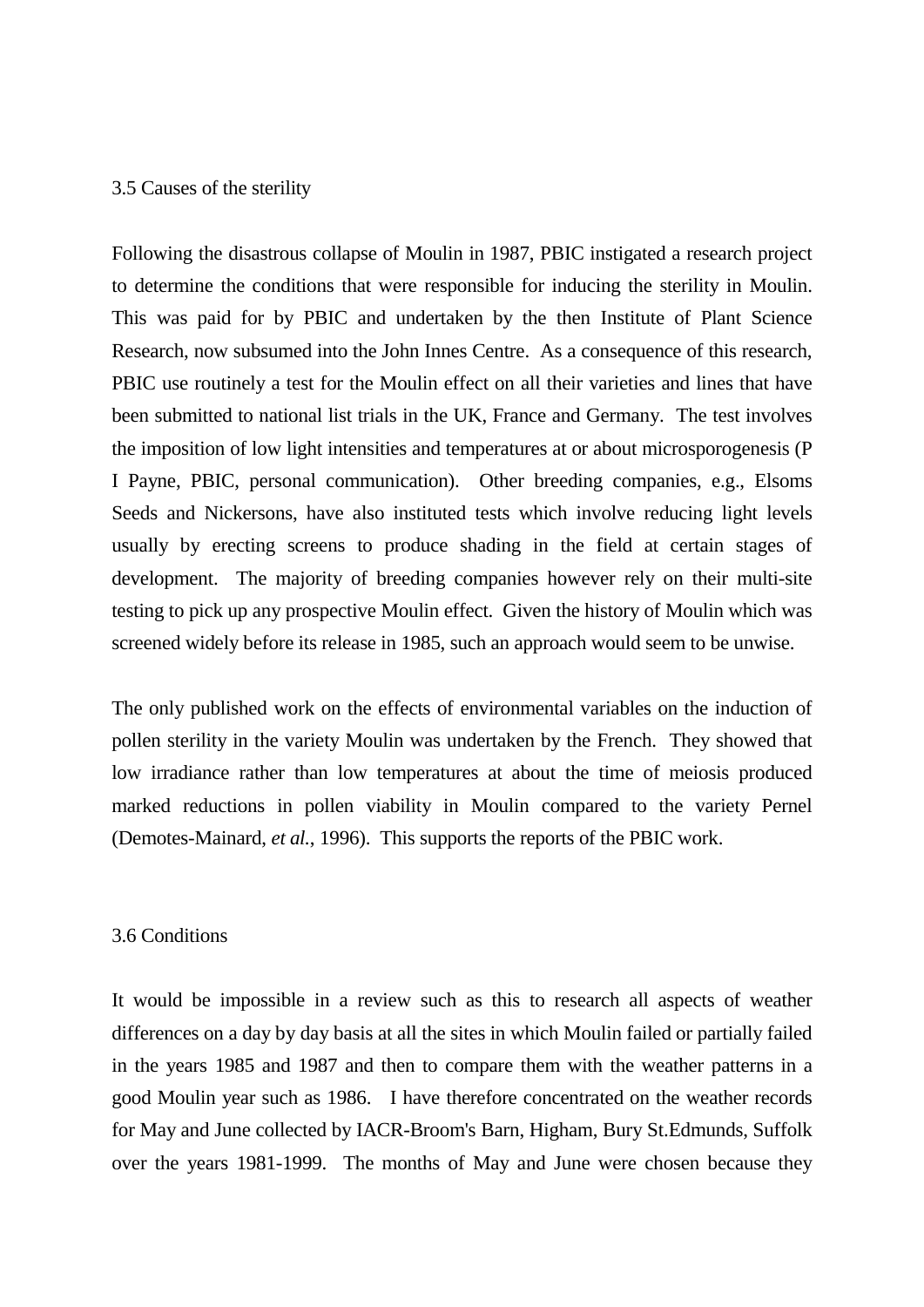straddle with some margin of error both the early stages of meiosis and right through to the completion of microsporogenesis, the period generally acknowledged as containing the sensitive stage or stages during which male-sterility is induced. The mean air temperatures, mean amount of sunshine per day and total rainfall for these two months are presented in Figs. 4, 5 and 6.

Considering 1987 first, the most dramatic of the Moulin years, temperatures were low and much below average in both May and June and these were complemented by similarly low sunshine levels. Rainfall was also very high and much above average in June. Broom's Barn from 1987 onwards have published a summary of the weather for each month. The following is what they had to say for May and June in that year.

May: "The warm weather which gave rise to the record temperatures in April quickly disappeared during early May. Temperatures for May were 1°C below average with both sunshine and solar radiation 5 percent below average. Rainfall was average but occurred mainly in the form of showers making May more typical of a warm April."

June: "1987 has given rise to the wettest June ever recorded (to 1987 that is, 1997 was even higher, Author) at the station by a margin of some 23mm with a monthly total two times the June average. Reflecting the overcast nature of the month both sunshine and solar radiation were 50 percent and 25 percent below the averages expected. Most temperatures were  $1^{\circ}$ C below average."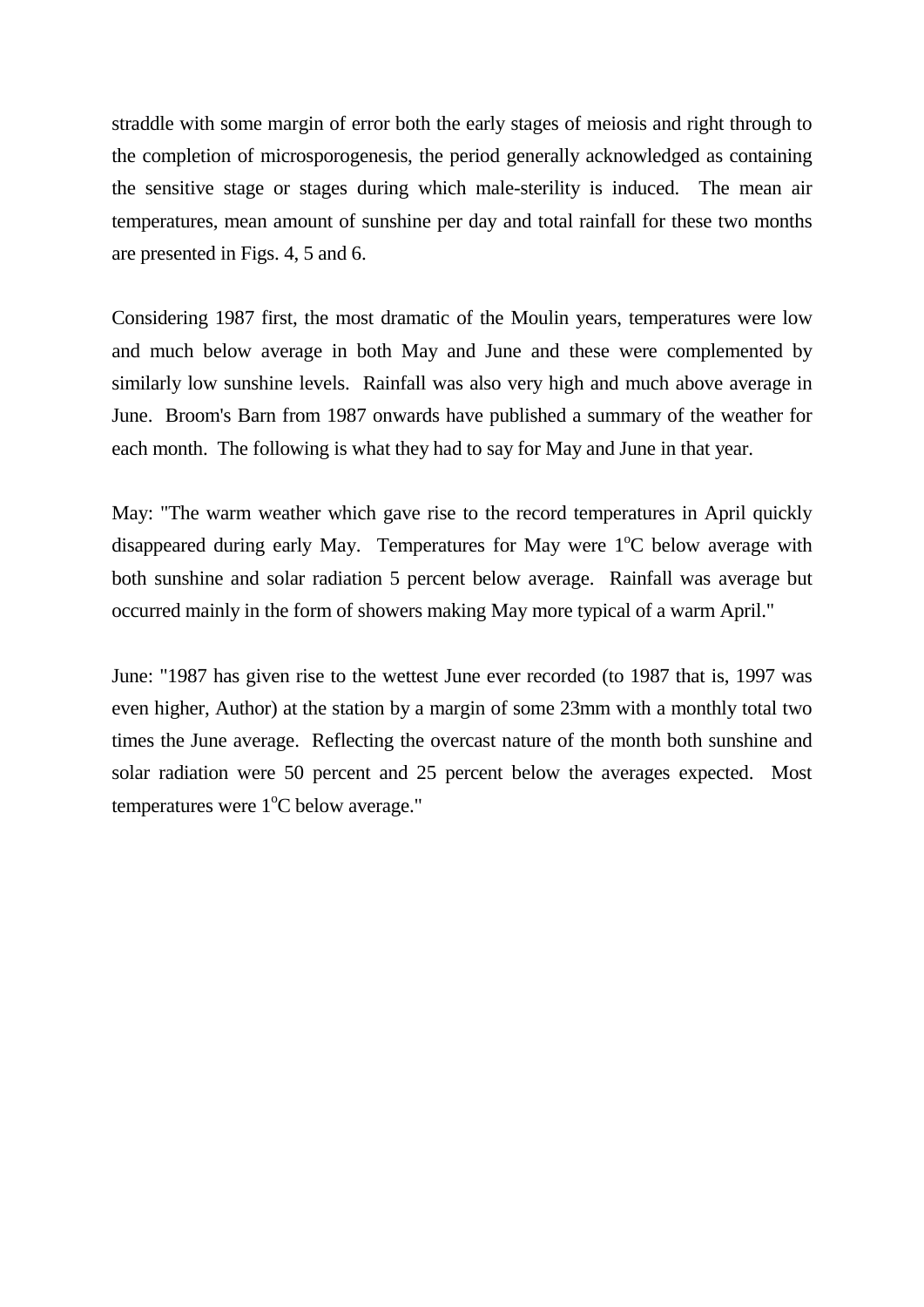[insert fig 4 here]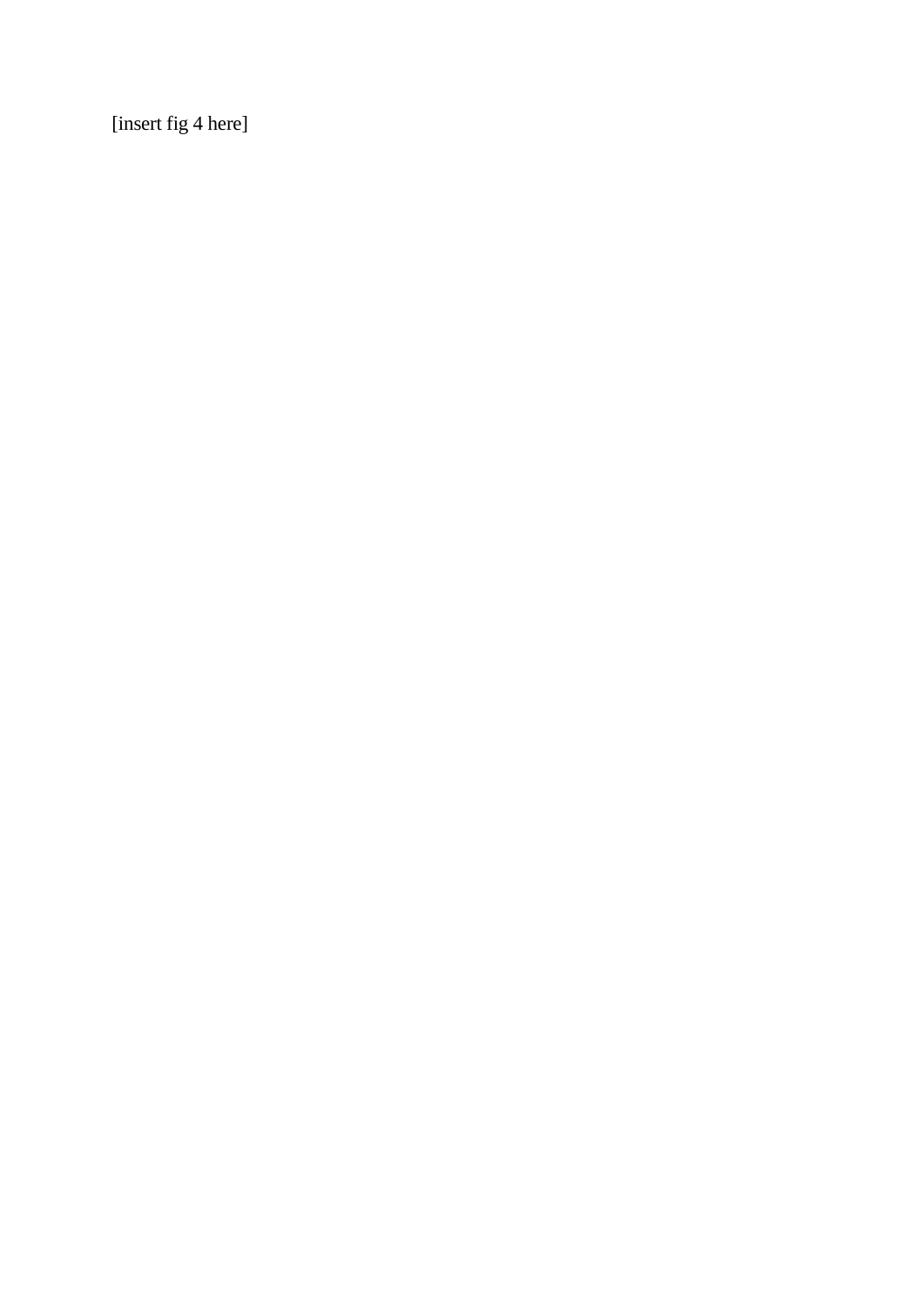[insert fig 5 here]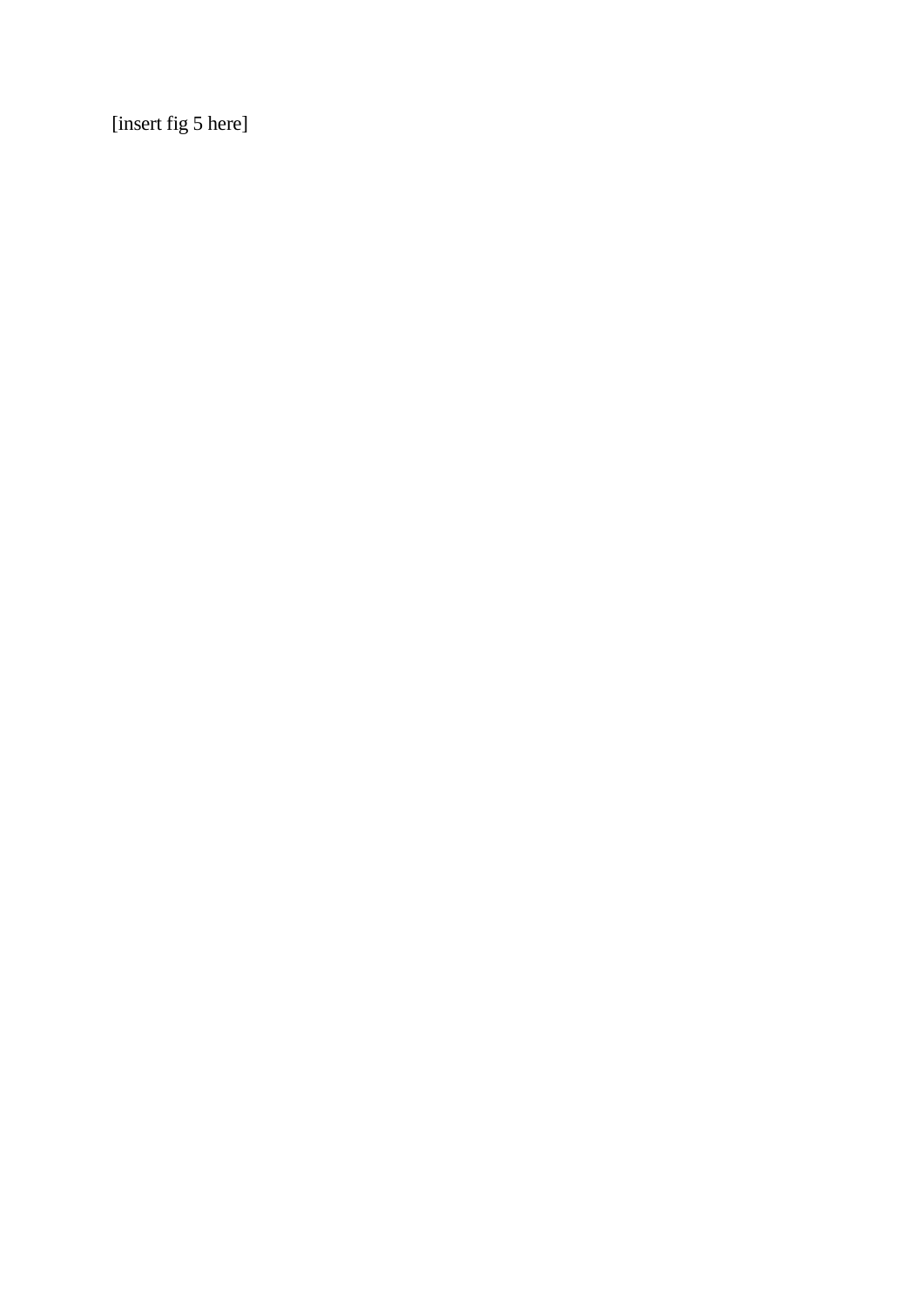[insert fig 6 here]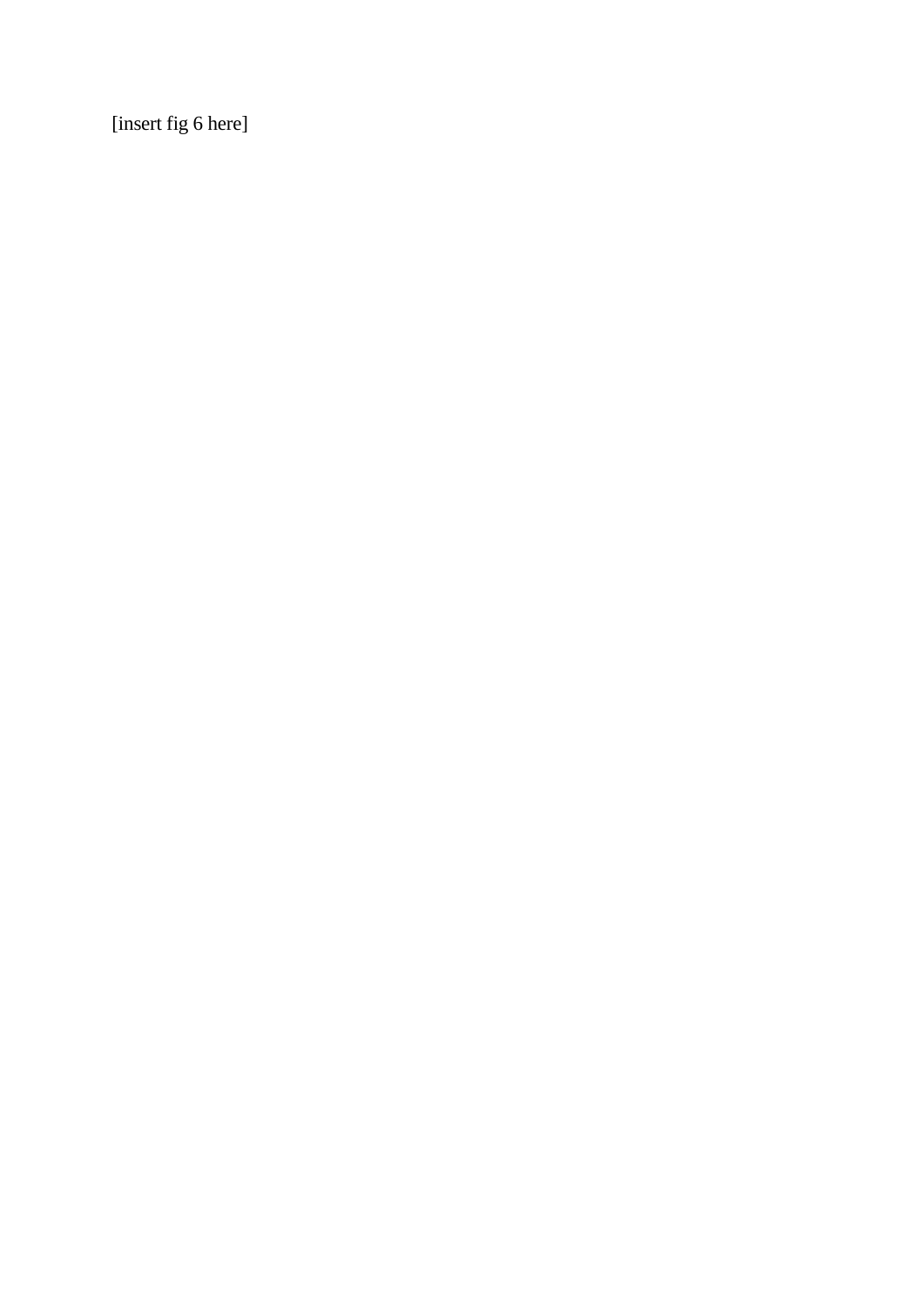In 1987 therefore both low temperatures and sunshine levels occurred in May and June. The more marked effect, along with an unprecedented high rainfall, took place in June. In 1985 however, below average drops in temperature and sunlight also happened although not to the extent of 1987. This might account for the less dramatic failures of Moulin in 1985 compared with 1987. By contrast, temperatures and sunshine levels were higher in 1986, being either close to average or above. This is the year when Moulin returned to its previous high yield levels.

There is thus a pattern discernible amongst the weather data from Broom's Barn which fits the earlier reports by NSDO and NIAB of cool, cloudy weather being responsible for the adverse behaviour of Moulin in 1985 and 1987. It also ties in with the results of the French experiments and the reports of the PBIC test. Perhaps the best predictors are the June data which show the largest differences between 1986 and the disaster years of 1985 and 1987. It would of course be valuable to analyse these data further to look at day to day differences to pin-point the critical stages more precisely and to try and show that these effects occurred at other sites in the UK but as already mentioned this would be an enormous task, more suited to a special study of weather patterns and crop development.

#### 3.7 Moulin since 1987

Moulin has been grown in PBIC trials as small plots in Cambridge from 1987 onwards. No effects on male sterility similar to those found in 1987 have been observed (Information provided by PBIC). This is rather remarkable because the weather patterns emerging from the Broom's Barn data (Figs 4, 5 and 6) indicate that critical conditions occurred not just in 1985 and 1987, but also in 1991 and possibly also in 1995. As will be mentioned in the next section, some reports of male-sterility were reported in these years but, because Moulin had been withdrawn from commercial growing, in varieties other than Moulin.

3.8 Post-Moulin, 1987 onwards.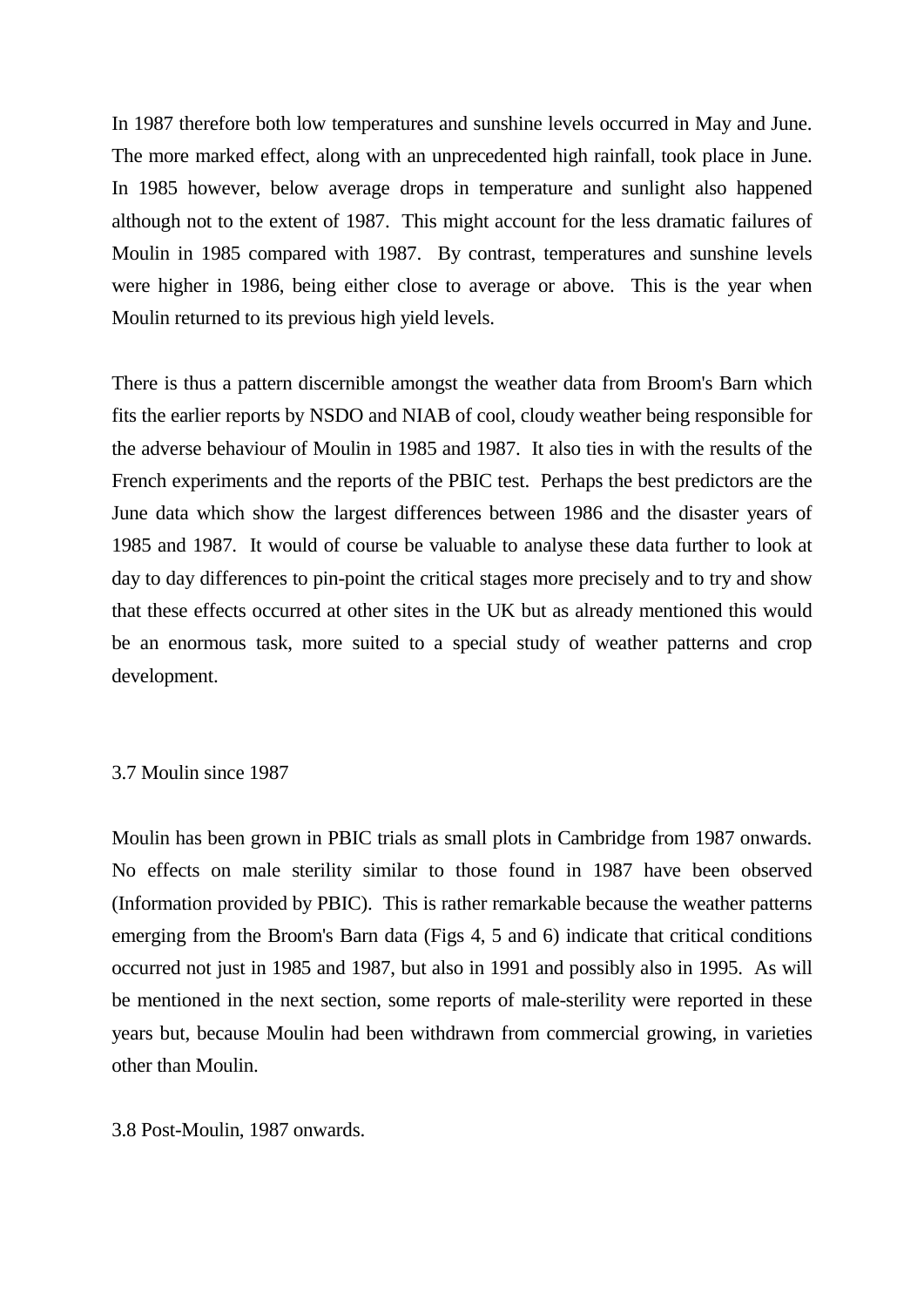No dramatic collapses in fertility on the scale of Moulin have occurred since 1987. However, some instances of what might be regarded as isolated outbreaks have been observed by breeders in their trialling systems. At Nickersons Seeds Ltd., at Woolpit in Suffolk, close to Broom's Barn, the low temperatures and levels of sunshine were also recorded in 1991 during May and June. Observations on breeding material, advanced lines as well as established varieties listed some as showing symptoms of male-sterility (W.J. Angus, personal communication). On the other hand, NIAB at Cambridge, also close by, gave no indication of sudden failures in yield in their RL and NL trials for 1991. However, no observations were made, as indeed is the case to-day, at the time of anthesis to see whether there was a low level of sterility occurring in the trials, and which because it was at a low level could be compensated for without adversely affecting yield. The major difference between 1991 and 1985 and 1987 is the absence of the variety known to be susceptible to these conditions, Moulin.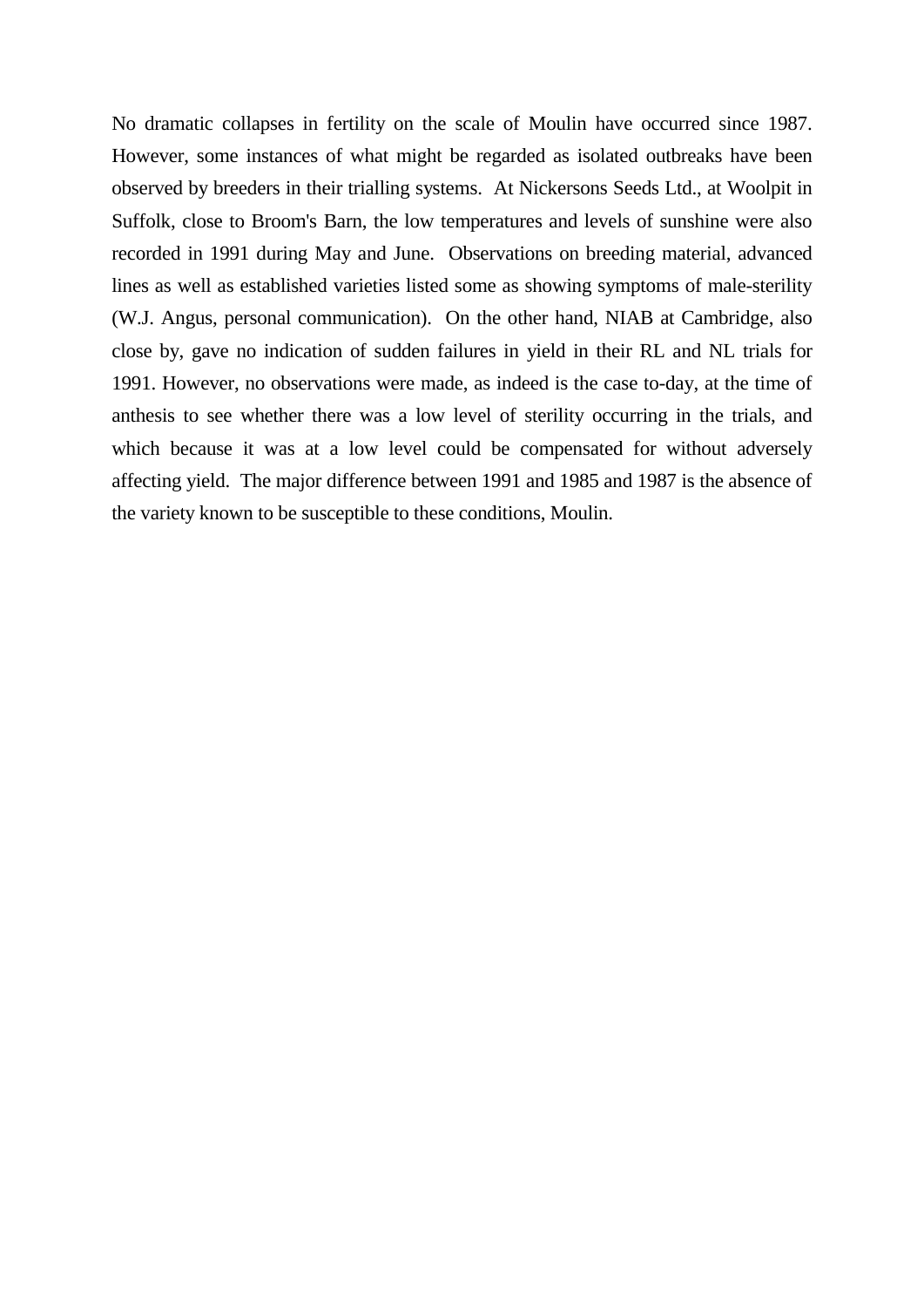#### **4. Trials at Aberdeen and Kelso in 1997**

In 1997 dramatic reductions in yield were observed in the official trial sites in Scotland, particularly at Aberdeen and to a much lesser extent at Kelso. In this case, SAC undertook a study of the causes and were able to establish that low seed set was responsible for the reduced yields. By taking ear samples, percent fertility scores were obtained at both Aberdeen and Kelso. These were correlated between sites although the mean fertility at Kelso was higher than at Aberdeen. Similar correlations were also found for fertility with yield, again at both sites (Hoad *et al.,* 1999). A large proportion of the yield differences could therefore be explained by variation in percent fertility.

Observations at Aberdeen at the time of flowering highlighted gaping ears which were prevalent in the varieties giving reduced fertility. This suggested that pollen fertility was the cause, although no close examination of the pollen was undertaken. The marked reductions in yield were most pronounced at Aberdeen and occurred in all trials, RL, NL1 and NL2 (see Appendix A). Varieties such as Equinox, Pentium, Caxton as well as a number of unnamed lines were badly affected.

Examination of the RL residuals - a measurement of variety x site interaction - for yield across all 24 sites pin-points Aberdeen as the site with the greatest number of and largest interactions (see Appendix A). The residuals for the Kelso site were by comparison negligible and not very different from the values obtained at other sites. Similar marked interactions due to major reductions in yield occurred within the NL1 and NL2 trials at the Aberdeen site. It would appear that although fertility levels were correlated between the two sites, the levels of fertility at Kelso were not reduced sufficiently to prevent some compensation taking place between yield components to minimise the effects of reduced grain set.

Aberdeen was therefore the site in 1997 which stood out as giving anomalous and rather dramatic yield results. All other sites including Kelso gave only a few significant negative and positive residuals and their incidence did not fall into any pattern. Similar results occurred for the trials in 1995 and 1996, but in these cases the Aberdeen site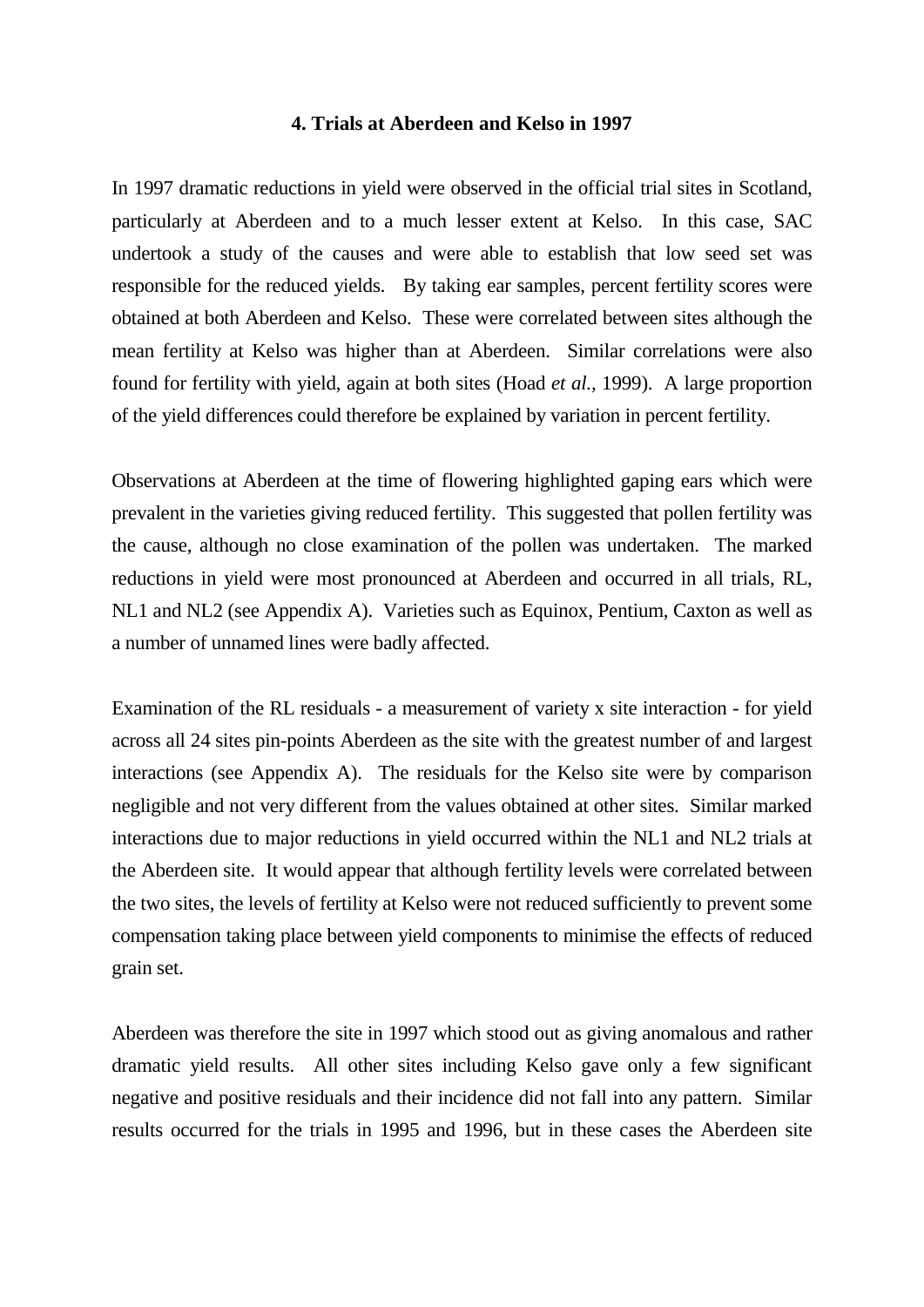fitted the general pattern and was no different from elsewhere. In 1998, the pattern was again similar but the results from the Aberdeen site were not available.

The full data relating to these sites over years are given in Appendix A.

#### 4.1 Comparisons with Moulin

Many of the varieties and lines grown at Aberdeen in 1997 were linked to Moulin in their parentage (Hoad, *et al.*, 1999). This is brought out in Appendix B where the parentages are described. In some cases, Moulin was a direct parent, but more often than not, Moulin was used as a grand parent or great grand parent. Haven, for instance, features frequently as a parent but was derived from a three way cross (Hedgehog x Norman) x Moulin. About half of the genes in Haven could therefore be derived from Moulin. Similarly if Haven was then used as a parent in a single cross then a quarter of the genes in any derivative from the cross could be from Moulin. This of course ignores selection so that the actual number of Moulin derived genes could be more or less than these proportions. However, it is possible, using these purely chance proportions, to derive a crude "Moulin" score for each of the varieties and lines grown at Aberdeen and test to see whether there are any indications of a relationship with yield or the difference between the yield at Aberdeen and the overall mean across all sites. When this is done, there is no correlation between the "Moulin" score and these two parameters, nor indeed the "Rendezvous" score (another variety used frequently as a parent and thought to contribute genes for sterility) in either the RL or NL2 trials . However, in the NL1 trial the correlation between the Moulin score and both parameters is highly significant ( $r = 0.377 \pm 0.123$ , P 0.01-0.001 for yield, and  $r = 0.434 \pm 0.087$ , P < 0.001 for the difference in yields) (see Appendix B). The main reasons for this are the three lines provided by Hybritech, all of which have Moulin in their immediate parentage and gave dramatically low yields at Aberdeen. When these three "outliers" are removed from the analysis, the correlations are no longer significant ( $r = -0.058 \pm 0.136$ , P 0.69 for yield, and  $r = 0.150$  $\pm$  0.135, P 0.23 for the yield differences) (again, see Appendix B).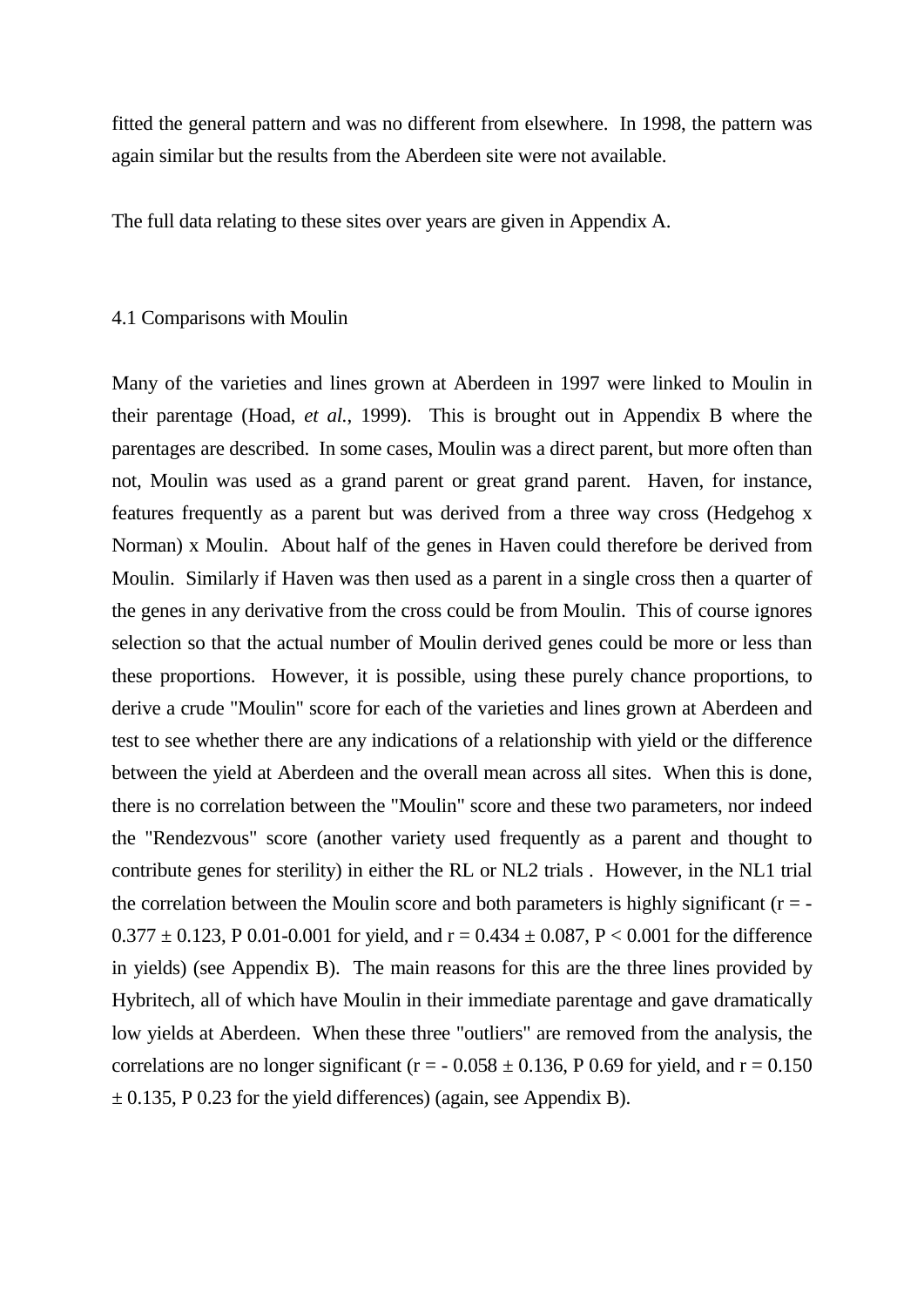In the one trial therefore, there is some evidence that Moulin may be responsible for the lowered yields, whereas in the other two trials the evidence is non-existent. This latter result of course does not completely rule out a connection with Moulin or the genes responsible for the Moulin effect. Those varieties not reacting adversely in Aberdeen and having Moulin in their parentage may have lost the critical genes as explained above, whereas those varieties reacting adversely but not connected to Moulin may have received the critical genes through an alternative route. An example of this might be Pentium whose parentage is Rendezvous X Talon, neither of whom show any link with Moulin or its parents.

A major difference between the results in 1997 and those in 1985 and 1987 is the widespread failure of Moulin in the earlier years whereas, for current varieties, only one site appears to be affected in 1997.

4.2 Environmental conditions.

Meteorological data obtained at Craibstone near to the Aberdeen site indicate that mean temperatures in May and June 1997 were respectively,  $8.5^{\circ}$ C and  $11.6^{\circ}$ C. Both these figures are below the suspected male-sterile inducing temperatures recorded further south for the critical Moulin years. Rainfall figures in both months were very high, 135 and 148mm in May and June respectively. Both these figures are higher than the highest rainfall figures registered at Broom's Barn in June 1987 for the Moulin years. This was regarded as one of the wettest June's on record so that, on this criterion, the two months in Scotland were extremely wet!

Unfortunately sunshine levels were not recorded at Craibstone so that a full comparison with the records collected in the south cannot be made. Nevertheless, the temperatures and rainfall at Craibstone are consistent with those that occurred in 1985 and 1987 at Broom's Barn and which are being held responsible for inducing male sterility in Moulin. Also, records of mean temperatures and rainfall taken at Craibstone during May and June from 1990 onwards point to 1997 being an abnormal year with temperatures being lower and rainfall, in particular, being well above average (see Figs. 7 and 8).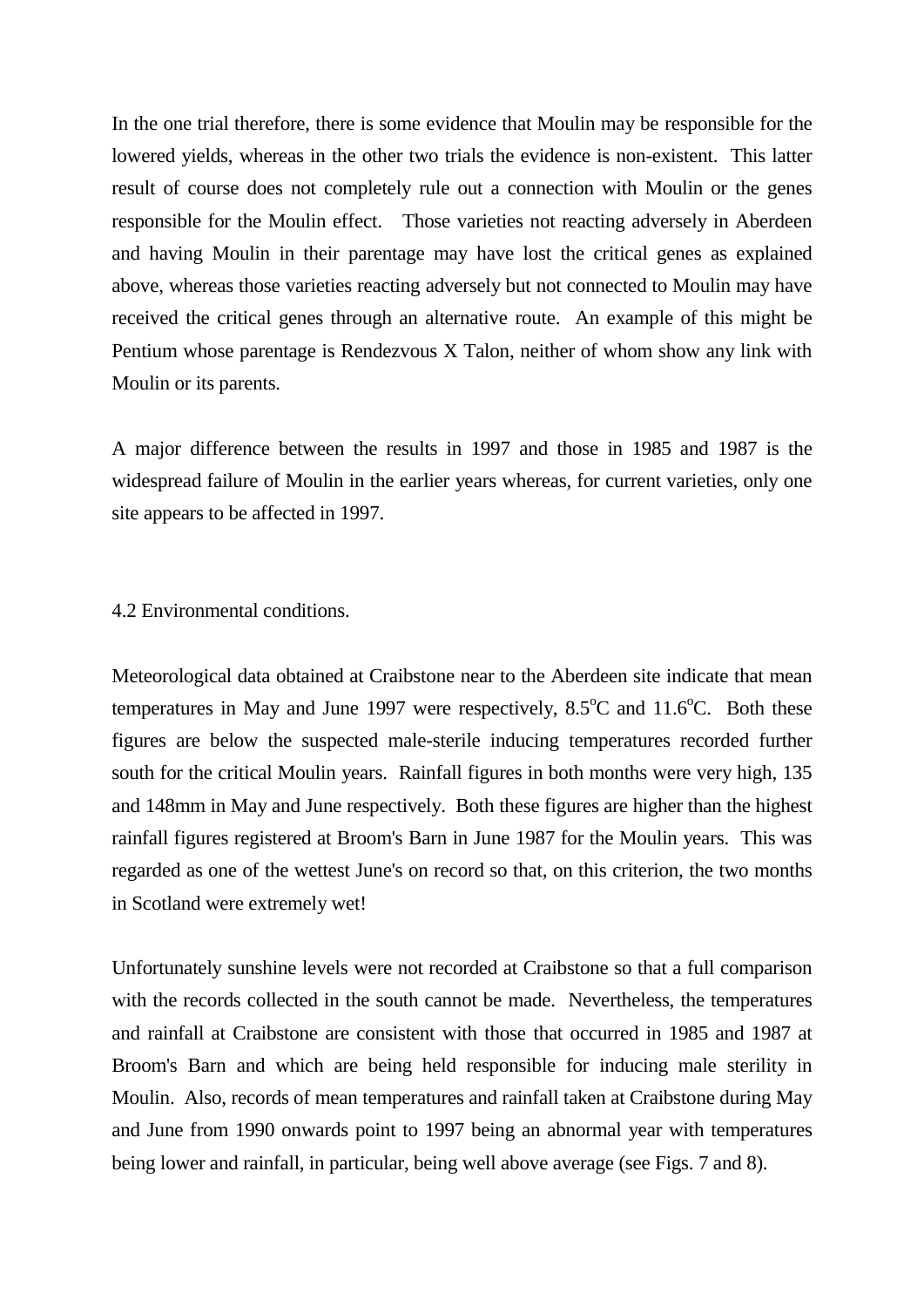#### 4.3 Screening

Apart from perhaps Hereward, none of the PBIC varieties at Aberdeen in the RL trial gave anomalous yields. However, in the NL1 and NL2 trials several of the lines originating from PBIC are affected and give reduced yields but not as seriously as some varieties in the trial. The results of these trials for the PBIC submissions are shown in Tables 2 and 3.

PBIC have stated that all the lines had been through their Moulin test so this would seem to imply that the effects observed at Aberdeen are not due to Moulin and a different syndrome is involved. Or, alternatively, their test is unreliable. PBIC when questioned about this, indicated that their test always involves Moulin and Mercia as controls and they look to see whether sterility is significantly lower than that of Mercia. Usually Moulin gives about 8 percent and Mercia 90 percent fertility in tests. In the tests carried out for the NL1 and NL2 submissions, none of the lines were anywhere near to Moulin, but some were significantly lower in fertility than Mercia. When these differences were compared with those observed at Aberdeen, nine of the lines agreed i.e., had low or high fertilities in both the test and at Aberdeen, and five did not (Peter Payne, personal communication). This therefore suggests that the variation observed at Aberdeen is not related to Moulin and that the reduced fertilities detected in the test are not related either. It further suggests that the low light and temperatures used in the Moulin test are not the same as those inducing the sterility conditions at Aberdeen.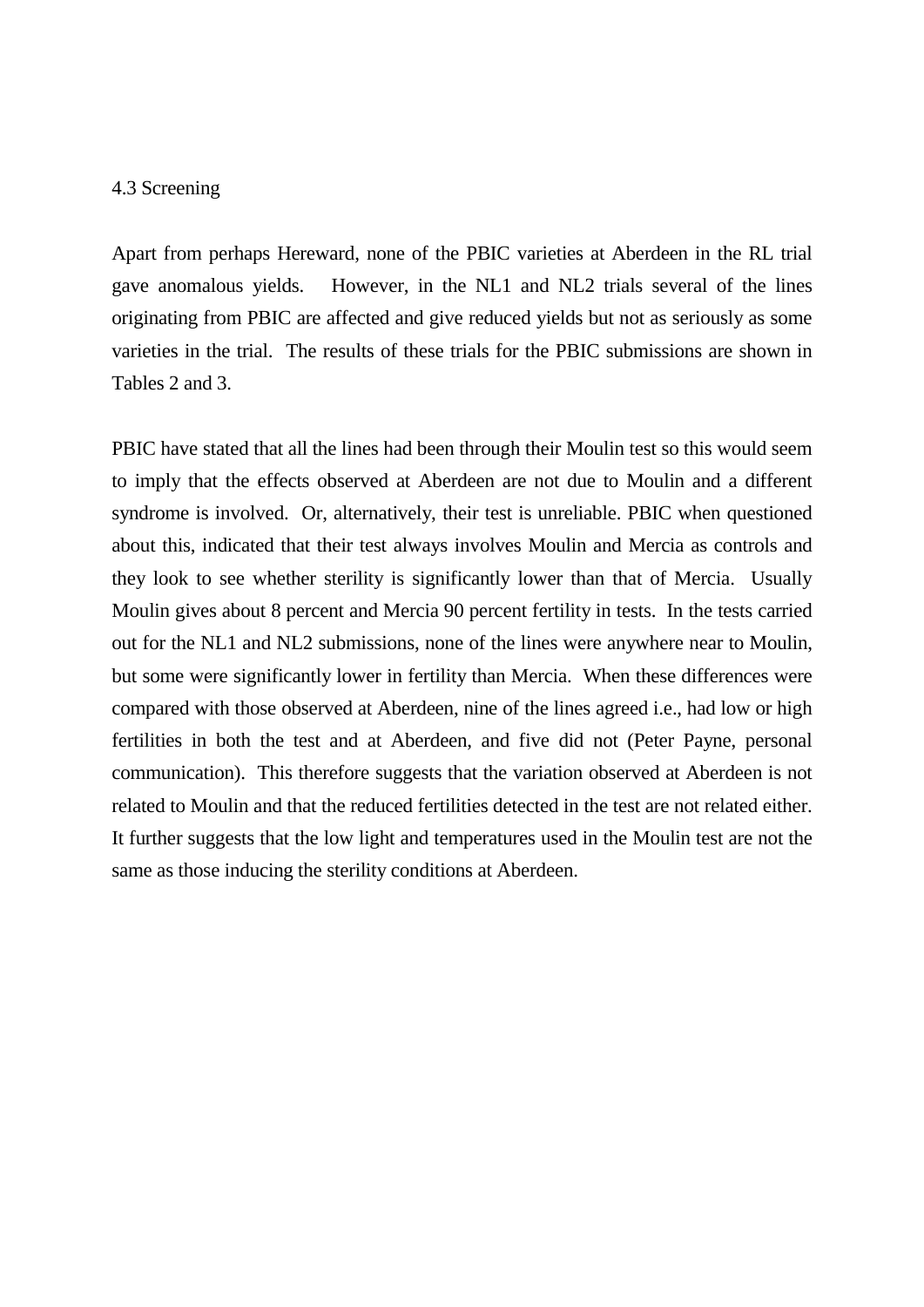[insert fig 7 here]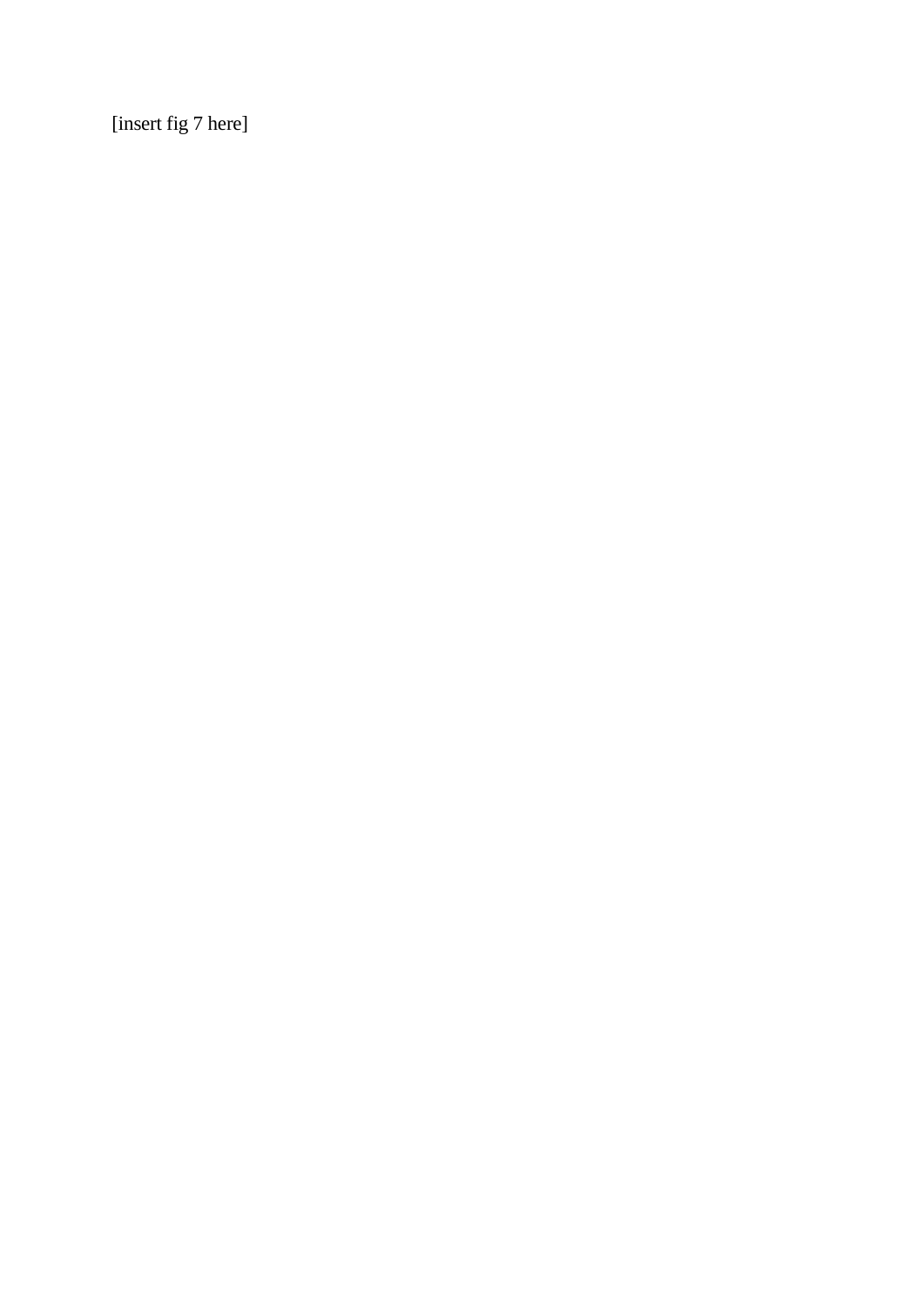[insert fig 8 here]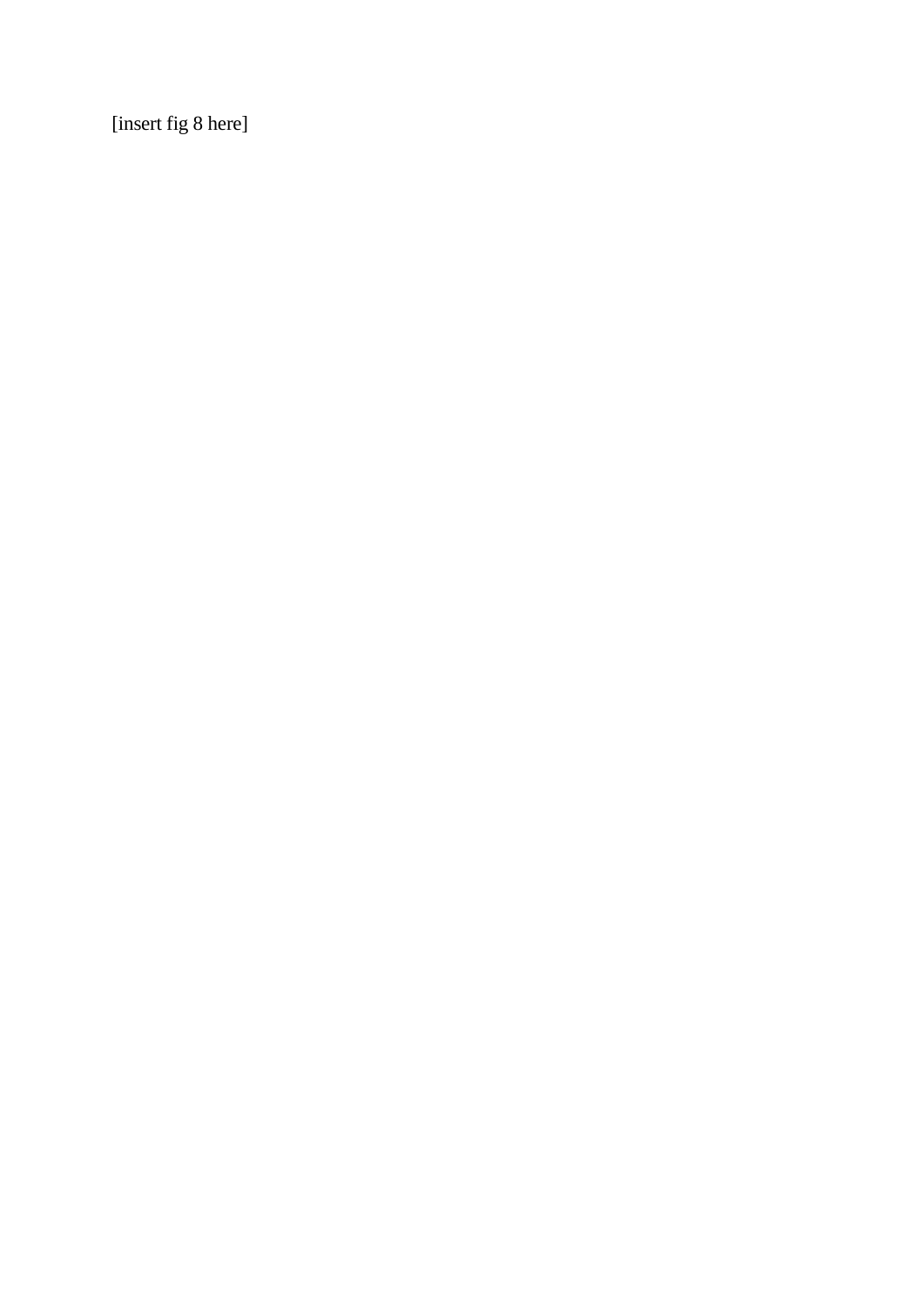| <b>Variety</b>   | <b>Overall mean</b> | Aberdeen |
|------------------|---------------------|----------|
| <b>CWW 96/47</b> | 95                  | 90       |
| <b>CWW 96/48</b> | 98                  | 86       |
| CWW 96/119*      | 90                  | 41       |
| CWW 96/17        | 108                 | 114      |
| <b>CWW 96/20</b> | 102                 | 95       |
| CWW 96/21*       | 95                  | 53       |
| CWW 96/39*       | 89                  | 56       |

**Table 2: PBIC lines in NL1 trials 1997: calculated as for the NL2 trial data above. Only treated plots were harvested for yield**

\* Lines doing badly at Aberdeen

**Table 3: PBIC lines in NL 2 trials 1997: yield of grain at 15% moisture expressed as a percentage of the mean of Brigadier, Hereward, Rialto, Hussar and Riband**

| <b>Overall mean</b> |         | Aberdeen  |         |
|---------------------|---------|-----------|---------|
| untreated           | treated | untreated | treated |
| 118                 | 104     | 116       | 110     |
| 103                 | 91      | 79        | 75      |
| 100                 | 103     | 62        | 83      |
| 106                 | 99      | 81        | 89      |
| 104                 | 97      | 79        | 81      |
| 117                 | 102     | 110       | 106     |
| 100                 | 100     | 92        | 103     |
|                     |         |           |         |

\* Lines doing badly at Aberdeen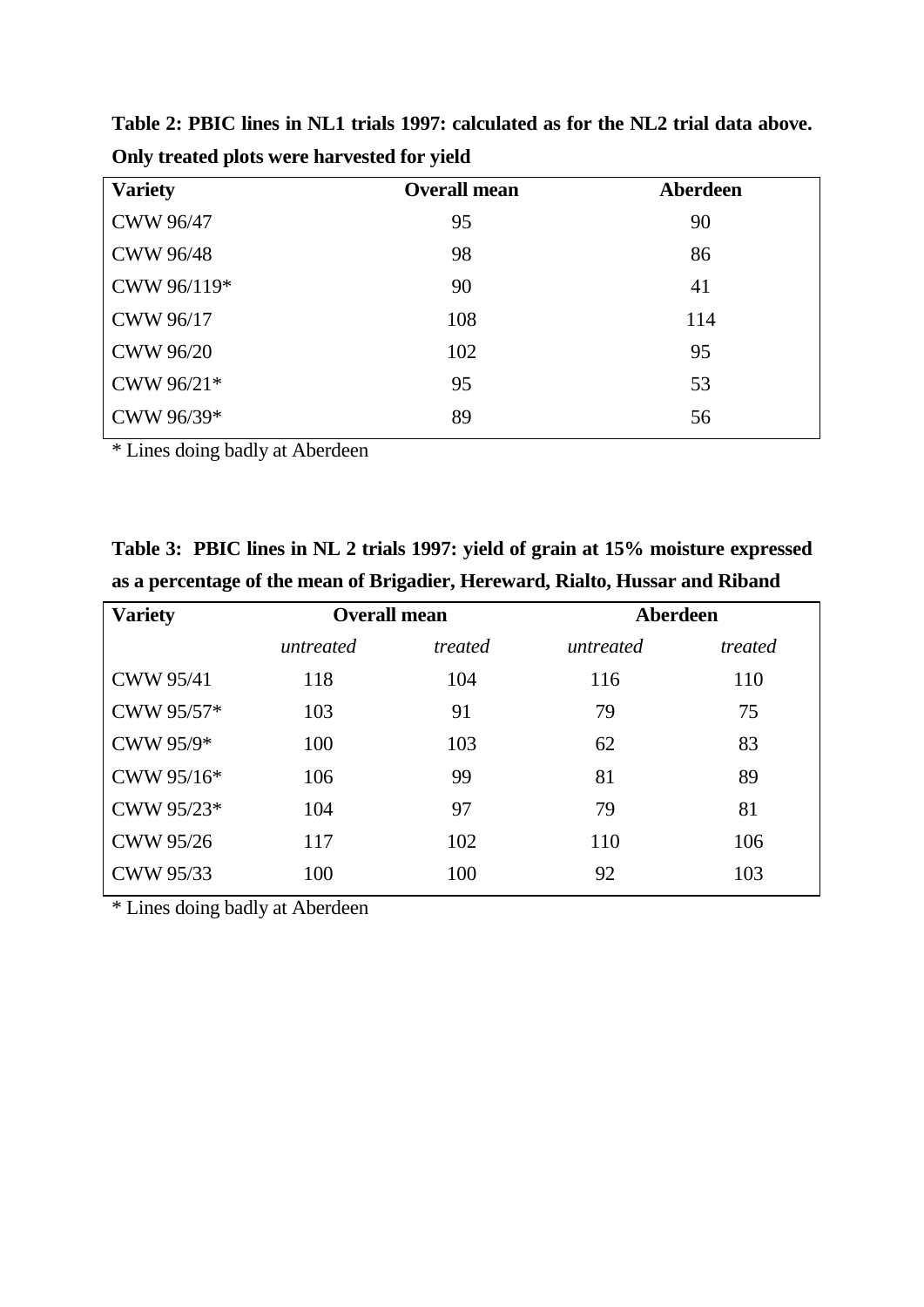#### 4.4 Other differences from Moulin

Moulin before it was provisionally recommended had a history of giving off types and these were recognised during DUS trials. This was accepted as being due to its tendency to outcross. That the cause was male sterility was not acknowledged until after recommendation. By contrast, for the varieties and lines behaving anomalously at Aberdeen in 1997 there was no prior evidence either at DUS or more generally that offtypes were a feature of their behaviour.

#### 4.5 Relationship to Moulin

Apart from the three lines in NL1, there would appear to be no direct genetical connection with the 1997 results at Aberdeen and Moulin. However, some connection cannot be ruled out entirely. If the interaction involving Moulin had a genetical basis which was polygenic then some of the genes implicated in the interaction may still be passed on and be present in the varieties and lines being studied at Aberdeen in 1997.

#### 4.6 Cause of the 1997 result at Aberdeen

It is impossible to be definitive about this. The evidence that there is little direct genetic link between the earlier Moulin results and those at Aberdeen suggests that a different cause is responsible. However, there is a striking similarity with the weather data deduced to be responsible for the Moulin effect and that occurring at Aberdeen in 1997. The three Hybritech lines are most probably responding as Moulin might have done to these conditions. On the other hand, the PBIC screening results which were designed to simulate these conditions were incapable of recognising the sensitivity that appeared amongst their lines at Aberdeen. This suggests that a different genetic base than Moulin was responsible. It further suggests the involvement of a different component of the environment than lowered sunshine levels and temperatures.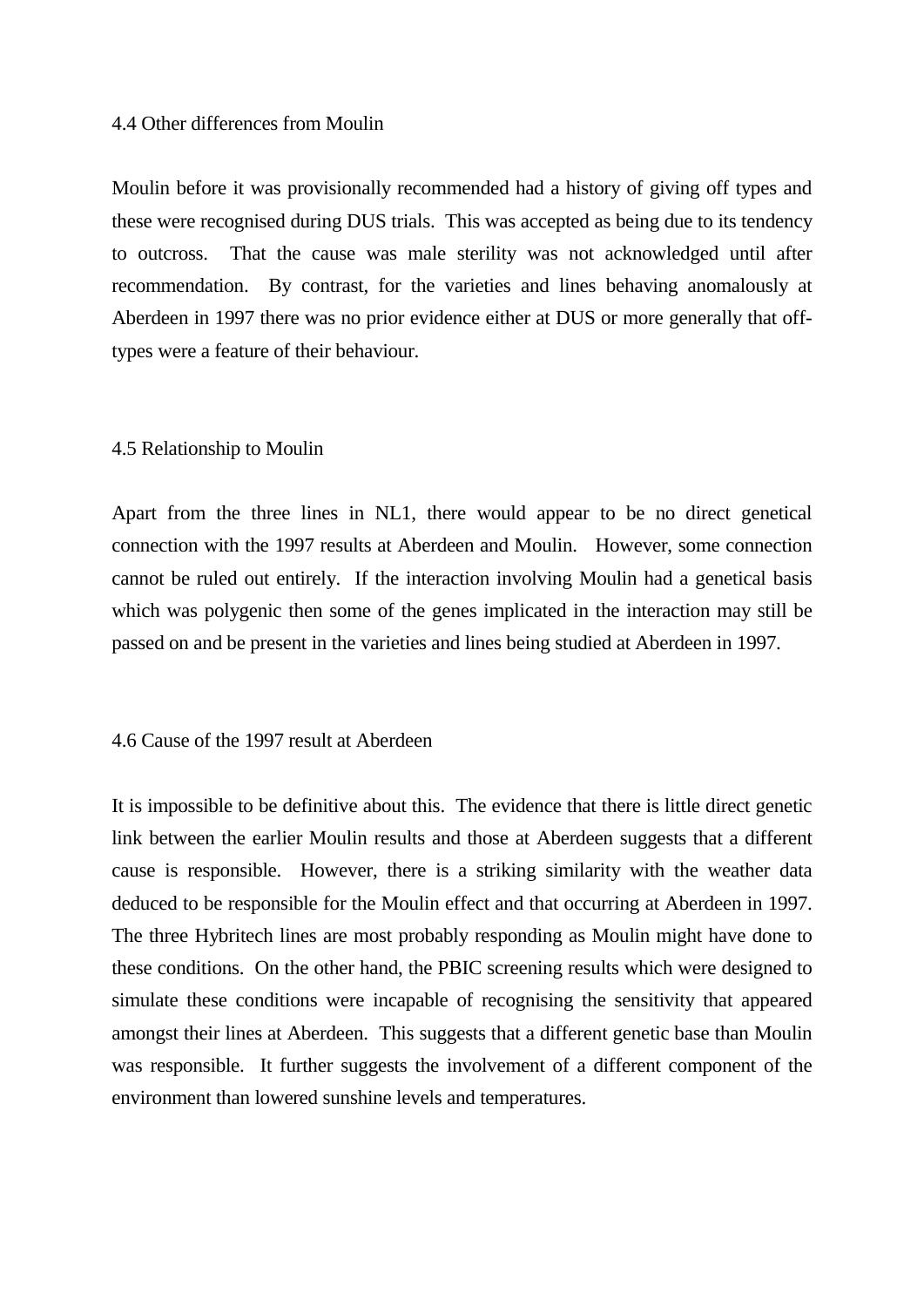At the moment therefore there is no clear answer to this question of causation. Was Aberdeen though a "one-off"? This could be the case since a similarly extreme episode had not been identified previously or has since. On the other hand, the relationship between fertility scores and yield at Kelso was the same as that at Aberdeen. This suggests they are connected and that they have a common genetical basis, unrelated to that of Moulin. The Aberdeen results cannot therefore be just considered as a "one-off" that can safely be ignored.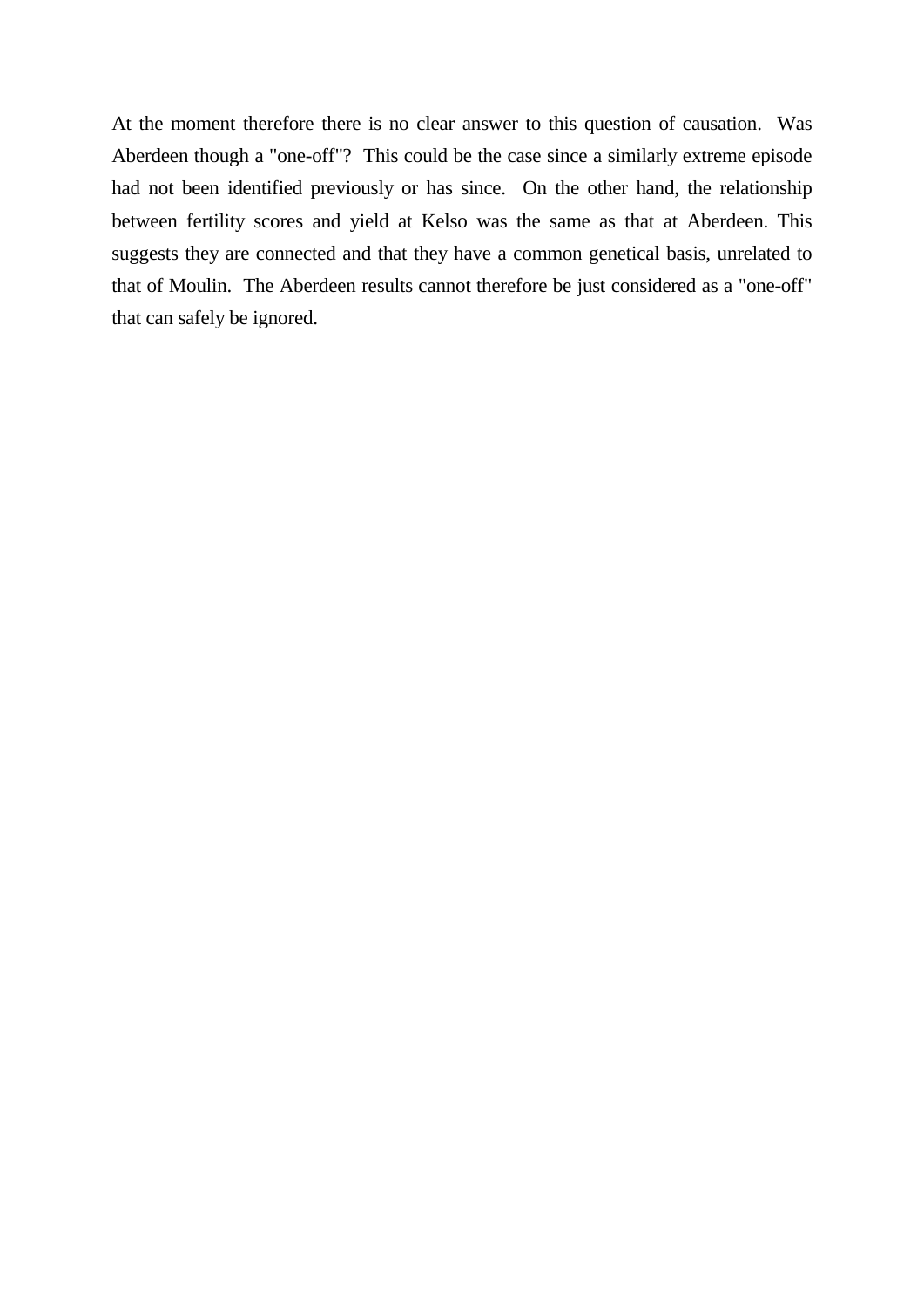#### **5. Sterility problems in other countries**

#### 5.1 France

As already mentioned, reduced fertility arising from male sterility problems were observed in Moulin in France at the same time as in the UK. Indeed, because Moulin was licensed for sale in France before 1984, instances of out-crossing in this variety were widely being reported before this weakness was recognised in the UK. INRA research workers observed examples of male sterility in soft-milling bread wheats in 1973. These instances seemed to follow on abnormally low temperatures (average temperatures below 10°C for several consecutive days) in the spring, coinciding with stages just before meiosis. Varieties originating from the USA and carrying the dwarfing genes from Norin 10 appeared to be the more vulnerable, as well as lines selected in France and derived from inter-specific crosses with *Aegilops ventricosa*. In 1984, similar cool conditions occurred in Northern France and varieties such as Moulin and Pernel were affected (Doussinault, *et al.*, 1988).

Since the demise of Moulin, there have been reports of isolated cases of reduced fertility in French grown varieties but nothing on the scale of Moulin in 1987.

#### 5.2 Northern Europe

Moulin type problems have not been observed in Denmark, Sweden and Germany. This includes successful material which has been derived from Moulin. At the time the weaknesses of Moulin were identified, Moulin had not percolated through to commercial growers in this region and so the problems with this variety further south were never observed. For a period after 1987, Moulin was grown in breeders' trials for a few years but no instances of sterility were observed.

In Germany, the *Rht* genes derived from Norin 10 have rarely been exploited - possibly because varieties with these genes are too short. There is a similar story further south in Austria, Hungary and Italy where breeders have not found them to be particularly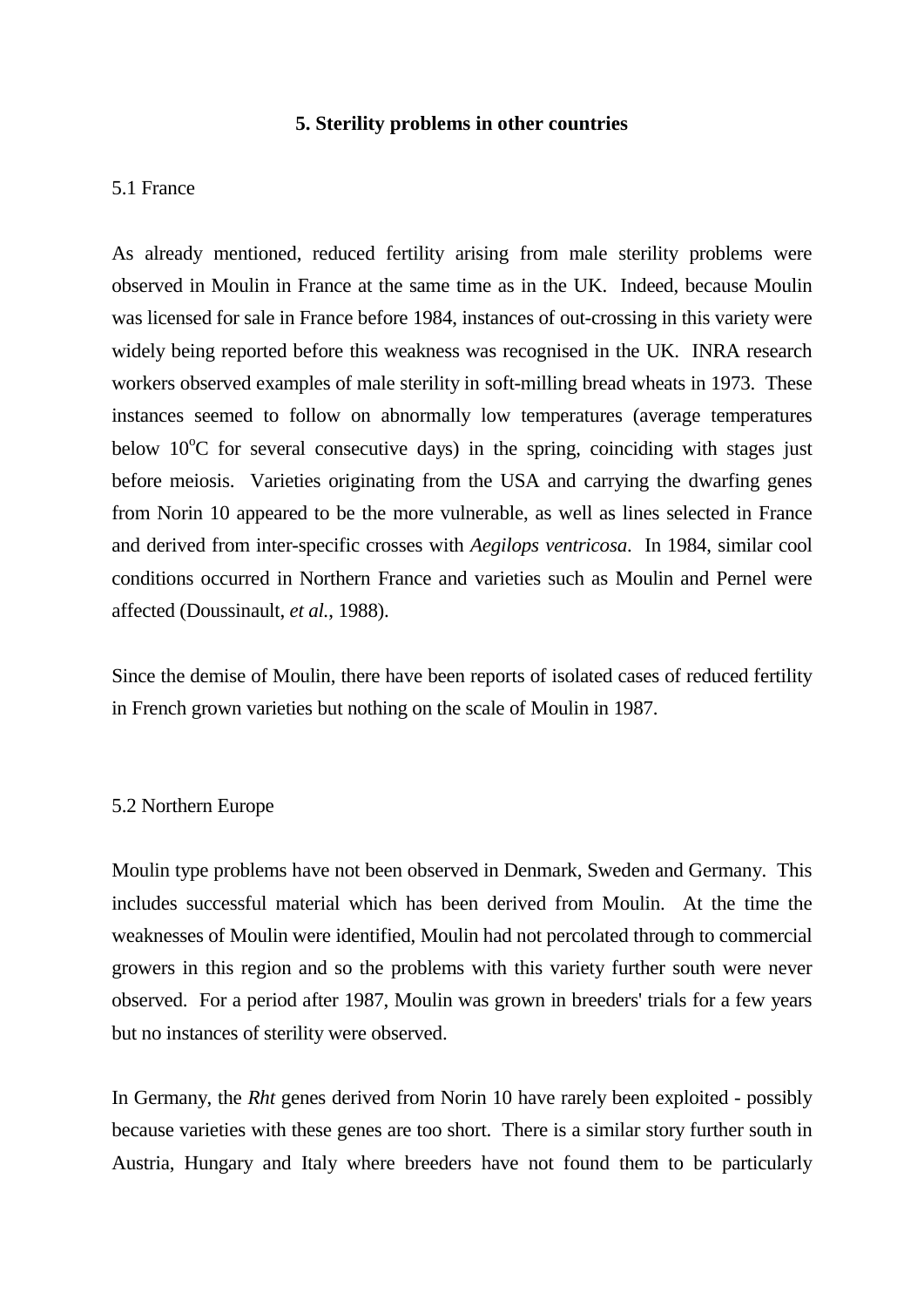valuable. This is in contrast to the UK, Denmark, Holland, Belgium and northern France. If sterility problems are associated with the introduction of Norin 10 germplasm then this could be a factor in the absence of such problems in some of these countries.

#### 5.3 North America

The variety Norin 10 from Japan was first exploited by Orville Vogel in 1948-50. Early selections from this line were dogged with male-sterility problems but he was able to select away from this condition. Vogel's Norin 10 derivatives were used as the gateway to the introduction of the dwarfing genes into many breeding programmes world-wide so it is possible that this has been the route via which environmentally induced malesterility has travelled. However, in the Pacific North West where Vogel did his early work there have been no further reports of sterility problems amongst varieties that have subsequently been released (R. Allen, personal communication).

Further to the west in Oregon, problems of male-sterility have been observed in winter wheats and triticales that were day-length insensitive. When these were planted in mid-October, they emerged in early April and were frequently found to be male-sterile. If planting is delayed then spike development is delayed also, so that emergence occurs in late April to early May. Such lines do not appear to suffer as much from male-sterility. Growth room experiments and further field observations confirmed that temperature about  $10^{\circ}$ C at the time of microsporogenesis was associated with the male-sterility. The latest example of this problem concerns a Kansas variety which is partially day-length insensitive, which in Oregon flowers around mid-April and is plagued with malesterility. In Kansas however, sterility is never observed possibly because spike development is delayed due to lower temperatures and microsporogenesis is not reached until temperatures are greater than  $10^{\circ}C$  (R. Metzger, personal communication).

The parentage of these varieties is not known to the reviewer but the presence of daylength insensitivity suggests that CIMMYT wheats carrying the Norin 10 genes are involved.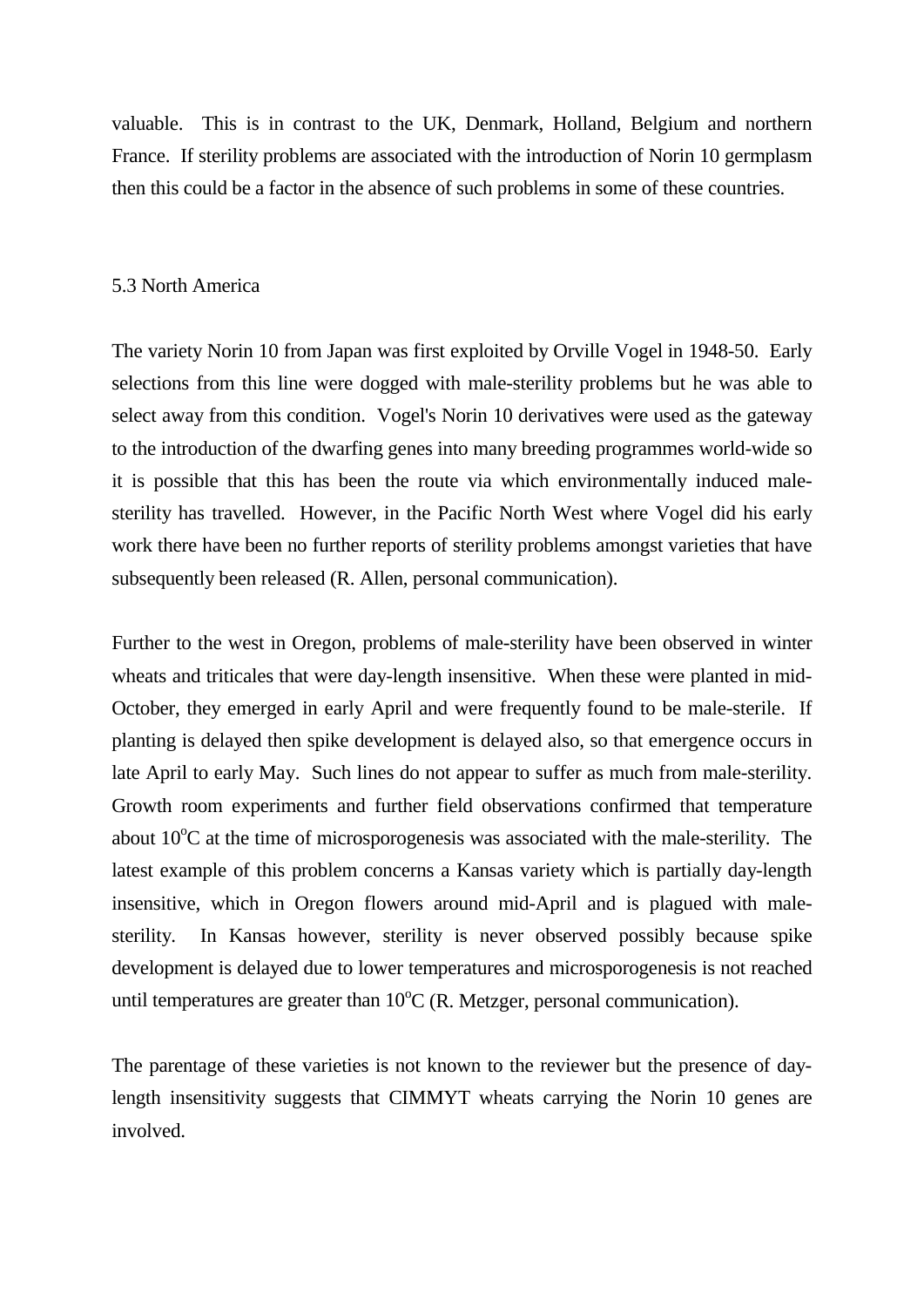Further east in the USA, some problems with semi-dwarf wheats were experienced. Varieties of this type were more sensitive to environmental problems than adapted germplasm and this often manifested itself as male-sterility. However, these symptoms have not been observed in adapted breeding material for well over 20 years (R. Busch personal communication). In North Dakota and Minnesota, the tall spring wheat variety Waldron released in 1969 gave massive sterility in its first year which seemed to be associated with cool temperatures and cloudy conditions at about the early booting stage.

#### 5.4 Australia

Hardly any instances of environmentally induced male-sterility in wheat have been observed in Australia where temperatures can be high during ear development and at the time of meiosis. However, male-sterility was recorded in NW Australia under irrigated conditions some 25 years ago in which the material was from early Norin 10 derivatives (Beech and Norman, 1966).

#### 5.5 Asia

Sub-tropical and tropical countries of Asia have reported several instances of malesterility in wheat. Severe sterility problems have been observed in many parts of Nepal. Factors suggested as being responsible for the sterility included low boron, low temperature during reproductive development, waterlogging at flowering, low soil nitrogen and hot, dry winds (Subedi, 1992; Misra *et al.*, 1992). It was reported that sterility was reduced by the application of boron (Sthapit, 1988). Bangladesh has experienced major losses in yield due to sterility. Again it is thought that boron may be responsible because application of boron has been shown to give significant improvements in yield. Male-sterility is widespread in West Bengal in India. Again this has been attributed to low boron. Certain varieties are noted for their susceptibility. According to Tandon and Naqvi (1992) sterility can be found in Assam, Orissa and along the Indo-Nepal border as well as in West Bengal. Although wheat growing in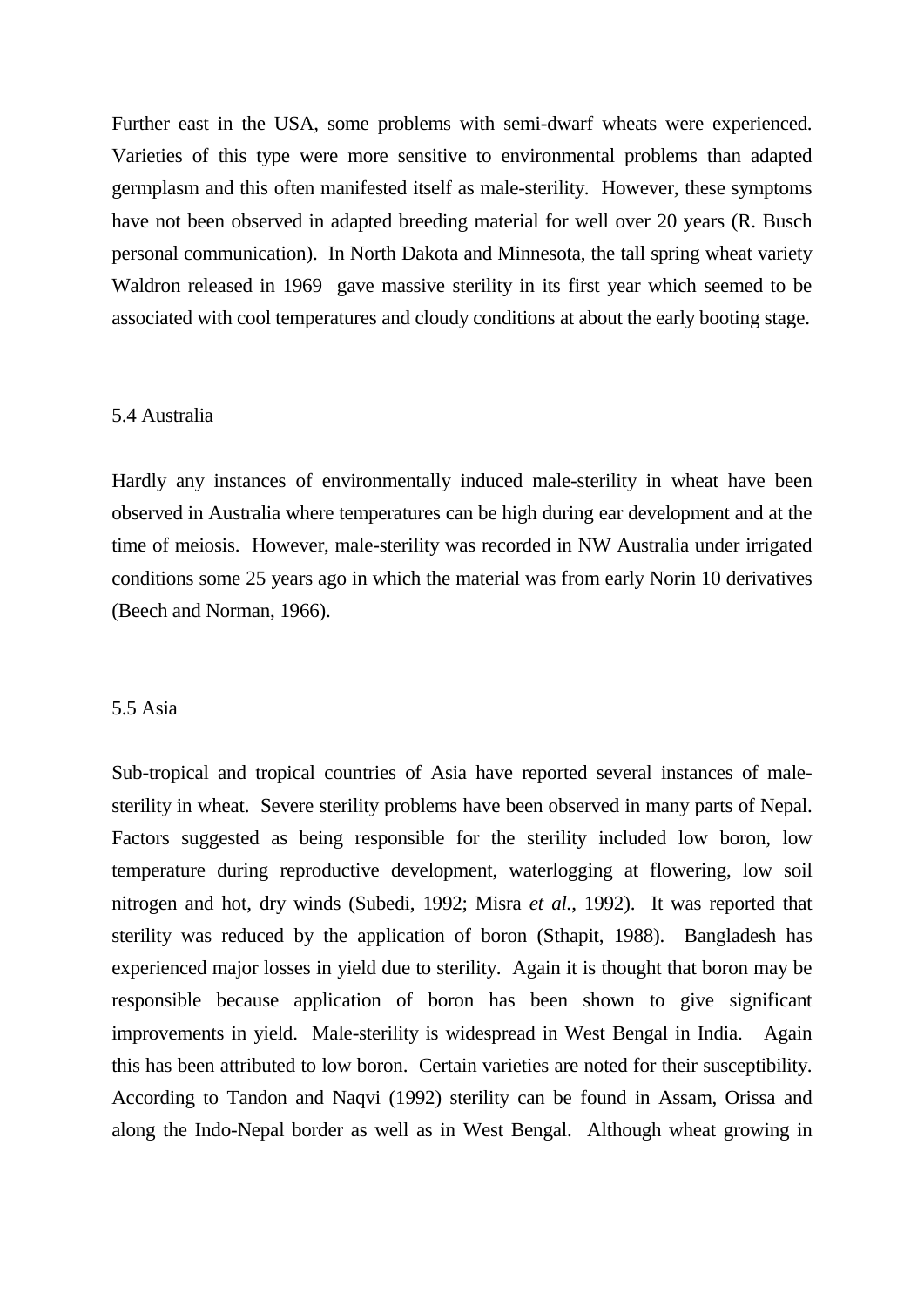Thailand is minimal, sterility appears to be a major problem with varieties such as Inia 66 being very susceptible whereas Sonora 64, another CIMMYT wheat, is less so.

In China, severe sterility problems have been observed in Yunnan Province bordering Burma and Vietnam. It is thought that boron deficiency was responsible although application of boron did not always solve the problem. In northern China also cases of sudden drops in fertility have been recorded. In 1998, the winter wheat variety, Jing He No3, was partially male-sterile in Beijing although it had performed satisfactorily in previous years. Male-sterility is not uncommon in breeders experimental fields and such affected lines are discarded. It is thought that low light intensities and cold temperatures around about the time of meiosis is the environmental cause although some varieties are more sensitive to these conditions than others which form the majority (Zhiyong Xin, personal communication).

#### 5.6 South America

Sterility problems have been reported in Brazil (da Silva, *et al.*, 1980). Again boron seems to be implicated because treatment with boron increased grain set and yield. In Argentina, breeders are not aware of any male sterility problems. Temperatures and levels of sunlight are usually high around about meiosis in most wheat growing areas. On occasions temperatures can be very high for short periods. This can cause sterility in some genotypes which would be selected against in the development of breeders' lines. Segregating material involving Norin 10 frequently shows partial sterility under experimental conditions (E. Suarez, personal communication). Conditions in Chile can mimic closely those occurring in the UK. However, Moulin was grown in trials in 1992, 1993 and 1994 without any signs of sterility. In breeding material, sterility of terminal spikelets are frequently observed. This is often associated with brittle awns. Both these features are symptomatic of boron deficiency, an element which is low in the soils of Chile. To correct this, boron is added as a fertilizer but even so deficiency symptoms still occur and appear to be triggered by weather conditions, particularly dry conditions around about the time of heading. Although sterility levels differ between lines and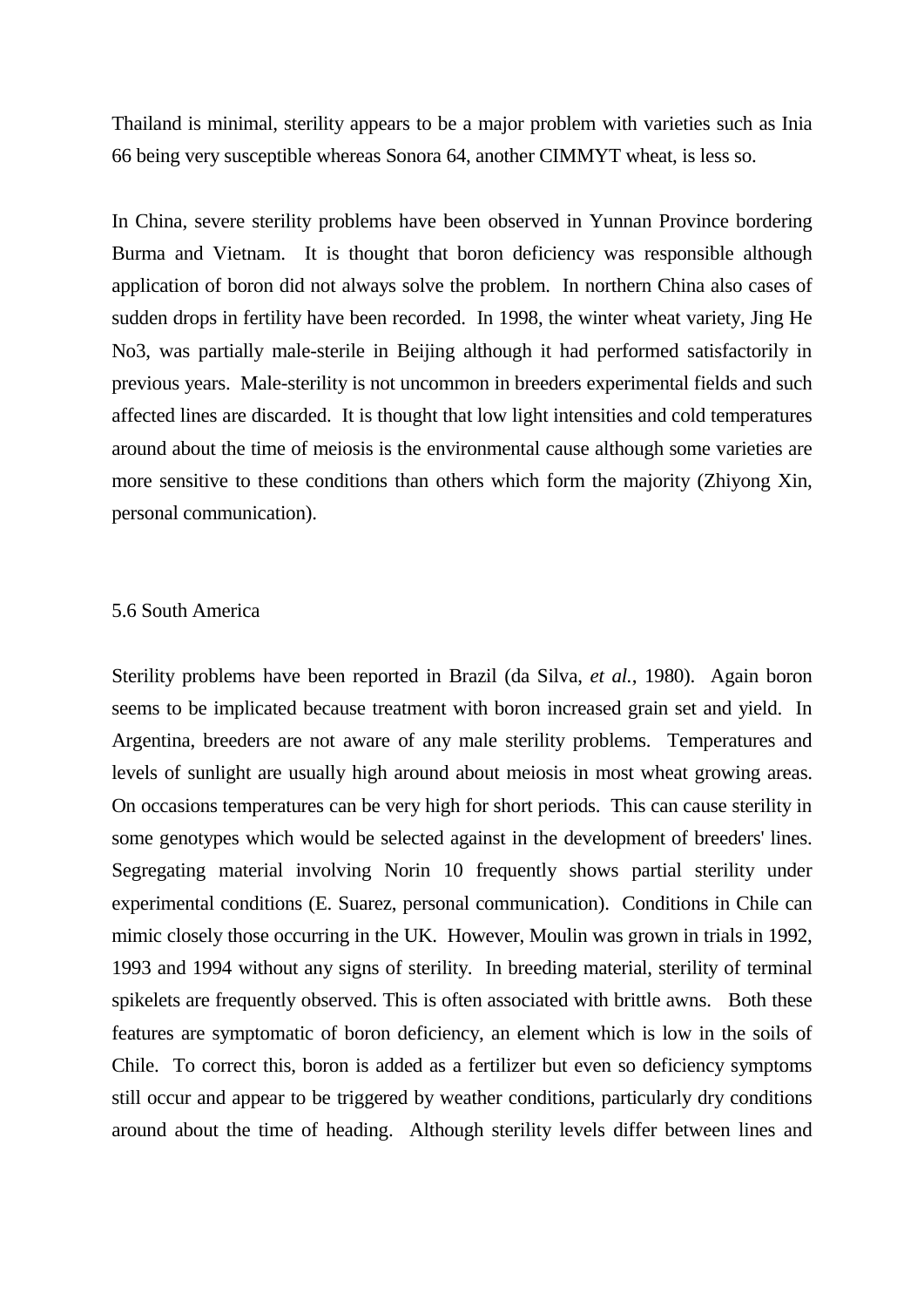individual plant segregants, there appears to be no particular parentage implicated (C. Hewstone, personal communication).

#### 5.7 Summary

This survey of sterility problems in wheat outside the UK has pin-pointed several possible environmental causes.

- 1. Low and high temperatures.
- 2. Low light.
- 3. Low boron levels.
- 4. Droughted and water-logged conditions.

There does not seem to be a particular type of germplasm involved although the incidence of CIMMYT wheats associated with sterility failures appears to be quite high. This may, however, just be a reflection of the widespread use of these wheats in developing countries.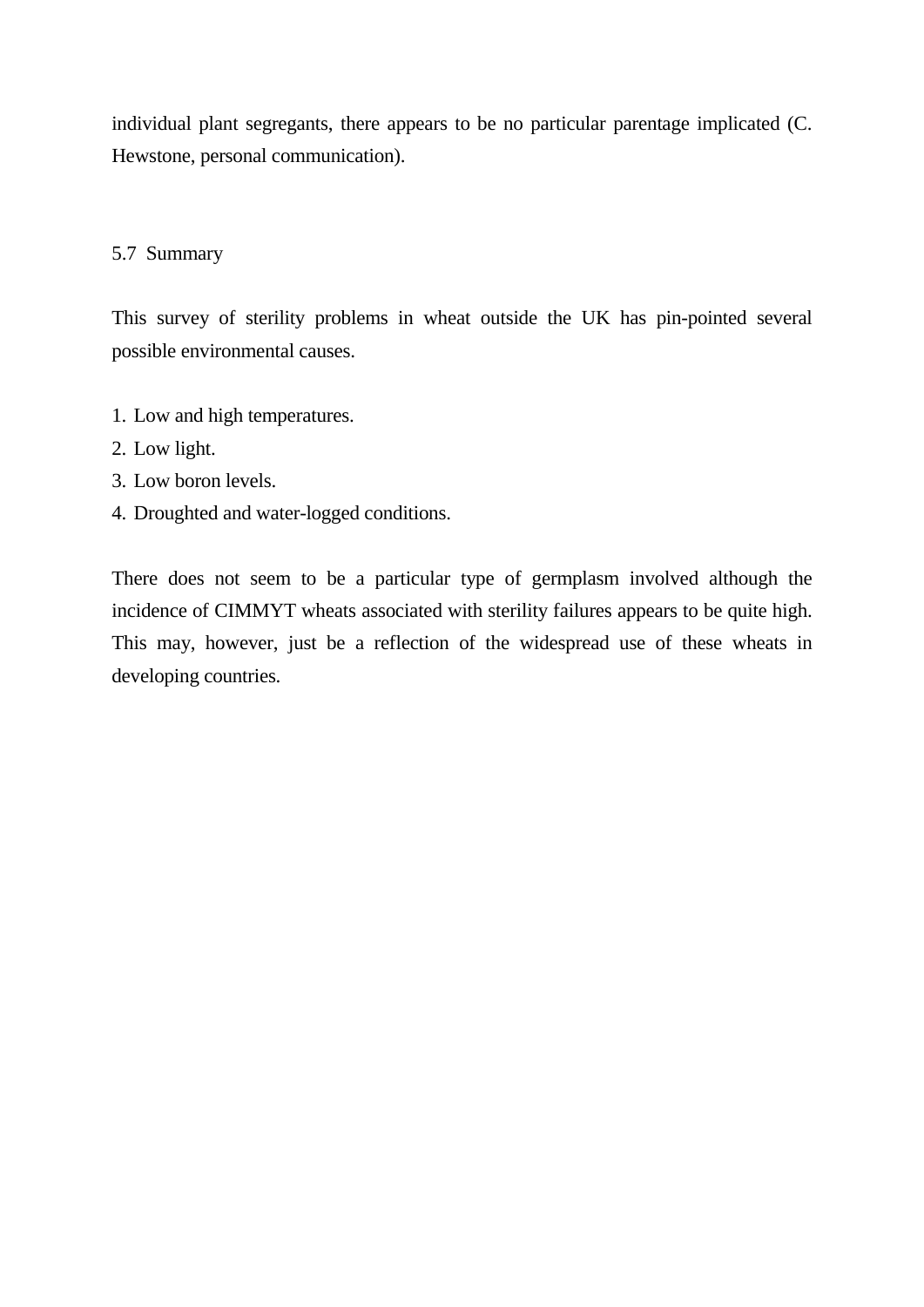## **6. Possible causes of sterility**

## 6.1 Genetical

### 6.1.1 *Rht* genes

As already mentioned, the two genes, *Rht1* and *Rht2* for semi-dwarfism, were introduced into world wide agriculture via the Japanese variety Norin 10 when Vogel in Washington State, USA, crossed it with the local variety Brevor 14. Many of the lines from this cross were sterile or partially sterile but he was able to get away from this in later generations by selection. There were also unpublished reports that Norin 10 itself suffered from infertility problems and observations at meiosis recorded that univalents or unpaired chromosomes were often seen (Author). This chromosomal instability at meiosis could have been responsible for the infertility. No meiotic analyses were carried out on the sterile segregant lines that Vogel rejected so it is not possible to establish whether infertility and meiotic stability were associated in his material. Nor, from this evidence, is it possible to associate the *Rht* genes directly with the sterility. This comes from other sources, the most direct of these being the study of isogenic lines carrying each of the *Rht* genes, separately and combined, as well as a more extreme dwarfism determined by *Rht3*, an allele of *Rht1*. These lines have established, beyond any doubt, that the outcome of the activities of these genes in the wheat plant is to increase the numbers of grains that are set within the ear without increasing the numbers of spikelets or florets - in other words to increase the fertility within an ear (Gale and Youssefian, 1985).

Because of competition within the ear for assimilates, a consequence of the greater seed set is a corresponding reduction in grain size. If assimilates are limiting then seed size may suffer to the extent that the full potential of the increased fertility is not realised and overall ear yield decreases compared to lines carrying the tall alleles. When assimilates are not so limiting the reverse can take place and yield increases up to 20 percent over the tall controls have been obtained (Gale & Youssefian, *loc. cit.*). It is this latter situation which is responsible for the successes of the semi-dwarf wheats in many parts of the world including the UK. However, in some environments, the former conditions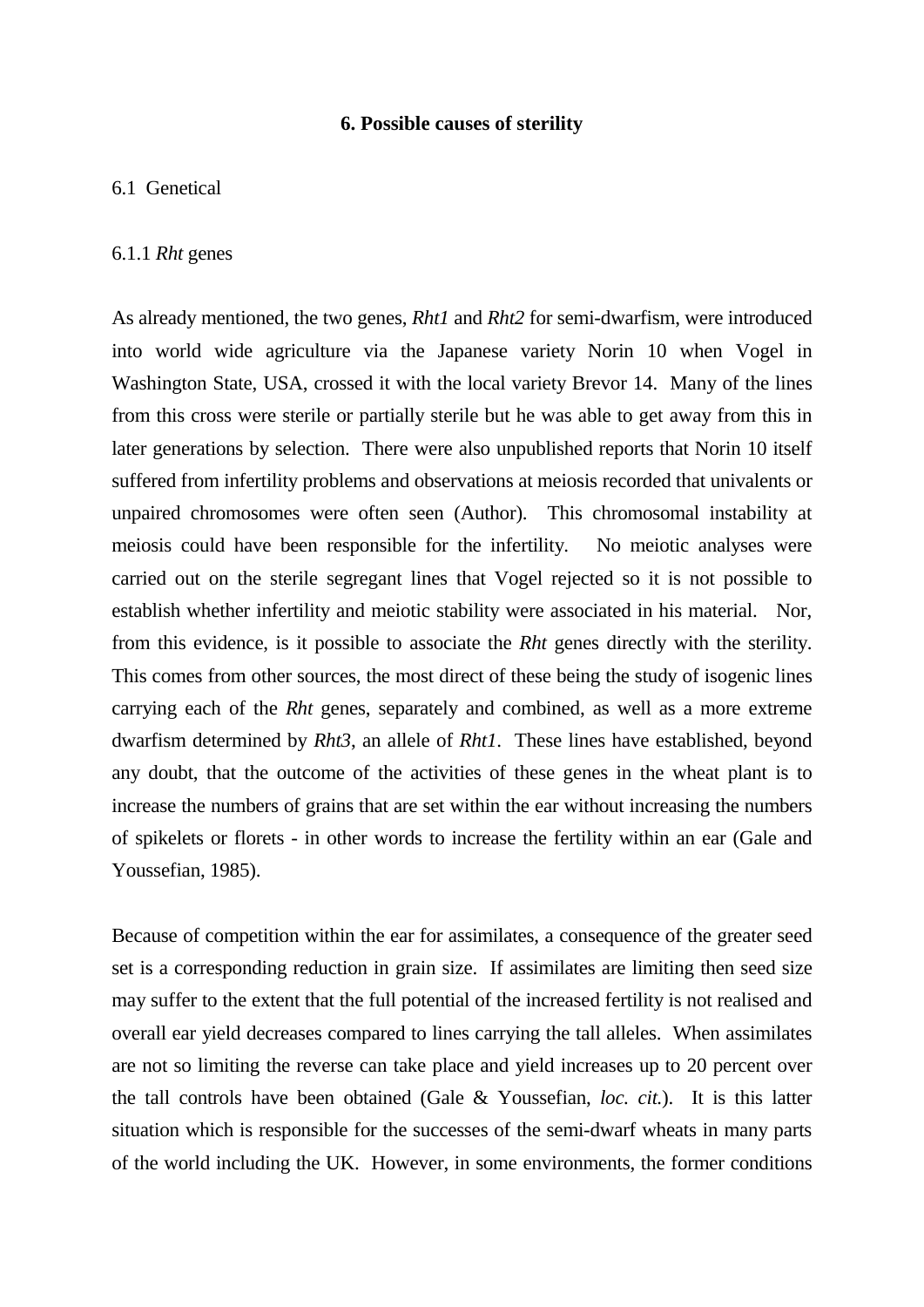apply and yields may actually drop compared to the tall controls (Kertesz, *et al.*, 1991). In some circumstances also the increased fertility does not materialise and yields are affected adversely.

Experiments at the former PBI have shown that lines isogenic for *Rht3* were almost completely sterile under summer glasshouse conditions, the tall isogenic being fertile. Pollen viability was not tested but anthers were poorly developed and pollen was difficult to obtain so that it was impossible to use homozygous *Rht3* plants as male parents. When grown in the field, however, the *Rht3* plants were fertile and indistinguishable from the control. The effect was partly background dependant since some varietal isogenics were not as sterile as others (Anon, 1981). It was thought that the higher temperatures in the glasshouse were responsible for the effect. To test this further, experiments with isogenic lines carrying *Rht1*, *Rht2* and *Rht3* along with their tall controls were undertaken in controlled environment conditions in which plants were subjected to temperatures of 27 to  $30^{\circ}$ C between the period from flag leaf emergence to ear emergence. These showed that all three dwarf isogenics suffered greater fertility reductions than the tall controls (Anon, 1985).

These results were used to suggest that the incorporation of the Norin 10 genes, *Rht1* and *Rht2*, should be restricted to those areas where these critical developmental stages are not regularly subjected to high temperature stress. It was argued that the known distribution of these genes in currently grown varieties in Europe supported this. In the UK where such high temperature stresses are unlikely, most varieties carry one or other of the *Rht* genes. The same applies to Northern France, Belgium, the Netherlands and Denmark. Countries of continental Europe as well as those of lower latitudes, on the other hand, use these genes only rarely, favouring either a less potent allele originating from Saitama 27 or the dwarfing genes introduced by Strampelli from Akakomugi (Worland, 1986). An apparent exception to this trend is the spring wheats of Spain and Portugal which are predominantly CIMMYT in origin and therefore carry the genes *Rht1* and *Rht2*. However, such wheats are usually sown as winter wheats to avoid the high temperatures of the summer months.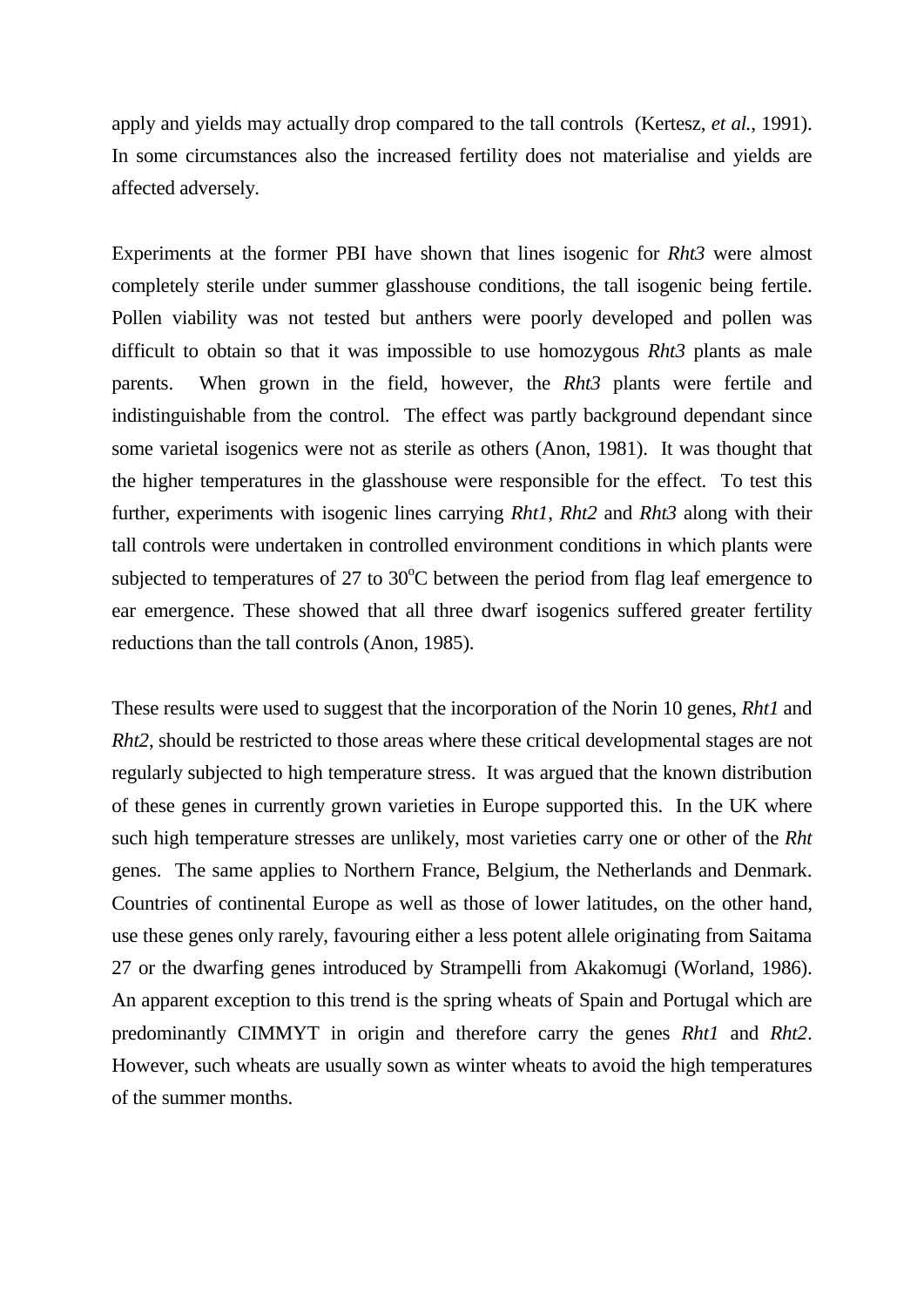Isogenic lines carrying these insensitive dwarfing genes have been grown widely in many European countries and in general the results support the adaptive model stated above. These include trials in Hungary, Poland, and Germany - all of which gave yield figures for the dwarf isogenics lower than their taller controls, despite the opposite effects on ear grain numbers (Kertesz, *et al.*, 1991; Borner *et al*, 1993; Miazga, *et al.*, 1994).

There appear to be no studies of whether lines carrying these genes are sensitive to low temperatures or environmental stresses generally. More particularly, the types of conditions that appear to trigger the Moulin effect, except in one instance, have never been fully tried on this kind of isogenic material. The one instance refers to unpublished work at JIC using single chromosome substitution lines, in which chromosomes of the CIMMYT semi-dwarf Ciano 67 (incidentally one of the parents of Moulin) replace homologues in the variety Chinese Spring. When these were grown under low light conditions in a winter glasshouse, all the lines were fertile apart from Ciano 67 which was sterile and behaved just like Moulin (A.J. Worland, personal communication). Because one of the fertile substitution lines carried *Rht2*, it could be concluded that *Rht2* was not directly responsible for the sterility of the donor variety, Ciano 67. Evidently at least two interacting genes, on separate chromosomes, must be involved. Although *Rht2* can be ruled out as being the sole genetic cause of the environmentally induced sterility, it could nevertheless still be one of the genes implicated in the interaction.

Both genes from Norin 10, the gene *Rht3*, and *Rht1<sup>S</sup>* from Saitama 27 are insensitive to applied gibberellic acid (GA) whereas most mutant dwarf plants respond to such treatment. GA insensitivity is associated with high levels of GA in plant tissues and is thought to be due to an inability to utilise both endogenous and applied GA. GA is involved in anther development and applications of GA at critical stages of its development can bring about male-sterility (Radley, 1980; Colombo and Favret, 1996). Anything which can change GA levels or availability during these critical stages of anther development could be expected to cause sterility problems. There could therefore be a physiological link between the insensitive *Rht* genes and male-sterility. Treatment of *Rht* isogenics with the chemical hybridising agent, ethrel, an ethylene releasing compound causing male-sterility, gave increased sterility of dwarf lines compared to the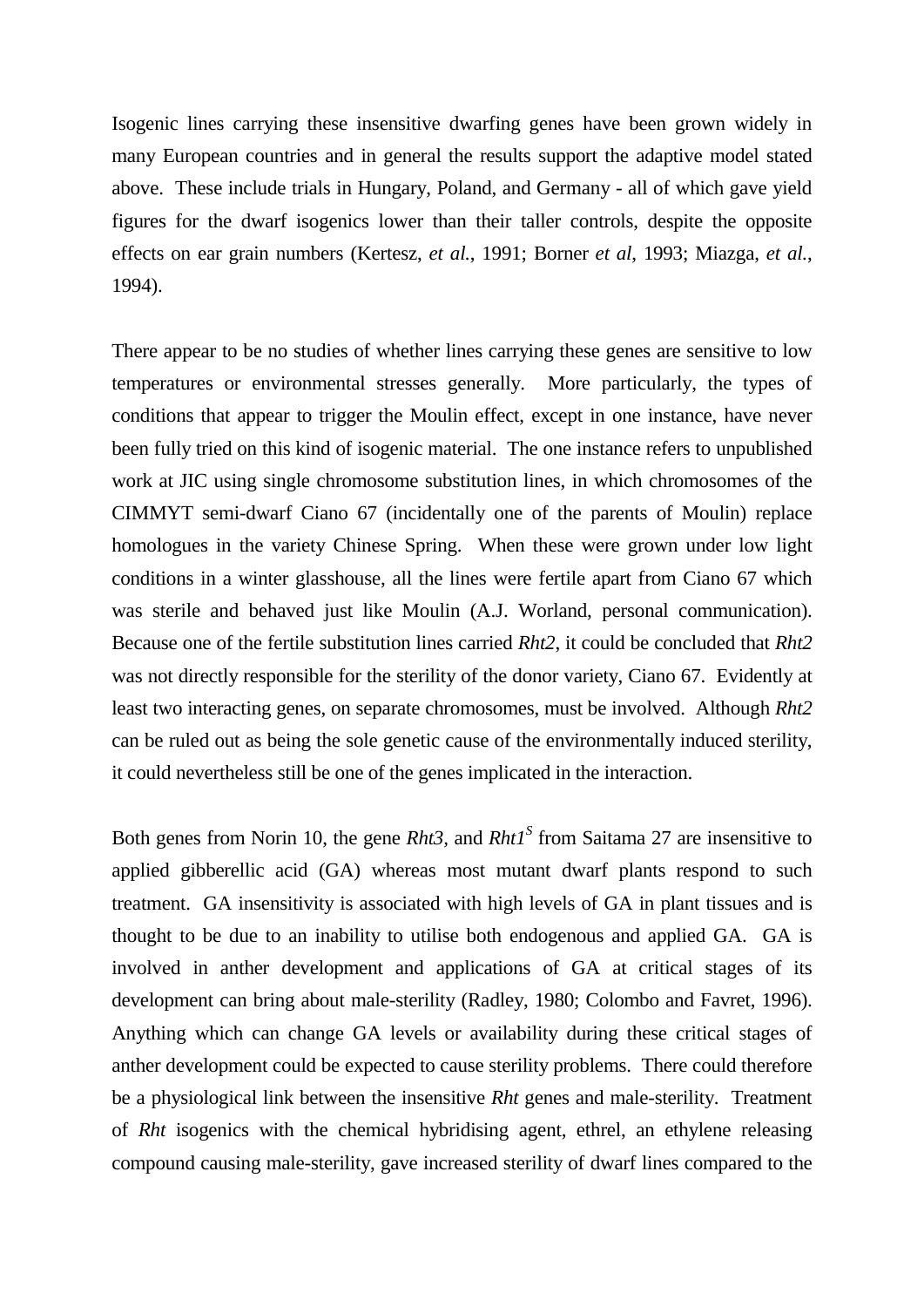tall controls (Keyes and Sorrells, 1990). This was interpreted to mean that GA may exert a stabilising effect on pollen development so that a block in its availability would produce a greater response to gametocidal agents. This however disagrees with Colombo & Favret (*loc. cit*) who found that both GA insensitive and sensitive wheat lines were equally responsive to applied GA leading to increased sterility.

Whatever the explanation, there does seem to be a strong connection between the expression of the insensitive *Rht* genes and fertility. The increased fertility potential that these genes can allow certainly seems to be a very important part of the increased yields obtained by varieties that carry them. Indeed, many would say that this is the prime cause of their effectiveness rather than conferring lodging resistance. On the down side though, it would appear that their exploitation could cause varieties carrying these genes to be more vulnerable to environmental variables, making them ill-adapted for use in certain environments. Because these variables are not properly understood at the moment, it is not possible to state that they are involved in the sudden drops in fertility observed in Moulin in the 80's, and more recently in Scotland. The fact that most varieties in the UK carry such genes would tend to suggest that they are not involved, otherwise more varieties would have succumbed. However, the possibility that they are part of a genetic interaction with other genes in the background cannot be ruled out at present.

#### 6.1.2 *Rht* genes in other plants

*Rht* genes, both insensitive and sensitive, are found in many plant species, and have been studied in maize, tomato and, more recently, in *Arabidopsis*. Three dwarf lines in Maize, each carrying different GA insensitive genes, are all found to be difficult to maintain in the homozygous state, because of pollen sterility (N. Harberd, personal communication). In tomato, GA sensitive mutants, deficient in GA, possibly because a gene for GA synthesis has been deleted, gave poor flower and anther development leading to sterility. The same story occurs for GA sensitive mutants in *Arabidopsis* (Koorneef and van der Veen, 1980). GA insensitive lines in this species when grown in a winter glasshouse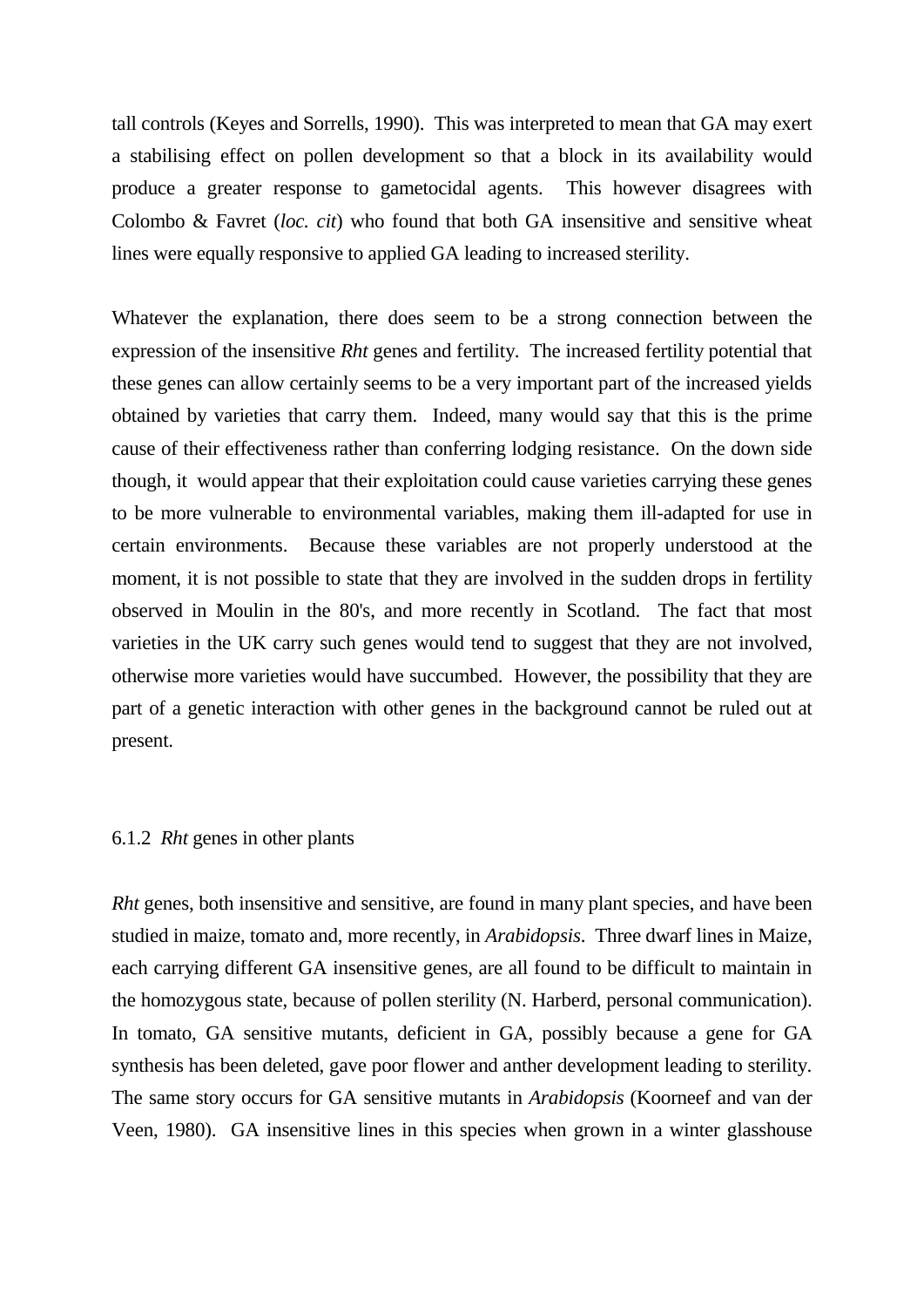were partially sterile. Under summer conditions with temperatures much higher and with greater light, these lines were fertile (N. Harberd, personal communication).

### 6.1.3 Male-sterile genes

A single recessive male-sterile gene, *ms1*, located on chromosome 4B has long been recognised in wheat (Driscoll, 1975). A dominant allele, *ms2*, has been reported in China (Liu and Deng, 1986) and is located on chromosome 4D. Whether this is related to *ms1* or is a functionally different gene has yet to be established.

Almost every chromosome affects fertility so that many genes could be potentially involved in controlling this character. This is based on the behaviour of monosomics (lines lacking a single chromosome) which are available for each of the twenty one chromosomes of wheat in a number of varieties. In a monosomic series of the variety Bersee, 18 monosomics had reduced percent seed set compared with the euploid variety itself. This of course combines both female and male fertilities and it is not possible to separate the two without direct observation. However, Sears in his classic study of the aneuploids of the variety Chinese Spring (Sears, 1954) found that all the nullisomics, i.e., plants lacking a homologous pair of chromosomes, of homoeologous group 2, i.e., 2A, 2B and 2D, were female sterile but male fertile; but all the six nullisomics of groups 4 and 5 were male sterile and female fertile, whereas the six nullisomics of groups 3 and 6 were partially female and male sterile. In only one instance, nullisomic 3B, was a possible cause, asynapsis, of the sterility identified. Many of the genes detected through aneuploid studies are therefore almost certainly responsible for the variation in malesterility observed within the wheat crop.

# 6.1.4 Nuclear-cytoplasmic interactions

The exploitation of cytoplasms taken from related species to wheat, notably *Triticum timopheevi*, has been a common area of investigation in hybrid wheat breeding. The "alien" cytoplasm induces 100 percent male-sterility which can be restored to fertility by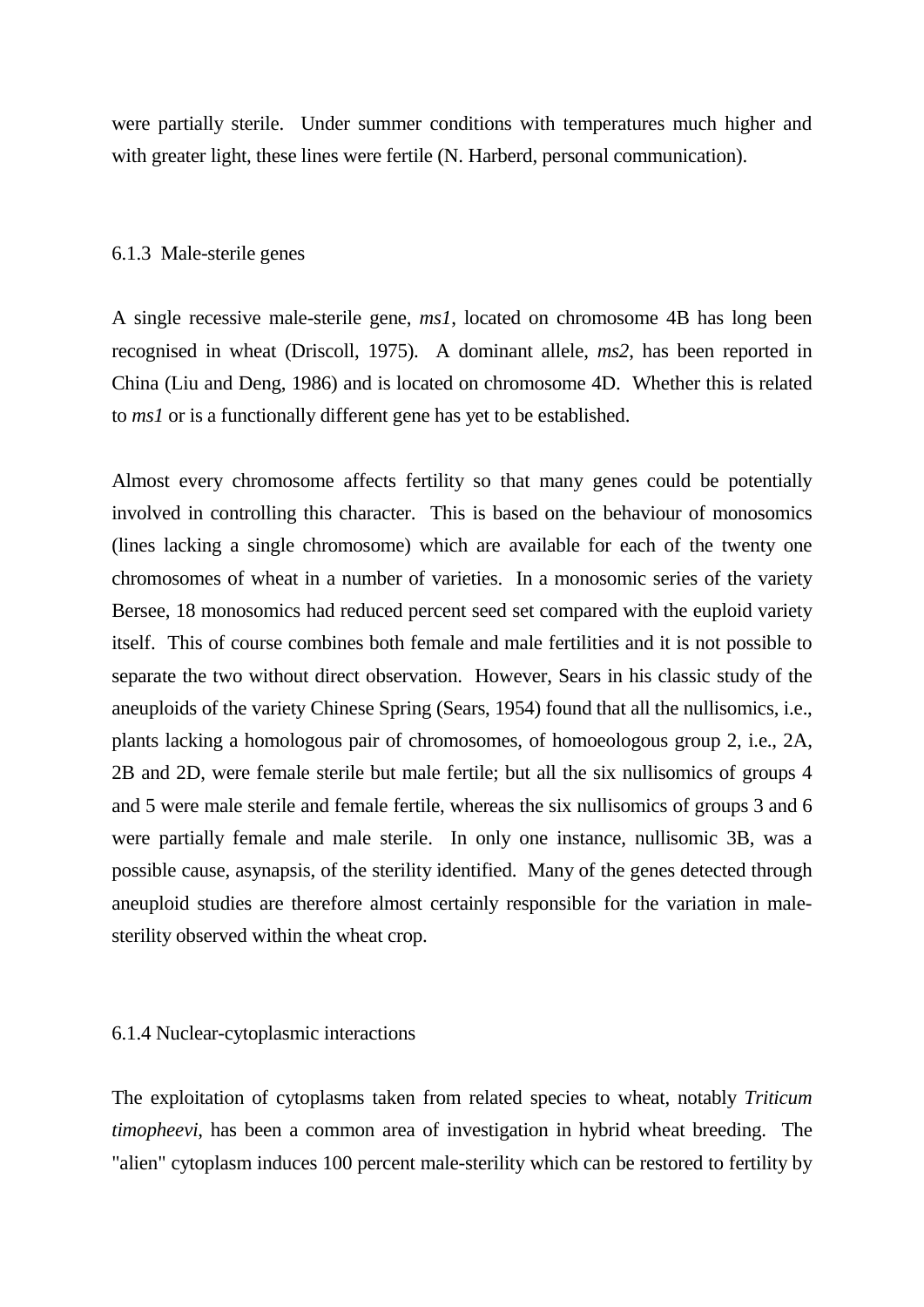one or more restorer genes in the pollen parent of a hybrid. Frequently restorer genes are obtained from the species that donated the cytoplasm. Restorer genes have also been identified in bread wheat itself through the transfer of wheat into an "alien" cytoplasm which still results in a male-fertile phenotype. However, by removing or substituting, usually from another related species such as *Triticum macha*, the existing restorer gene in *aestivum*, the line becomes male-sterile. This points to the possibility that many of the male-sterile genes identified through aneuploidy in wheat are in fact restorer genes interacting with the *Triticum aestivum* cytoplasm. At least five major genes for restoration have been identified and many modifiers have been suggested (McIntosh, 1988).

Many of the problems associated with exploiting a cytoplasmic-restorer system in hybrid wheat breeding are to do with the environment. Either the degree of male-sterility or restoration can be less than the sought after 100 percent expressivity. The primary cause of this failure is changes in the environment. Studies of F1 hybrids in a range of environments showed widely different degrees of restoration. The particular components of the environment which are responsible are unknown but it is thought that temperature differences between sites are implicated.

The origin of the cytoplasm of *Triticum aestivum* is likely to be a goat grass, *Aegilops speltoides* or a species very closely related. Also, because the origin has supposedly been monophyletic, the cytoplasms of the majority of wheat varieties are identical. It is only recently that different cytoplasms have been introduced primarily for the development of hybrids. In a few instances, "alien" cytoplasms have been introduced as a by-product of wide-crossing undertaken for other reasons. The best example of this is the variety Rendezvous which resulted from a crossing programme in which *Aegilops ventricosa* had been used as a source of eyespot resistance. It is possible therefore that in this variety a different spectrum of restorer genes may be involved, and this presumably could have different consequences on interactions with the environment. This could lead to a different pattern of male-sterility emerging in this variety compared to other varieties. This would also apply if Rendezvous were used as a female parent in the development of other varieties.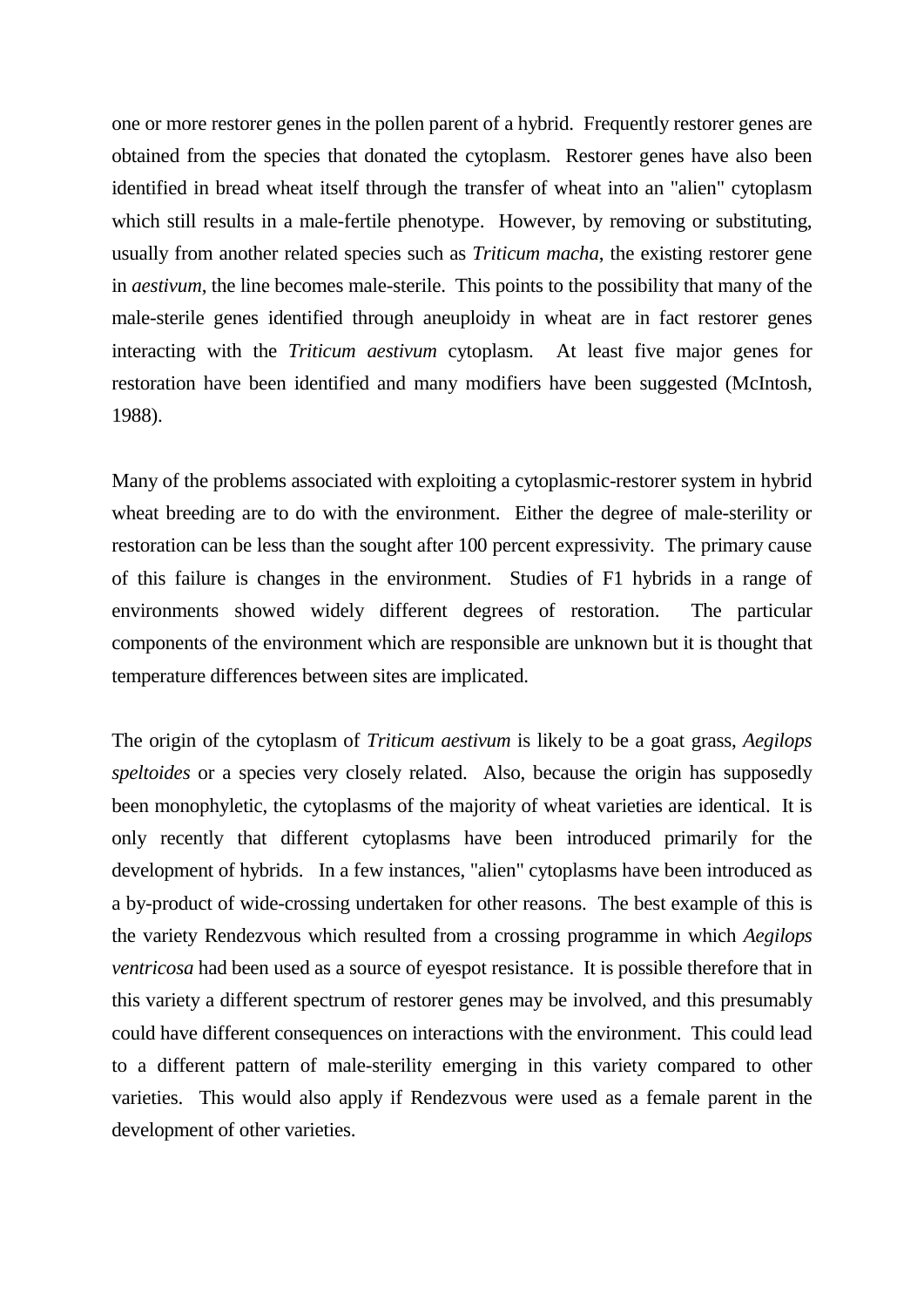### 6.1.5 Hybrid wheat

Interesting observations, possibly relevant to the problem of environmentally induced sterility, have emerged from attempts to develop hybrid wheats. This is probably because they also involve the induction and manipulation of sterility followed by controlled out-crossing. Thus some hybrid wheat breeders believe that the selection of improved restorer lines gives an increase in pollen production leading to enlarged anthers and a tendency for these to extrude prior to dehiscence. Apart from the extrusion these changes could be important in achieving more stable seed setting and fertility in varietal production. Accumulation of restorer genes could thus be an important way of removing problems of fertility in the future. This may be relevant to the view held by some French wheat breeders that German varieties are usually better pollinators than those developed in England (A.A. Pickett, personal communication). Selection of lines of wheat which are more easily sterilised with chemical hybridising agents (CHAs)seems to correlate with those lines which are prone to environmentally induced sterility. Moulin, for instance, was regarded as a good female for use in hybrid wheat breeding, because it was easily sterilised with CHAs (W.J. Angus, personal communication). These observations would seem to be worthwhile pursuing experimentally because they could lead to useful diagnostic tests for varieties susceptible to sterility.

### 6.1.6 Pollen killer

In the 1960s, distorted segregations of known single genes for disease resistance were found to be due to a single linked gene, *Ki*, on chromosome 6B affecting pollen. Pollen carrying the dominant gene, *Ki*, caused the abortion of pollen carrying *ki*, the recessive gene—hence the name, "*killer gene*". Genes that are linked to *Ki* suffer distorted segregation because of this effect. The degree of distortion is related to the tightness of the linkage. Evidence was obtained that *Kiki* microspores abort in *KiKiki* trisomics but not in *Kikiki.* In *KiKikiki* tetrasomics the high rate of abortion leading to total failure of anther dehiscence indicates that most or all *Kiki* pollen is killed. It appears from this that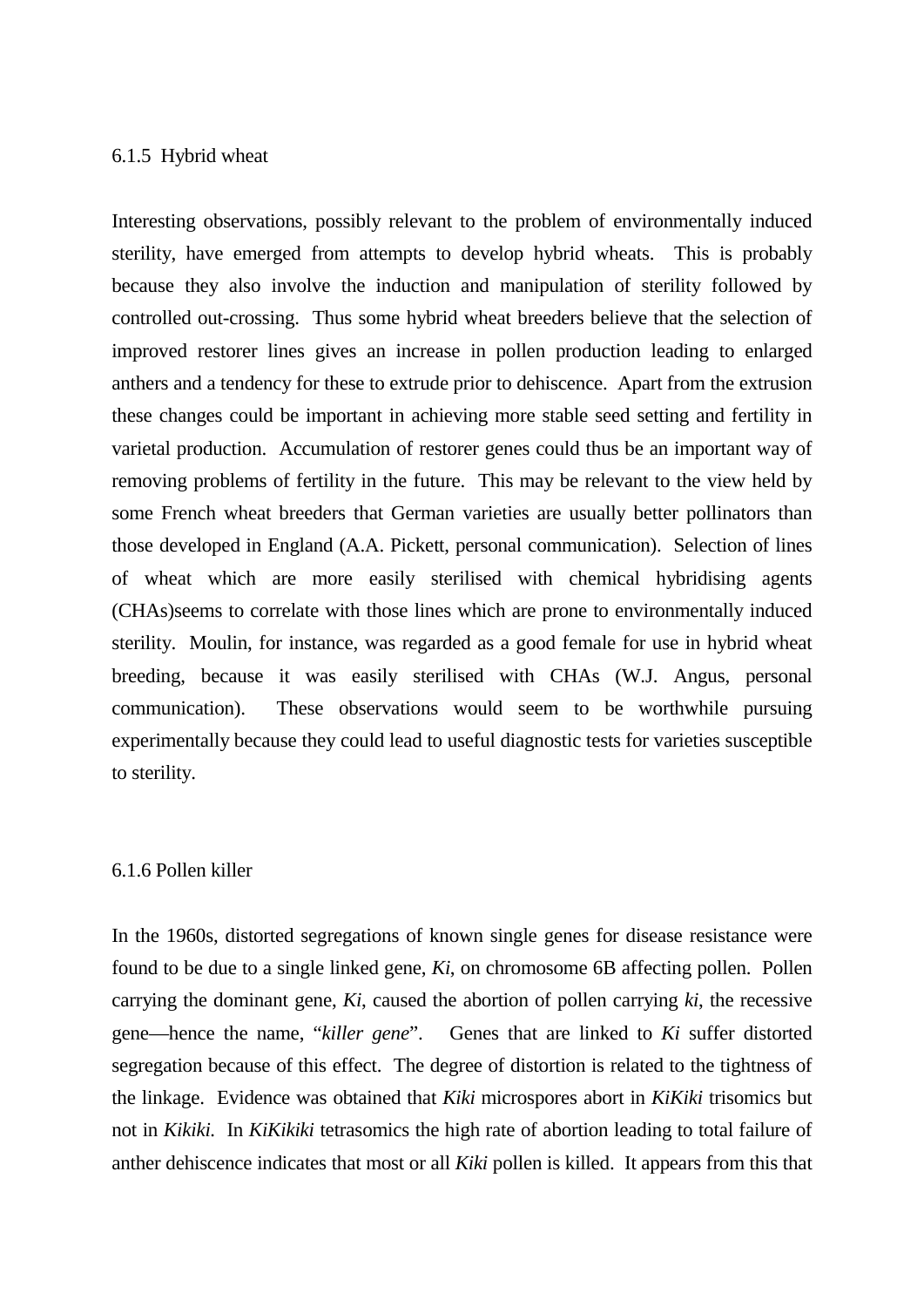killing is an effect of maternal tissue on microspores and that its severity depends upon the relative dosage of *Ki* and *ki* (Loegering and Sears, 1963).

It is not known how widespread is this phenomenon. It is thought that there are several allelic variants at the *Ki* locus, and that background modifiers as well as environmental variables could influence the degree of killing that might occur.

It is unlikely that pollen killer is solely responsible for the Moulin behaviour and is most probably not even involved. However, it is worth recording if only to underline the extraordinary complexity of the mechanisms that can influence pollen viability and behaviour.

### 6.1.7 Low temperature pairing

Cytological examination of the events leading up to pollen dispersal has been carried out for *Ms* lines, cytoplasmic male steriles and heterozygous *Ki* genotypes. In all instances, it is the final stages of pollen formation which appear to be affected rather than earlier meiotic events during which chromosome misbehaviour can readily be recognised. Meiosis seems to be normal. For the *Rht* isogenics detailed investigations do not seem to have been undertaken so that an effect at meiosis cannot be ruled out. However, in one instance effects on pollen meiosis have been observed leading to complete male-sterility. Nullisomic 5D plants in the variety Chinese Spring when grown at  $20^{\circ}$ C give normal meiosis but when meiosis takes place at  $12^{\circ}$ C, chromosome pairing fails at metaphase and the plants are completely asynaptic. This gives plants which are completely male sterile (Riley, 1966). Further investigations have shown that duplicate genes, *Ltp1* and *Ltp2*, are involved, one on chromosome 5A, the other on 5D (Hayter and Riley, 1967; Chapman and Miller, 1981). The presence of only one *Ltp* gene is sufficient to give normal pairing but if the recessives of both genes are present then at temperatures less than  $15^{\circ}$ C at meiosis the chromosomes become asynaptic and the plants are male-sterile. Studies of a limited number of varieties showed that all carried the *Ltp1* gene on 5A (Chapman & Miller, 1981). Since then, no further studies have been undertaken so that the constitutions of present day varieties and varieties at the time of Moulin are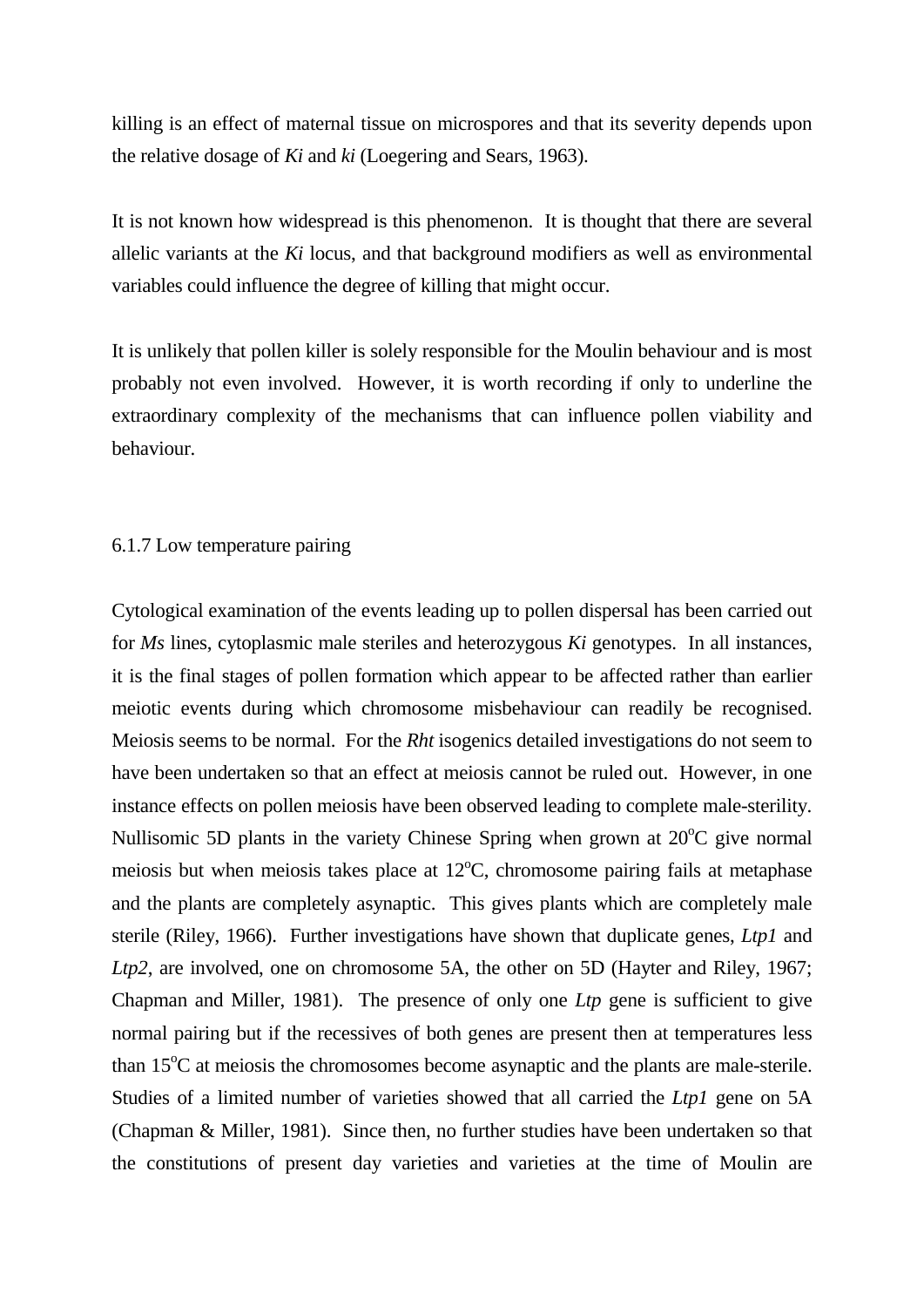completely unknown. A temperature of  $15^{\circ}$ C is relatively high and temperatures below this are likely to be experienced by most wheats in the UK around about meiosis, certainly at some time during their development, so it would seem unlikely that such genes are present in current varieties. However, they could still be involved through interactions with other genes or if *Ltp* alleles with lower temperature limits occur.

## 6.1.8 Incompatibility genes.

Three loci, *Kr1*, *Kr2* and *Kr3*, are known to affect the crossability of wheat with rye or barley (Lein, 1943; Riley and Chapman, 1967; Krolow, 1970). These genes appear to be non-specific since lines giving poor crossability with rye behave in a similar way when crossed with *Hordeum bulbosum* (Snape *et al*, 1978). As yet no-one has considered the possibility that such incompatibility systems may also be operating at the varietal level. Self-incompatibility is present in rye, so it is conceivable that related genes may be present amongst wheat varieties, partially suppressed perhaps because of homoeoalleles on other chromosomes. Even if such systems were less potent than with inter-specific crosses, they could still be sufficient to hinder self-pollination and increase the level of sterility, particularly under adverse environmental conditions. It should be mentioned that the 1B/1R translocation, originating from rye, is prevalent in many of today's wheats. Although there is no direct evidence that it is implicated in the fertility failures observed at Aberdeen, a contributory cause cannot be ruled out entirely.

## 6.2 Environmental

### 6.2.1 Temperature

Throughout the reports of male-sterility occurring in wheat, temperature seems to be high on the list as one of the prime causes. Several studies have been made to investigate the effects of temperature on plant growth, particularly during the stages that are likely to affect pollen viability. High temperatures,  $30^{\circ}$ C or more, have been cited as causing male-sterility. Often the effects of high temperature have been recorded as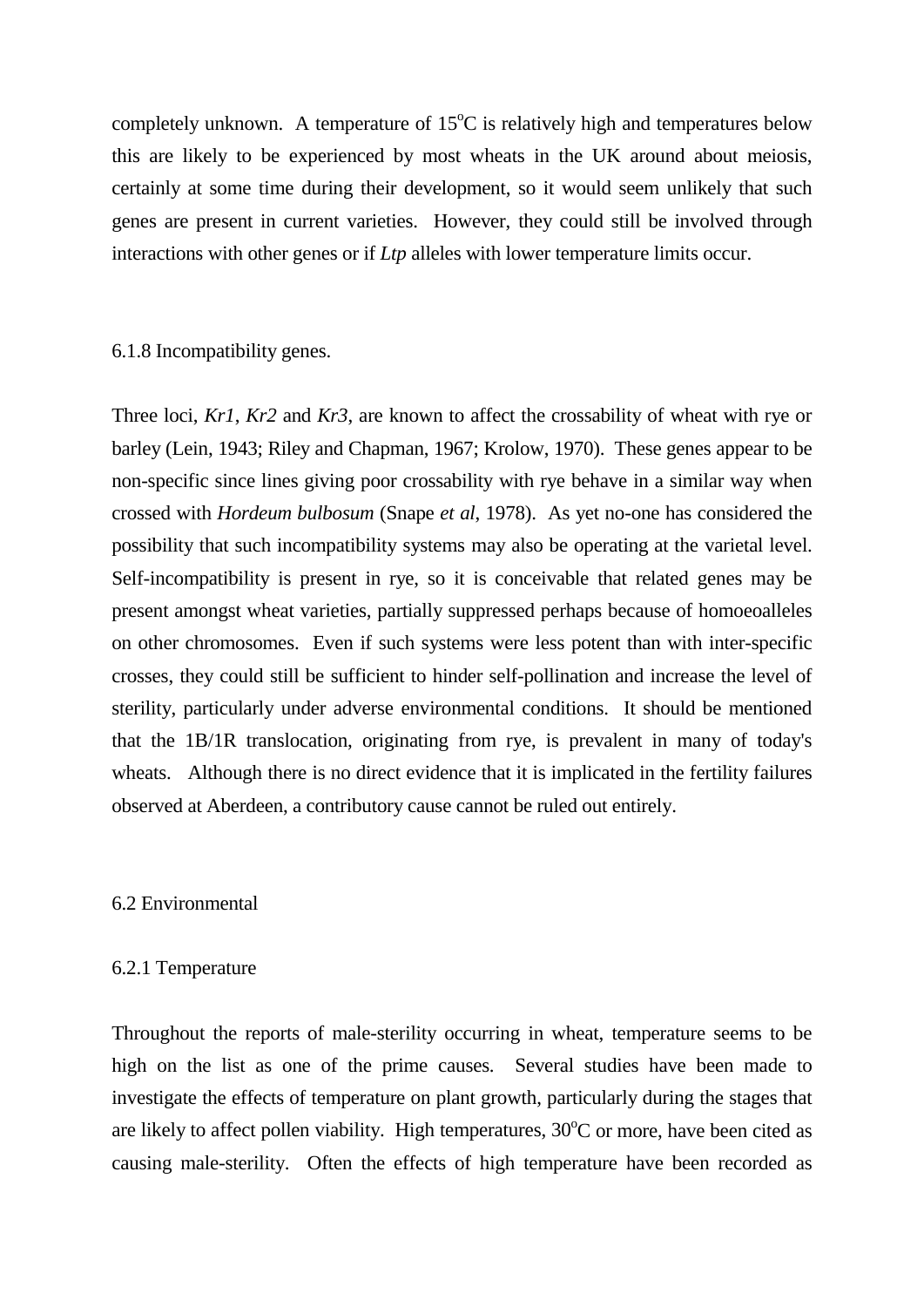reduced seed set rather than a specific effect on pollen, although it is very likely that pollen is involved (Saini and Aspinall, 1982; Saini *et al*, 1983). Low temperatures around about the time of ear development are also widely thought to be a major factor in causing male sterility. In this regard, work with low temperature pairing genes is of interest. Because asynapsis is induced at a temperature of  $15^{\circ}$ C but not at  $20^{\circ}$ C it has been possible by switching sensitive genotypes between the two temperature environments to pin-point the sensitive stage of development with some degree of accuracy. This study of low temperature pairing genes showed that the sensitive stage occurred at about 39 hours before metaphase of meiosis. Since the total time taken for meiosis is only 24 hours at the higher temperature, the stage must occur before meiosis is initiated and probably around the time that the last pre-meiotic mitosis takes place.

As already mentioned, the work on low temperature pairing appears to be the only one to establish the cause of subsequent pollen failure, i.e., asynapsis. Most studies in wheat appear to have confined themselves to examining just pollen viability by staining techniques and have not examined cytologically earlier stages to see if they have been affected. This seems to be a recurring weakness of most of the studies.

In Sorghum, low temperatures at night  $(25^{\circ}C \text{ day}/10^{\circ}C \text{ night})$  for a period of five nights gave male-sterility in which non-viable starchless pollen grains were produced. The most sensitive stage of development was pre-leptotene of meiosis. Pollen development proceeded in an apparently normal manner following low night temperatures, but was arrested just prior to maturation at the vacuolate two-celled microspore stage (Brooking, 1976). Similar effects of low night temperatures have been reported in rice and mango (Satake *et al*., 1969; Issarakraisila and Considine, 1994).

### 6.2.2 Light - intensity and duration

Numerous shading experiments have been conducted in which shades have been applied for different periods at different stages of wheat development. Shading can reduce the amount of light by anything up to two thirds in the field and by much larger proportions in controlled environment chambers. The greatest effects on grain numbers, the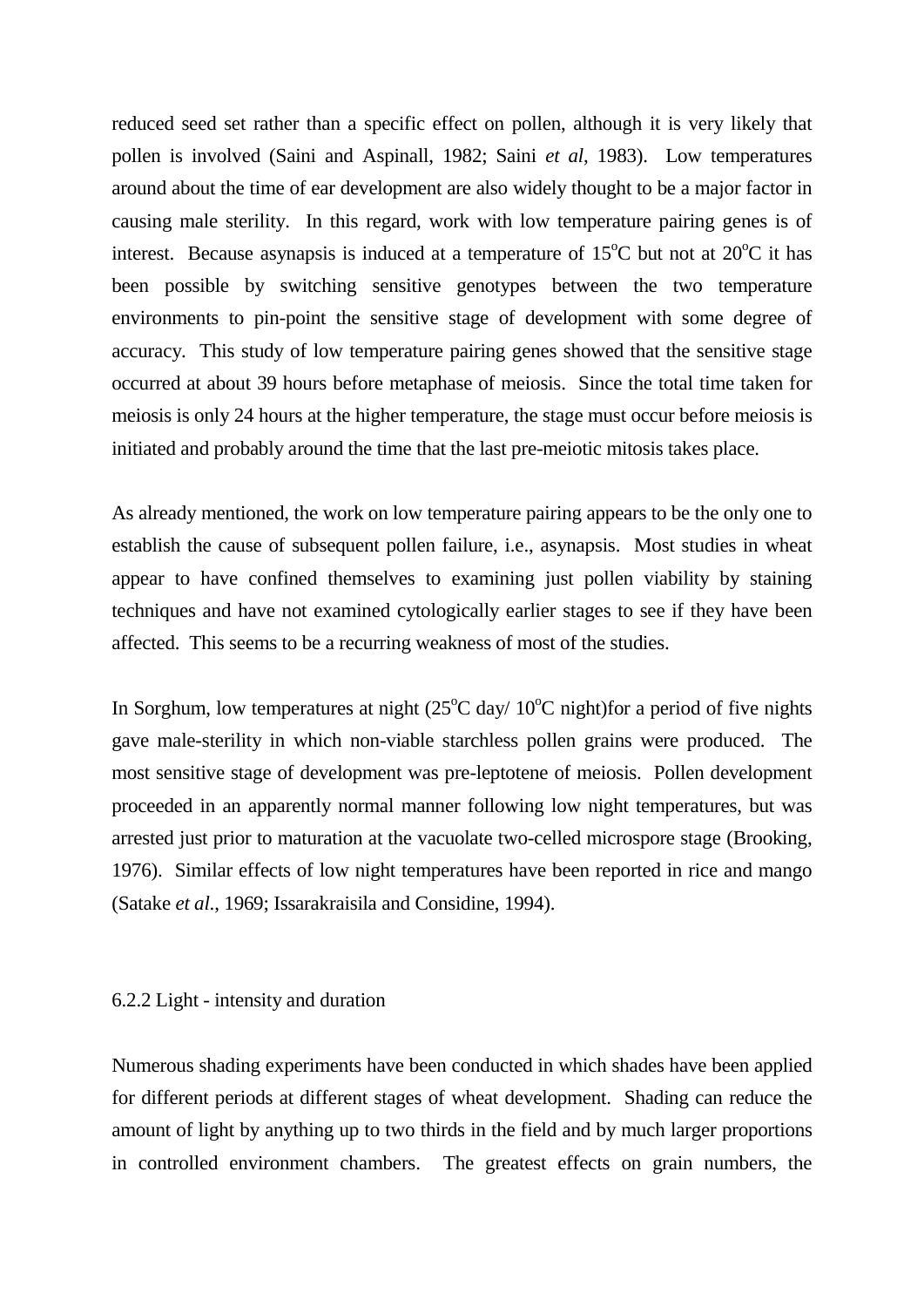parameter used most frequently in these studies, occurred at about 15 days before anthesis. Shading periods ending 45 days before anthesis or starting at anthesis affected grain numbers hardly at all (Evans, 1978; Fischer, 1985). In these studies, no attempt was made to link the effects on grain number to pollen fertility or to accurately define the most sensitive developmental stage, particularly in relation to the onset of meiosis.

Demotes-Mainard *et al* (1995) treated the varieties Moulin and Pernel to low temperatures and low light intensity for 7 days commencing at meiosis (This was defined as being when the oldest floret in the main ear had reached first meiotic division). They found that reduced light rather than low temperatures in both controlled environment conditions and the field affected pollen viability. In further experiments, they showed that under low light and chilled conditions seed set was reduced due to poor fertilization. Pollen viability was decreased and anthers were frequently small, curved or shrivelled, and did not dehisce. Female fertility was unaffected (Demotes-Mainard *et al*, 1996). The stress conditions used in the experiments of Demotes-Mainard *et al*., are probably very similar if not identical to the test that PBIC use to screen their advanced lines for the Moulin effect. They place plants just before meiosis of the main tiller into controlled environment cabinets for five days at temperatures reduced by  $6^{\circ}$ C and light intensity which mimics heavy cloud cover (P.I. Payne, personal communication).

Both these stress environments are effective at a developmental stage which is probably just prior to meiosis and could be possibly identical to the sensitive stage for low temperature treatment cited above.

### 6.2.3 Drought

Water deficit about the time of meiosis has been reported to cause male sterility leading to reduced seed set. Bingham (1966) carried out experiments in the glasshouse and, based upon meiotic screening of control plants, suggested that the sensitive stage was just before meiosis. Saini and Aspinall (1981) subjected wheat plants to water deficit during various stages of floral development, including those immediately before meiosis and all stages until just after anthesis. They found that seed set was reduced when water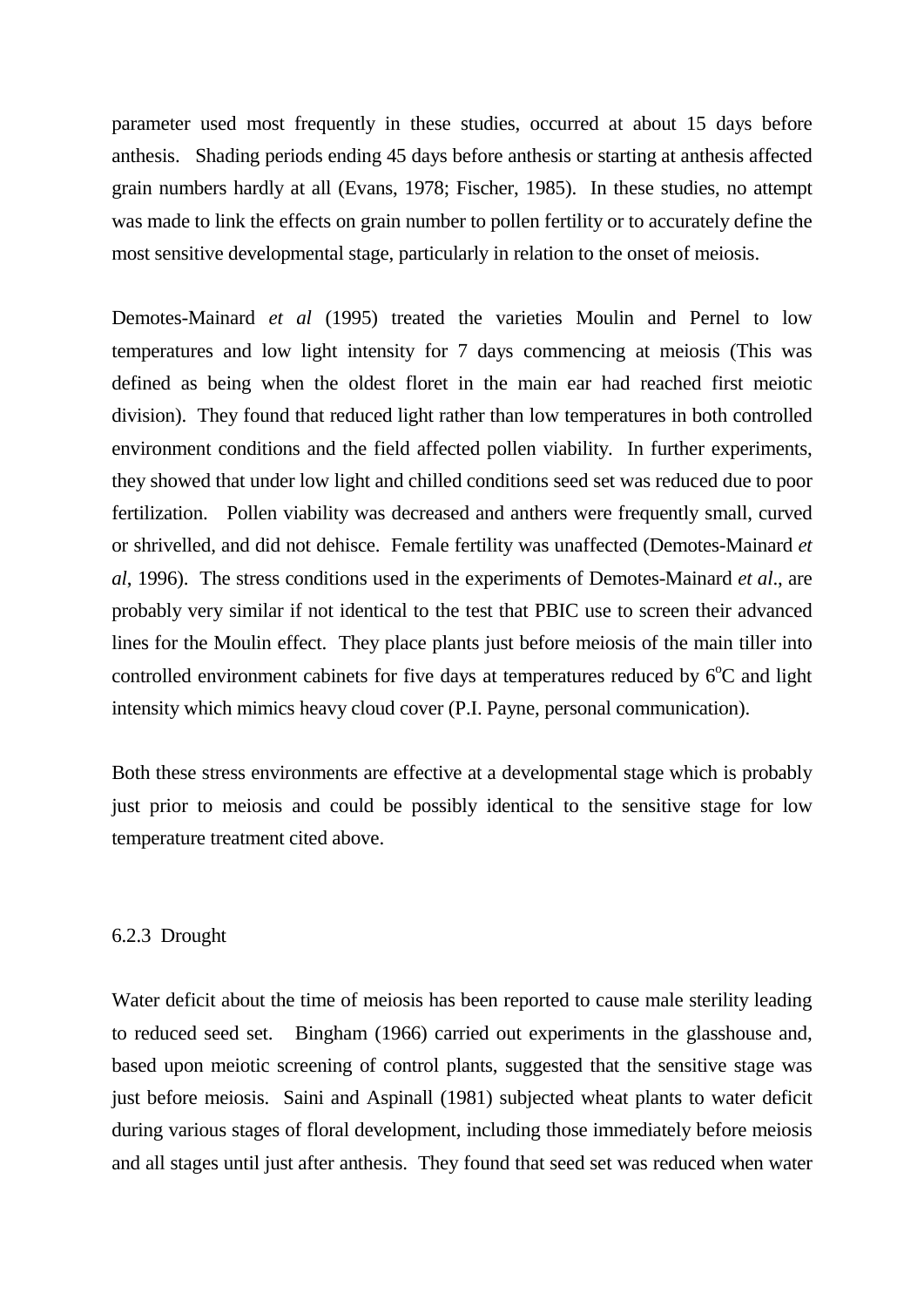deficit occurred during and immediately after meiosis rather than before. They established that the anthers in water stressed plants were often small and shrivelled, contained abnormal pollen and did not dehisce properly. Both these studies demonstrated that it was male rather than female sterility which was responsible for the reduced seed set.

The induction of male sterility by water stress has been attributed to an increase in the concentration of abscisic acid resulting from the stress (Morgan, 1980). It is also thought that the effect of water stress on male sterility cannot be attributed to desiccation of the sporogenous tissues because the water status of such tissues is conserved even though leaves lose water. Consequently, pollen sterility is probably an indirect effect resulting from a deficit in other tissues. In stressed plants, meiotic divisions proceed normally, but development stops at the onset of pollen mitosis. In normal pollen, at this stage, starch granules begin to appear but not so in stressed plants. This suggests that reduced carbohydrate availability may play a key role in drought induced male sterility. Further studies have however shown that this is probably not the case and it is possibly an inability to metabolise incoming sucrose rather than carbohydrate starvation which may be involved (Dorion, *et al.*, 1996).

# 6.2.4 Boron

Reduced levels of boron have been shown to be a prime cause of sterility in wheats grown in Nepal, Thailand, Bangladesh, and Southern China. In some years and at some sites sterility leading to disastrous yield failures has been reported. The sterility appears initially as poorly formed anthers and aborted pollen. A later sign of this sterility is gaping glumes where the palea and lemma remain open after anthesis for several days. This is a very close to the description of the symptoms that Moulin displayed during the 1987 season.

Boron is required by the generative organs of the plant for normal development although wheat has a lower requirement than other plants. The reason for boron being required is not clearly understood. There is some evidence that boron is involved in RNA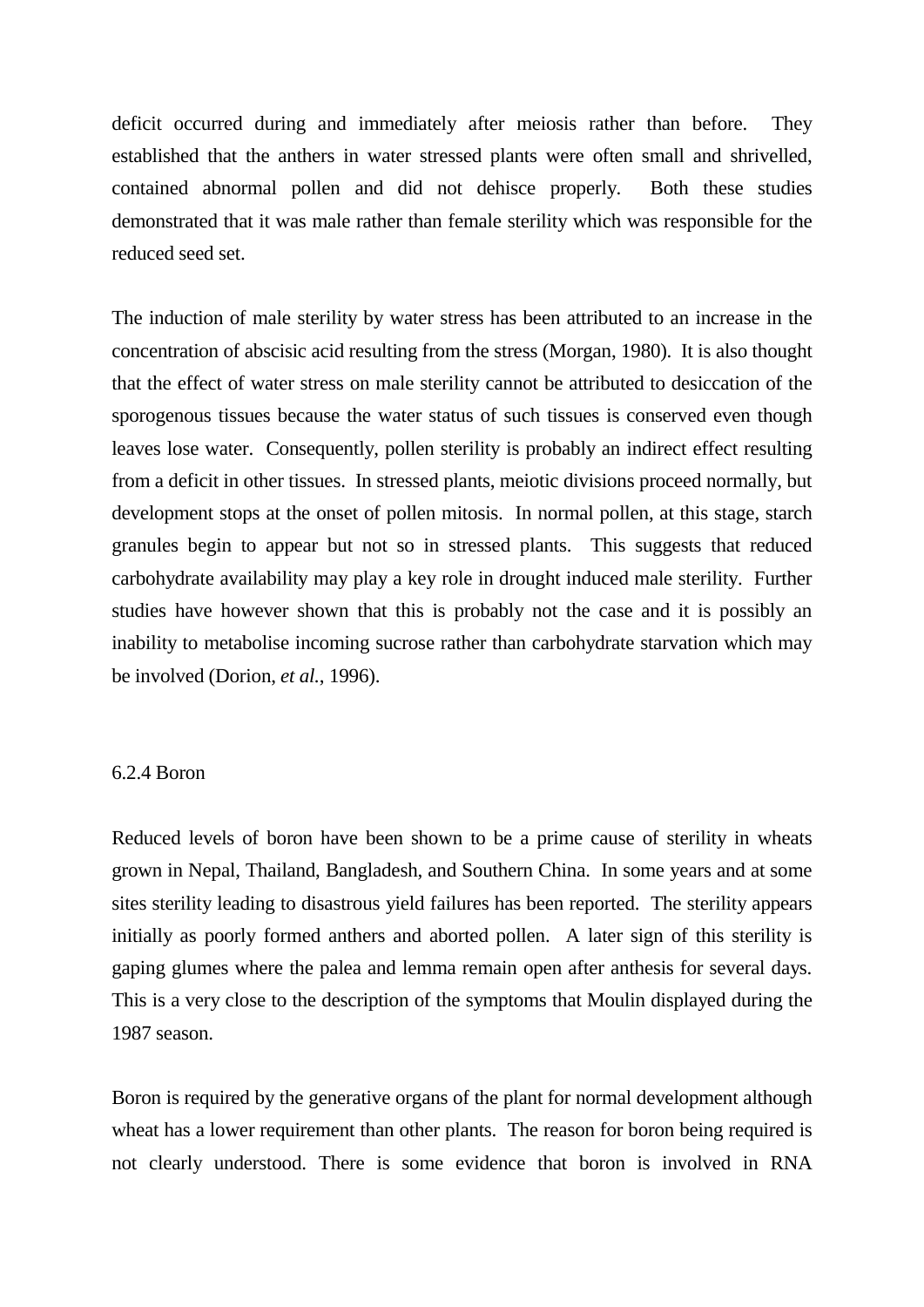metabolism and synthesis so that it could affect many plant processes (Mengel and Kirkby, 1982). In pot grown experiments with wheat, the complete absence of boron in the nutrient water supply gives total male-sterility. By transferring plants at different developmental stages between adequate and zero levels of boron in culture media, the sensitive stage for sterilization was found to be relatively short (7 days) and occurred about the time of meiosis (Rawson, 1996). Claims that boron starvation is always responsible for male sterility in Bangladesh and Nepal, in particular, have been questioned and low temperatures, again around about the time of meiosis, have been suggested as being the critical factor (Saifuzzaman and Meisner, 1996; Subedi *et al*, 1996). Cloudy dull weather has also been suggested as a contributory factor.

Rawson (1996) has suggested that these conflicting views can be reconciled if boron availability is considered as the primary factor and other environmental variables impinge upon this availability. This could happen if the transpiration flow carrying boron from the root to other tissues in the plant was restricted. Low radiation, associated with cloud cover, will close stomata and thereby reduce transpiration and since boron moves within plants almost exclusively in the transpiration stream, the effect will be to cause boron starvation. Other variables which might affect transpiration include drought, waterlogging and high temperatures, all of which can lead to stomatal closure in wheat. Conditions such as high humidity combined with low light and high temperatures, calculated to reduce transpiration by 88 percent, have been shown to produce sterility even when adequate levels of boron are available (Rawson *et al*., 1996). Enclosing whole wheat plants in plastic bags to reduce transpiration rates during the conjectured critical period also gave sterility even with sufficient boron provided in subirrigated gravel culture (Rawson, 1996).

Varieties differ in their response to low boron (Subedi *et al*., 1997). A total of 41 varieties from a number of Asian countries but including several from CIMMYT were assessed in plots known to cause sterility due to low boron. About one third of all the varieties had less than 25 percent sterility whereas 16 of them suffered more than 75 percent sterility. Of interest, added boron significantly reduced the sterility of the more sensitive varieties.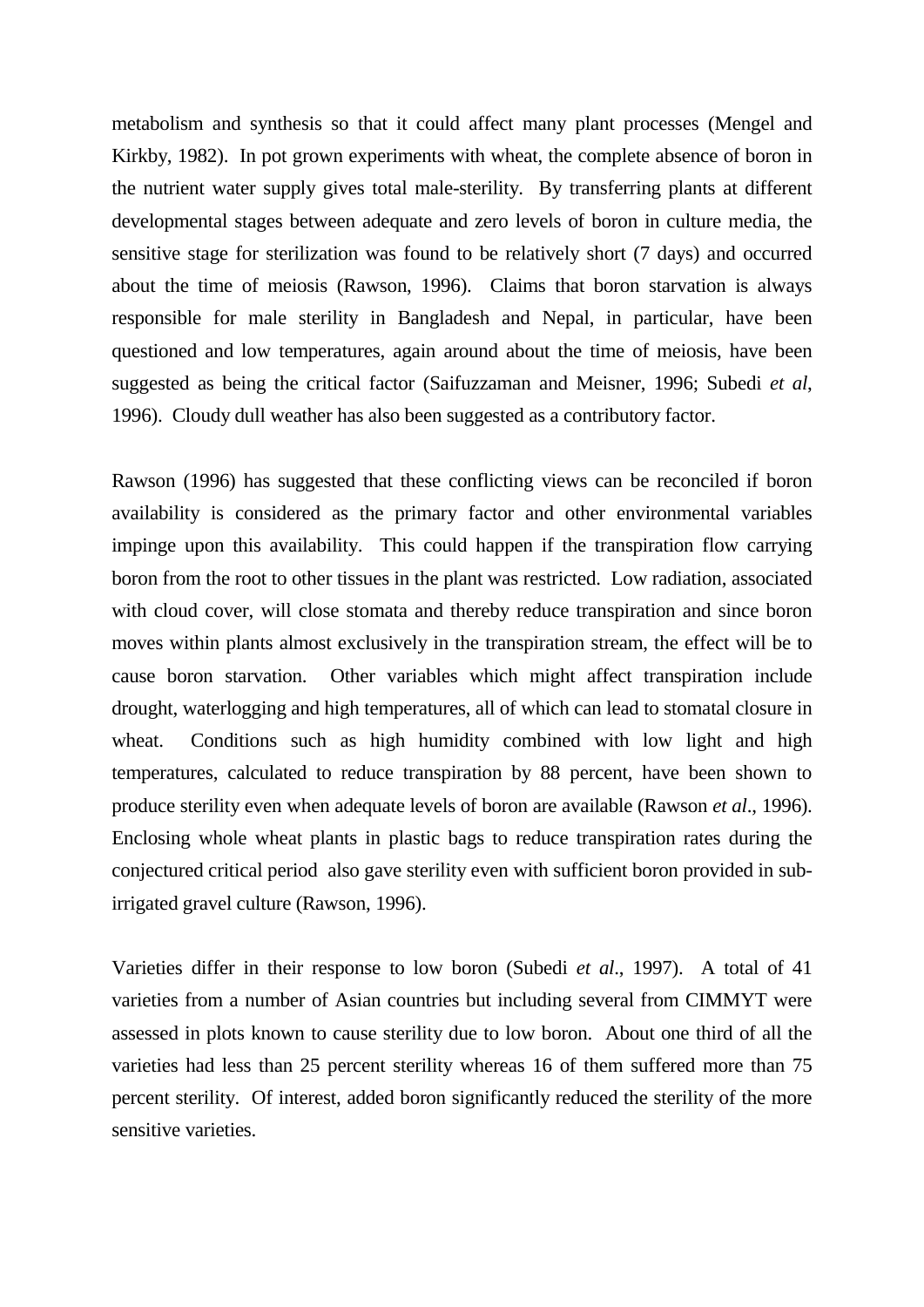Genetic variation in boron tolerance is of prime interest to plant breeders in many parts of the world and some think that the exploitation of this variation is the answer to the problems of environmentally induced sterility (Joshi and Sthapit, 1996; Rerkasem & Jamjod, 1997). Rawson (1996) has suggested that the reason for certain varieties being more tolerant is that they carry a reserve of tissue boron that can be mobilised when external boron becomes limiting. Evidence for this comes from experiments with varieties that are either tolerant to boron deficiency (e.g. Fang 60) or are very sensitive (e.g. SW 141). When these varieties are grown initially on a medium with boron and are then removed to conditions with zero boron, sensitive varieties respond quickly to the lack of boron whereas tolerant varieties take much longer for sterility symptoms to appear, suggesting that they have reserves of boron which can be mobilised.

In the UK, boron deficient soils are confined mainly to the SW of England, most parts of Wales, parts of East Anglia and large areas of Yorkshire. Although some of these are wheat growing areas, reports of wheat showing symptoms of boron deficiency have not been reported. Where crops known to be sensitive to lack of boron, e.g., sugar beet, deficiency symptoms appear to be more frequent in dry summers following on from a wet spring. It is thought that this is due to leaching of available boron during wet weather succeeded by a period of rapid growth when the plant requirement is greatest. The wet conditions experienced during the most severe Moulin year, 1987, should therefore be borne in mind when considering boron as a factor.

### 6.2.5 Copper

Copper deficiency reduces the level of grain set in wheat. The primary cause of this failure is the inhibition of anther formation, and the production of fewer, non-viable and starchless pollen grains per anther. The development of viable egg cells is unaffected. The critical sensitive period is meiosis but whether this is just before or during meiosis is not clear (Graham, 1975). Addition of copper to the soil or as a foliar spray overcomes the pollen sterility to varying degrees.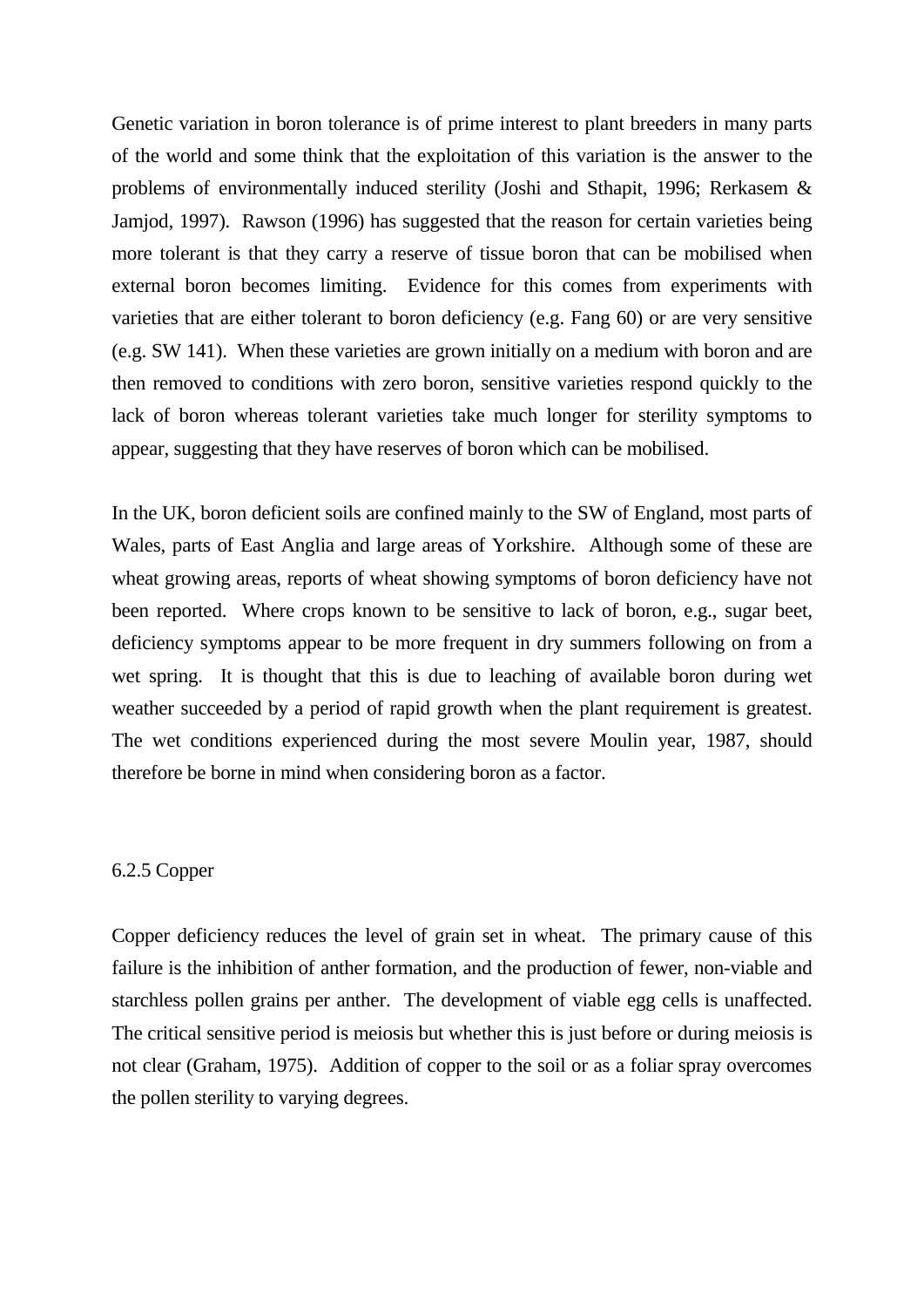## 6.2.6 Growth regulators

Many growth regulators owe their efficacy to the production of ethylene in plant tissues. Ethylene affects many plant characters of which one is to induce male-sterility. Indeed, this is one of the reasons why growth regulators are used as gametocides for hybrid wheat production. Another effect is to inhibit stem growth and it is this effect which is exploited most widely in wheat growing. However, because of the potentially disastrous effects on fertility, the use of growth regulators is very carefully prescribed by manufacturers so that the time of application and the concentration of the treatment is appropriate for inhibiting stem growth but not pollen fertility. Some reduction in seed set may occur but usually this is so low as to be easily off-set by increases in grain size so that yields are not affected adversely.

In the Moulin years, some effect of the growth regulator on Moulin fertility was acknowledged by the manufacturer and a warning was given on future sales of the regulator, informing customers of the potential dangers of using it on Moulin. However, examination of untreated and treated NIAB trial data for the Moulin years 1985 and 1987 shows that both are equally affected by sterility problems. Growth regulators cannot therefore be considered as being the prime instigator of subsequent failures to set seed in this variety. A similar argument also applies to the trial at Aberdeen in 1997.

# 6.2.7 Herbicides and fungicides

The same case may be used to rule out fungicides as a possible major cause of sterility because these would also have been applied to the treated trial but not to the untreated. Herbicides however would have been given to both trials, untreated and treated, so a possible interaction involving herbicide usage with climatic variables cannot be ruled out and should be considered in future studies.

### 6.2.8 Orange-blossom midge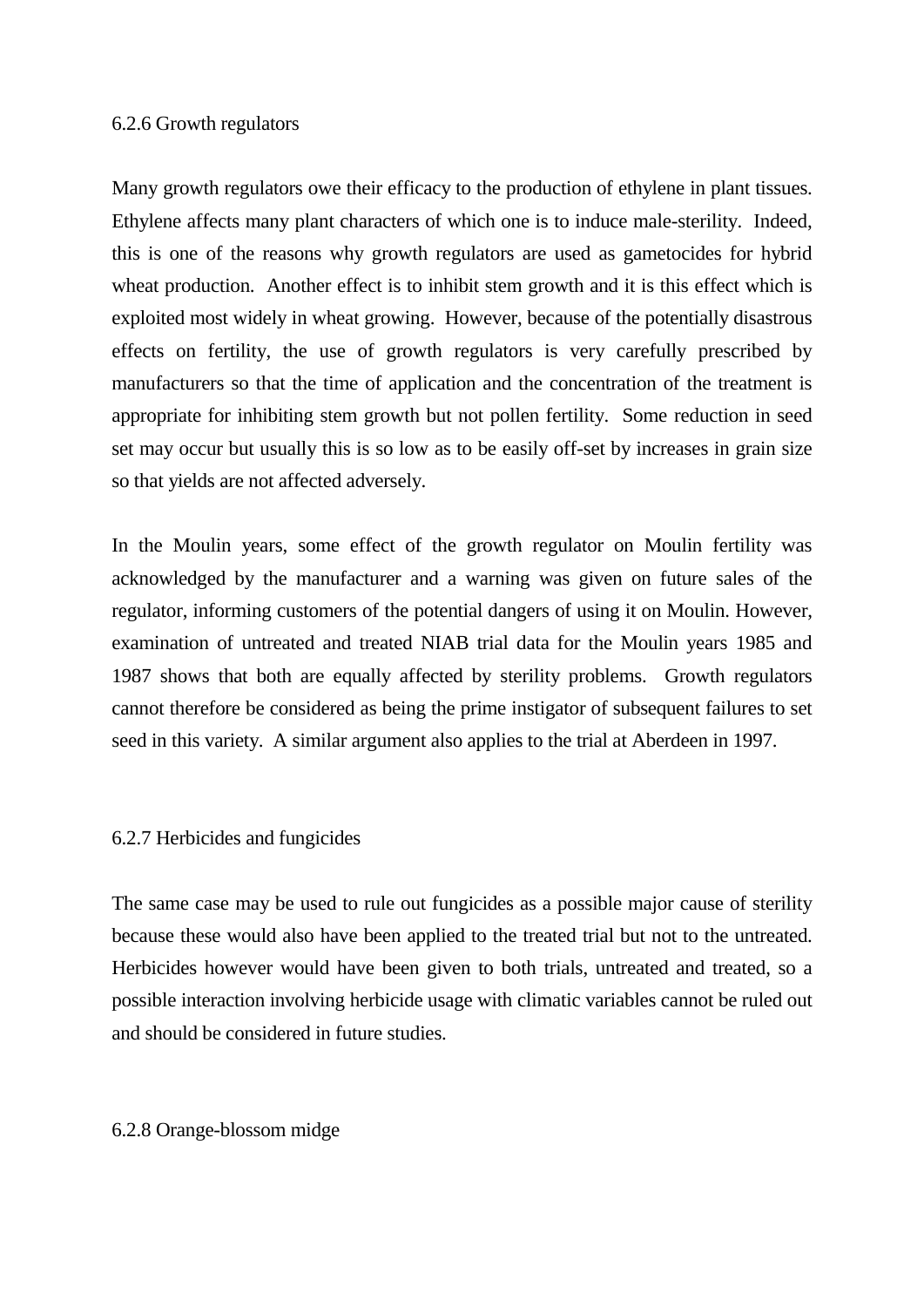Attacks by midge (*Sitodiplosis mosellana*) can affect the level of seed set in wheat. The adult fly emerges in early June and lays eggs in the outer spikelets of wheat ears. These hatch to produce larvae that feed on the developing grain. In severe cases the grain is so badly damaged that it appears as if no grain has in the affected florets. As might be expected, varieties with open flowering habits appear to be more susceptible to infection. Asynchrony leading to gaping ears may be a contributory factor. In 1993, conditions, i.e., temperatures above  $15^{\circ}$ C and low wind speeds at about the time of flowering were such as to favour the insect and damage caused by the midge was widespread in the south and east of England but not elsewhere. Damage assessment revealed that varieties differed in their susceptibility to the midge. The varieties appearing to show the greatest effect were Haven, Lynx and Beaver. However, this did not seem to adversely affect overall yield, presumably because some compensation had taken place.

No major attacks have been reported since, although it is possible that some of the spasmodic instances of sterility reported by breeders from time to time may have midge damage as a partial cause. Certainly the major failures of fertility in 1985 and 1987 with Moulin and the 1997 result in Aberdeen cannot be ascribed to midge damage. For the purposes of this review into sterility in winter wheat attacks by the orange blossom midge would seem to be only a minor contributory factor.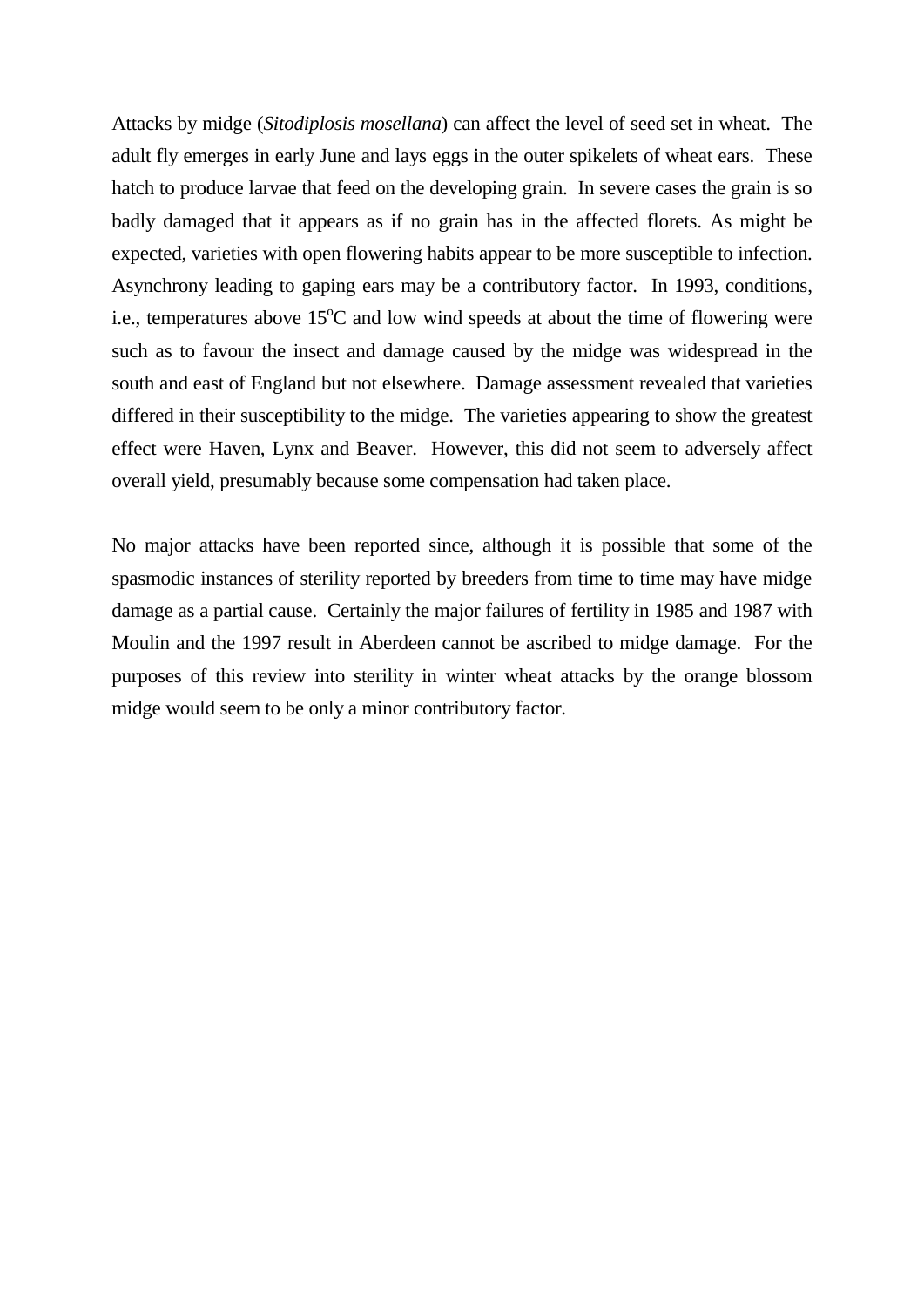# **7. Discussion**

# 7.1 Sub-clinical sterility

The dramatic reductions in yield with Moulin in 1985 and 1987 and with other varieties and lines at the Aberdeen site in 1997 were all due to major reductions in seed setting arising most probably from male sterility.

A worrying claim advanced by a number of breeders interviewed during the course of the review was that varieties and lines will on occasions display high levels of sterility. This can occur at just one site or in one season only and appears just as an isolated instance. Although NIAB, in their trials, routinely check negative residuals to see whether these can be explained by evident effects such as disease or lodging, not all negative residuals are eliminated by this means. Some of these could therefore be due to failures in sterility. This is a feature unlikely to be noticed unless the trial crop is subjected to close scrutiny throughout its development.

One view is that this type of sporadic event may be just an extreme manifestation of a more widely occurring phenomenon of sterility in wheat. Most if not all varieties of wheat show some failures to set seed even in good high yielding years which may be due to a low level of sterility. Such sub-clinical levels of sterility are usually ignored because it is argued that wheat compensates for this by increasing seed size, as a consequence of less competition for assimilate, to a degree which effectively minimises the effect on overall grain yield. It is only when the level of seed setting falls below an as yet undefinable lower limit that yield levels become adversely affected.

There are of course other factors which influence numbers of grains produced in an ear. The number of spikelets and florets within each spikelet defines the limit to the potential grain numbers in each ear. These are determined by the length of time devoted to spikelet and floret production during ear development which is strongly influenced by genes controlling its onset and duration as well as by the environment. Thus, studies have shown that the ratio of solar radiation to temperature during the period preceding anthesis can be a good predictor of final grain numbers (Fischer, 1985), whereas allelic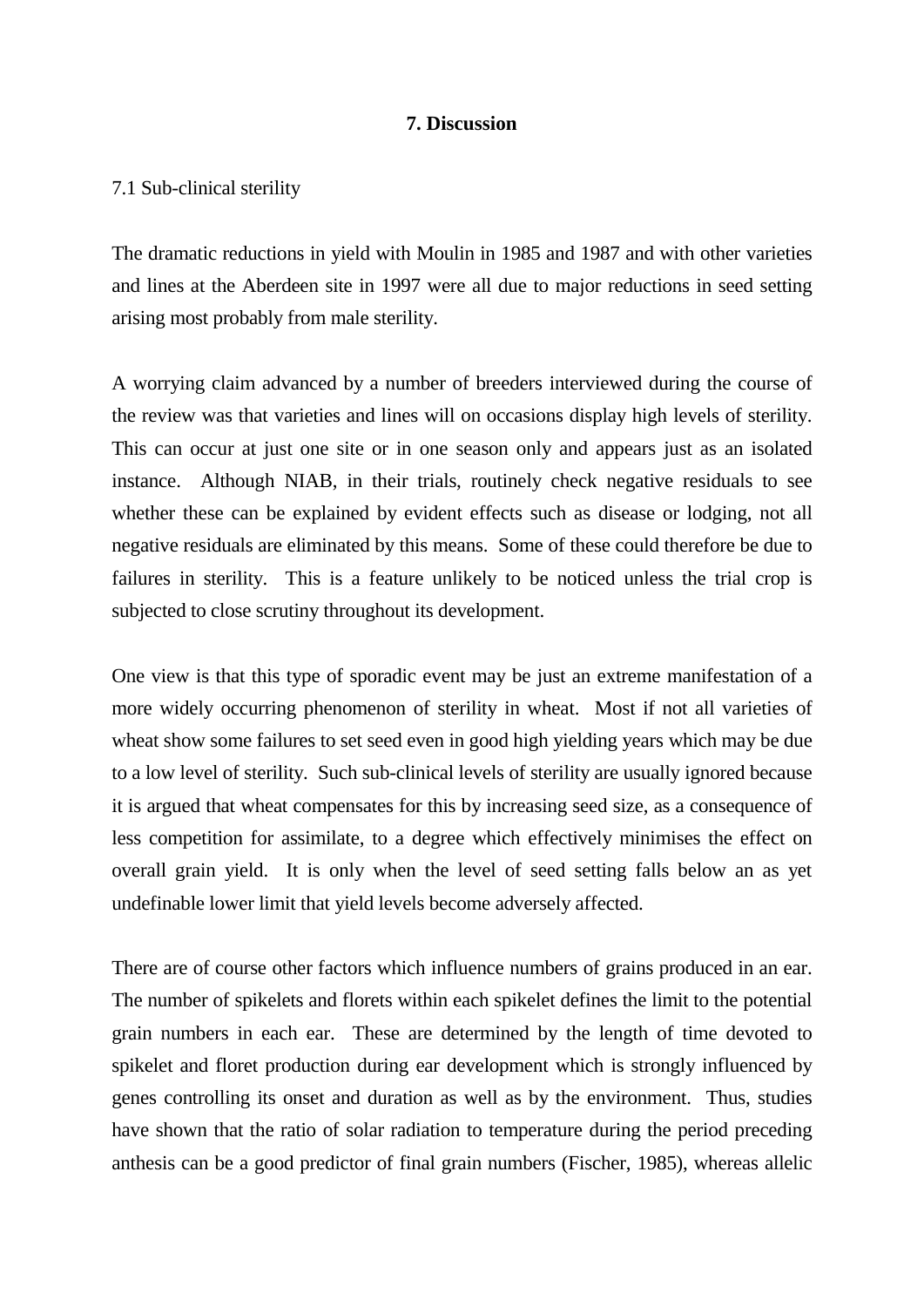substitutions of genes for vernalization and photoperiodism are well documented ways for producing changes in floret numbers (Scarth, *et al.*, 1985).

The efficiency of pollination can also be influenced by a number of pollen characteristics. These include the size and number of pollen grains produced as well as the size of the anther itself, all of which are known to vary between varieties of wheat (De Vries, 1974), and all of which are thought to affect the degree of fertility (Hoshikawa, 1960; Rajki & Rajki, 1966). The longevity of pollen may also be a factor in fertility, particularly if there is some degree of asynchrony.

There are therefore many influences determining the numbers of grains developed within an ear of wheat, ranging from the number of potential sites to their ability to set seed through the control of pollen or egg fertility. Because of this complexity, most breeders tend to ignore the detailed and laborious procedures required if one of these component characters e.g., male fertility, was to be used as a selection criterion. Rather they have concentrated upon eye-ball assessments such as "plump, well-filled ears" and leave any quantification to final yields in their selection procedures. This is more than understandable given the scale that wheat breeders operate under. However, it is perhaps worth emphasising that this nevertheless skims over and ignores a range of yield component characters, several of which are known to be environmentally sensitive, and each of which could surface at any time as an important and perhaps detrimental influence on final yields. Indeed, the story of Moulin is a useful lesson in this respect even though the threat to commercial cropping was not fully understood at the time.

The work undertaken at SAC highlighted not only the strong correlation between percent fertility and yield at Aberdeen, the badly affected site, but also at Kelso which gave yields similar to those obtained at other UK sites. This would suggest that percent fertility is not just the explanation for some dramatic failures in yield but is an important influence on yield levels generally. If the Kelso fertility spectrum were to be found occurring at other sites, then it surely would indicate that the different fertilities between varieties are inherent, and that the Aberdeen result was an extreme manifestation of this, triggered perhaps by rather adverse weather conditions. Such sub-clinical levels of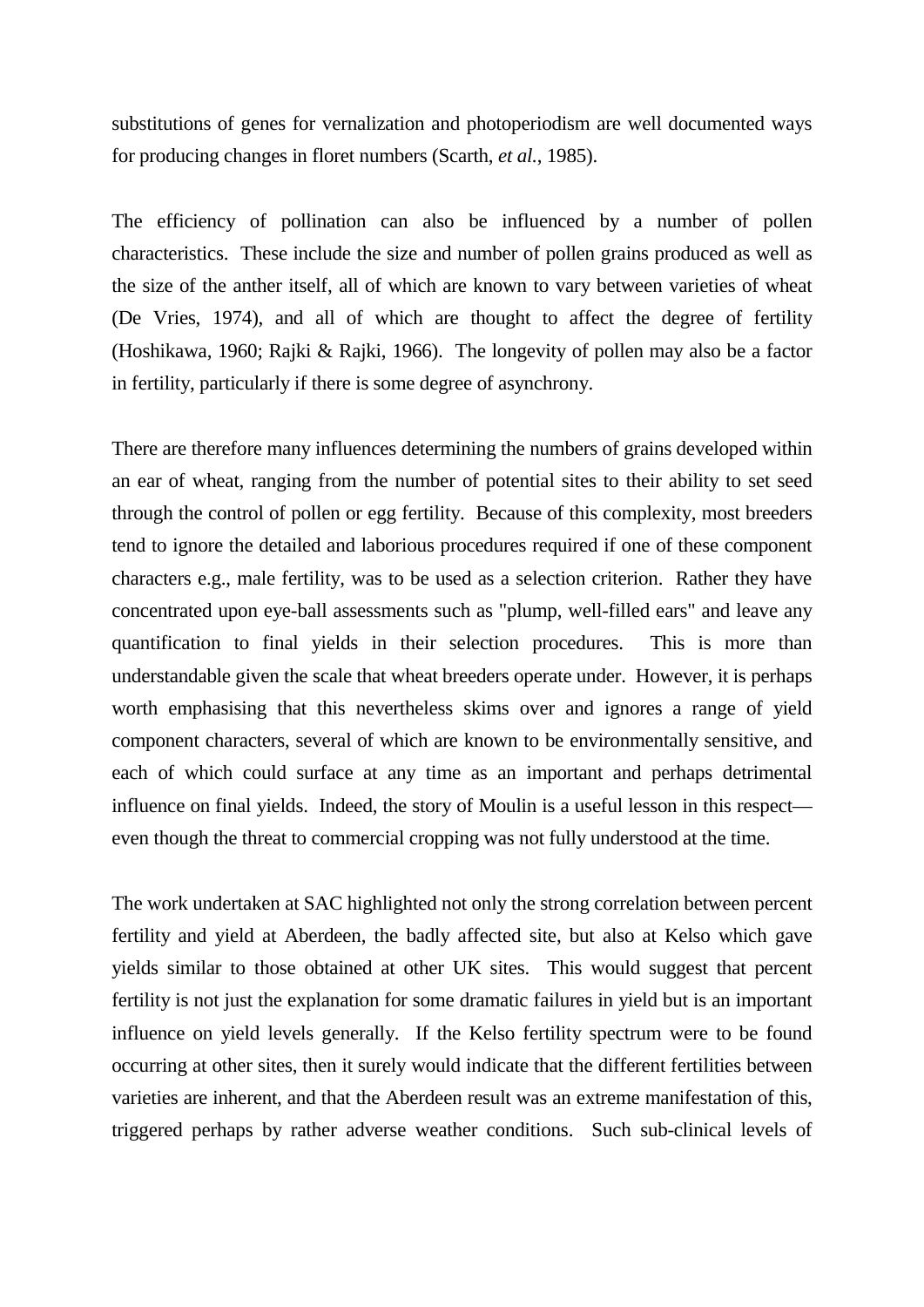sterility may therefore be worthy of a closer scrutiny by breeders than hitherto and certainly should be considered more seriously as a research topic in the near future.

# 7.2 The critical sensitive stage

A period during meiosis or possibly just before is commonly cited as being the most likely sensitive stage.

However, the errors in making these observations are almost certainly very large so that it is impossible to be certain that only one critical stage is implicated even though the majority of the observations point to a stage prior to meiosis. The complexity of the genetical basis of fertility control suggests that several sensitive stages may exist, each arising from the activities of different genes and these could be operating within a relatively small period of development.

The effects on pollen sterility, as opposed to the point where activities affecting pollen development are disrupted, have usually been noted during the later stages of pollen development, after meiosis has been completed. This suggests that the majority of examples of induced sterility are to do with pollen nutrition, possibly relating to misfunctioning of the tapetal cells (Mascarenhas, 1990). In only one instance has malesterility been associated with a failure of chromosome pairing at meiosis itself. Taken on its own, this could be interpreted to mean that there are at least two critical sensitive stages, one resulting in asynapsis, and the other later at pollen development. However, the majority of studies are glaringly defective in their descriptions of the early stages of pollen meiosis, many failing to note whether such stages were examined at all, so it is not possible to be clear about this point. This is a weakness that ought to be rectified in future studies.

7.3 Comparison between the events of 1985/87 and 1997

As discussed in Section 4, the prime difference between these two events is the widespread collapse in the fertility of one variety, Moulin, across all trial sites in England and Scotland, whereas in 1997 the effects were confined to just the one site in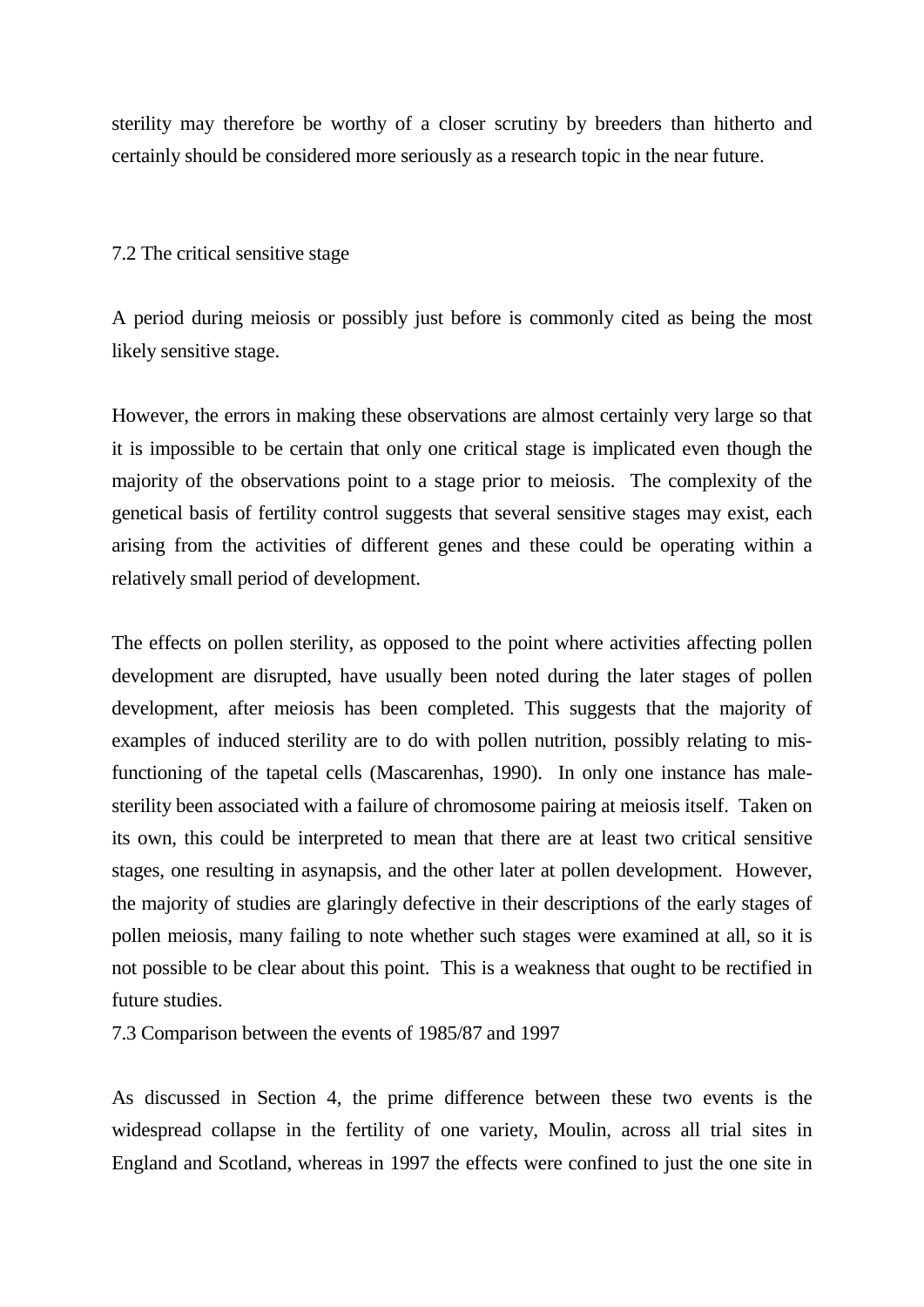Scotland and affected more than one variety. As noted, weather patterns in 1985 and 1987 were different from preceding years. During late May and early June, the time in which anthesis commonly takes place for all winter wheat varieties in the UK, temperatures and levels of sunshine were below average. If anything temperatures were even more extreme at Aberdeen and most likely levels of sunshine were also low because rainfall was high during both May and June. It would appear therefore that conditions were similar for both situations. Why then did many varieties and lines appear susceptible at Aberdeen in 1997, but only Moulin in 1985/87, albeit at many sites? One possible explanation is that Moulin genes were more widespread in other varieties in 1997 than in the previous years. But this would only apply if the genes responsible for the Moulin effect were also responsible for the effects at Aberdeen.

Is Moulin therefore connected with the anomalous 1997 results in Aberdeen? This question was considered in Sections 4.1 and 4.3, and it was concluded on the basis of parentage and evidence provided by PBIC that, apart from a few lines, the full Moulin syndrome was unlikely to have been transferred to the majority of the affected lines and varieties tested at Aberdeen. The most likely explanation is therefore that different genes are involved in the two environmental interactions. The only rider to this is that if several genes were involved in the Moulin effect then some of these genes could have found their way into the lines being tested at Aberdeen and these may have contributed partially but not entirely to their anomalous behaviour in 1997.

### 7.4 Likely environmental causes

Of the environmental variables reviewed in Section 6.2, low temperatures and light around about meiosis seem to provide the strongest case for inducing the male-sterility observed in winter wheats in the UK. This applies to both the 1985/87 and 1997 episodes of sterility. Although the exact details of the tests certain UK breeders use are not known, they are believed to involve lowered temperatures and reduced lighting. In some instances, screens are used in the field to reduce light levels at anthesis. Presumably in such tests low temperatures are unlikely to be achieved, so that this would suggest that light is the major factor. This has support from the work of Demotes-Mainard *et al* (1995) in France who showed that in a factorial experiment, light rather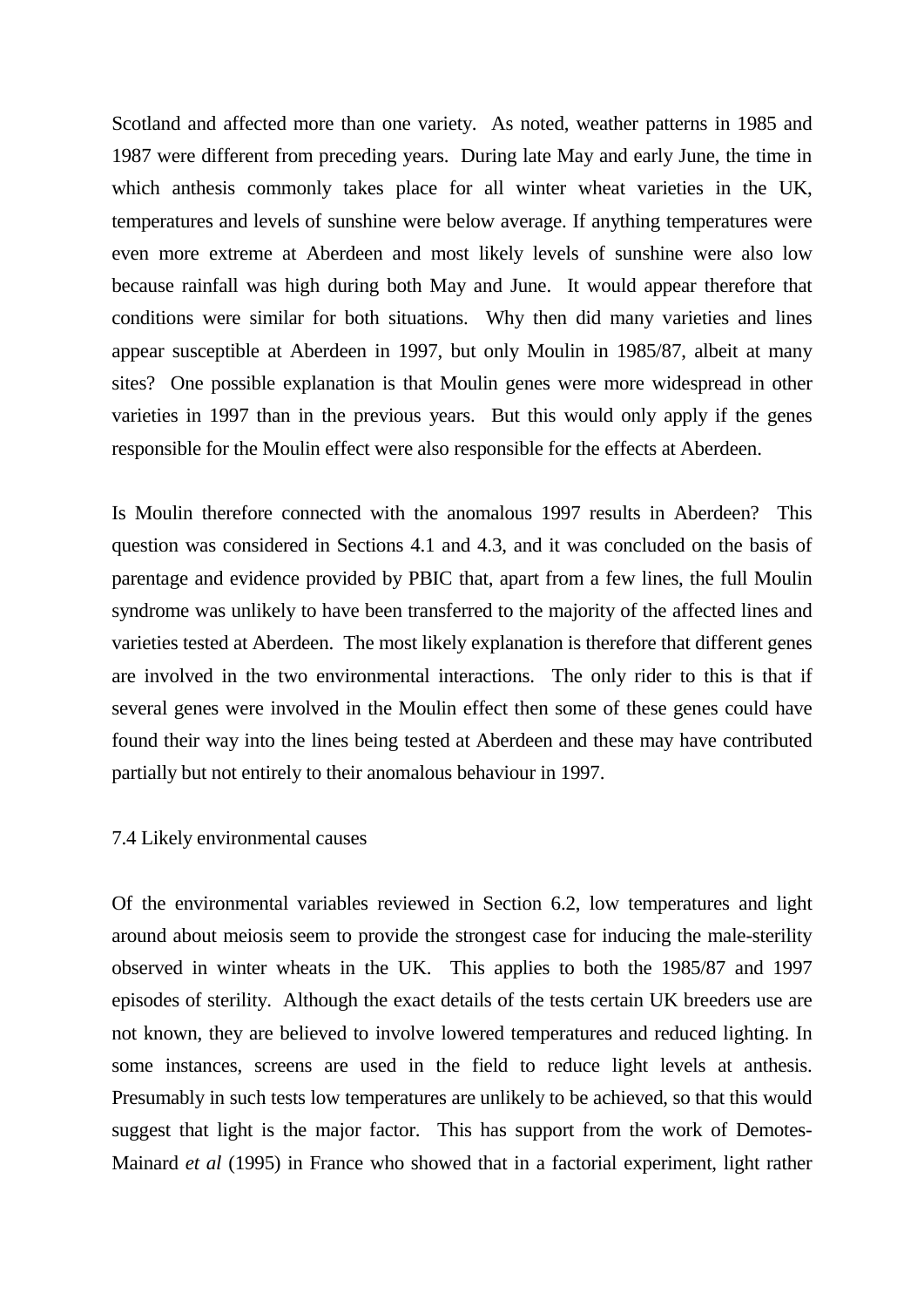than temperature was the influencing factor. Nor did they detect any interaction between the two. However, in a later published experiment, Demotes-Mainard *et al* (1996) used a treatment to induce sterility in Moulin which combined both low light and low temperature. Low temperatures also seem to be cited as a frequent causative agent in cases of sterility in other parts of the world (see sections 5.3, 5.5 and 6.2.1). There therefore seems to be some basis for considering that two separate systems are involved, one for low temperature and the other for low light, each with their own separate gene control.

The intriguing connection of these weather variables with boron levels suggested by Rawson and colleagues is one that should be considered seriously with respect to UK conditions. Rawson proposes that the primary factor in causing sterility is boron (as well as possibly copper?) and that these other environmental variables, whilst perhaps still having a direct effect on sterility, have a major indirect effect on the movement of boron into the anthers during meiosis and pollen development because they reduce the rate of transpiration. This effectively starves the developing anther of boron during the time that the critical stages are thought to happen. This can occur even when the soil is not deficient in boron: the situation for most UK soils.

The ACIAR Proceedings (Australian Centre for International Agricultural Research, Proceedings of a workshop, Sept., 1995, Lumle Agricultural Centre, Pokharra, Nepal: Eds. H.M. Rawson & K.D. Subedi) are full of descriptions of low light caused by cloudy, misty conditions combined with low temperatures during the period from flag leaf emergence and anthesis as being responsible for sterility in wheat. These are exactly the conditions cited in the Moulin years and also at Aberdeen in 1997. In Bangladesh and Nepal, soil boron levels are often low and these adverse climatic conditions seem to acerbate the level of sterility. However, wheat grown on soils with adequate levels of boron, given the conditions cited, can also produce sterility.

This proposed key role for boron needs to be tested for UK wheats, a start being made perhaps with Moulin itself, to see whether it is particularly sensitive to low boron levels. Rawson's view that varieties differ in their ability to store boron and then mobilise it and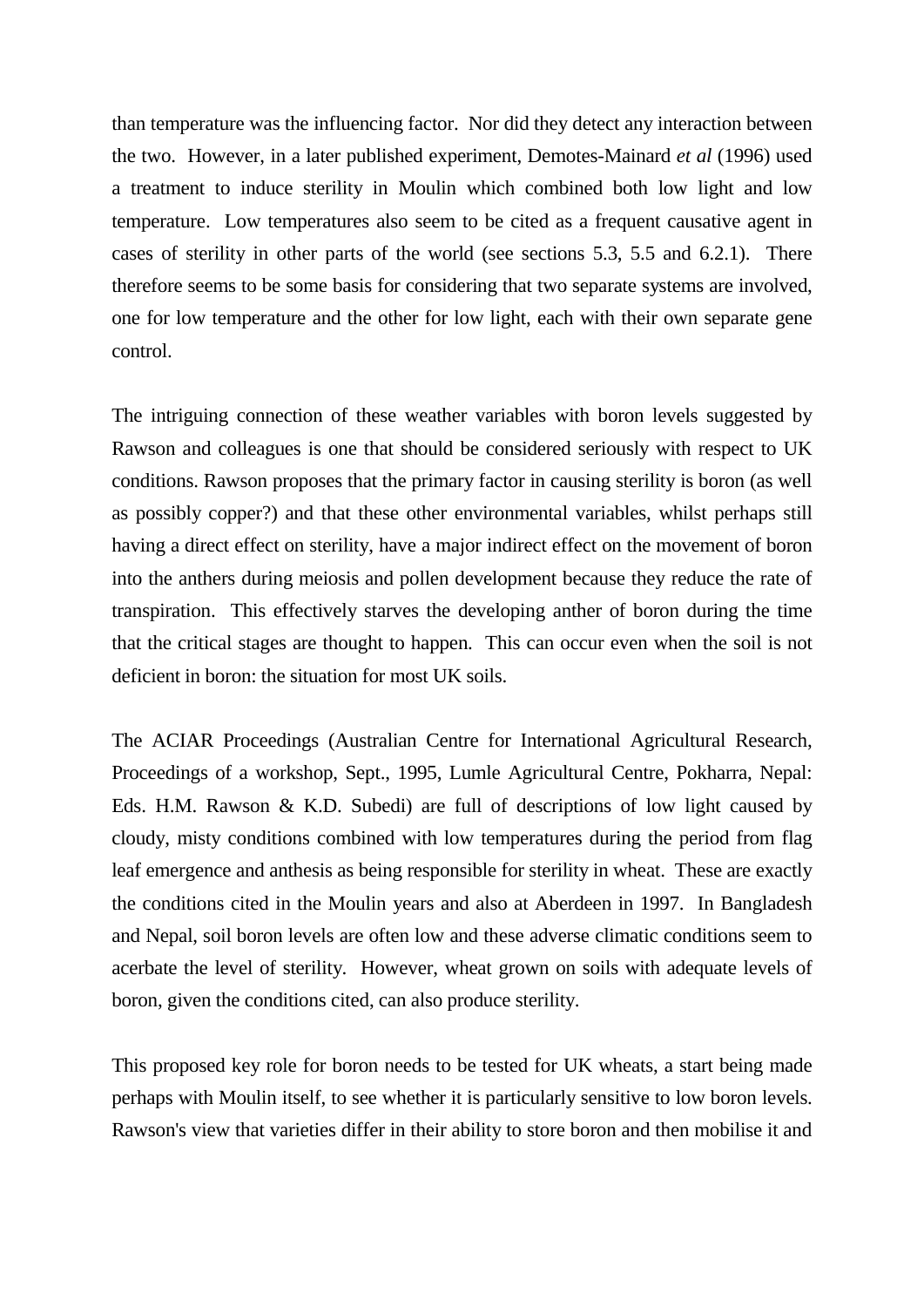that this is responsible for some varieties being tolerant and others susceptible to climatically induced sterility also requires close examination.

One possible check of whether the critical years 1985 and 1987 in the UK and 1997 at Aberdeen were in fact boron deficient years due to the effect of the climatic variables on boron uptake would be to examine the experience with a sensitive crop plant such as sugar beet. Were these years noted for a higher incidence of boron deficiency in sugar beet?

7.5 Likely genetical causes - few genes or many ?

Without further studies it is impossible to pin-point the most likely genetical cause of the interaction with the environment leading to male-sterility. Although the semi-dwarfing genes affect grain setting in the ear and this is under the influence of environmental variables possibly associated with stress, many varieties carrying such genes have never shown any sign of reduced fertility and have always behaved in a stable manner so far as this character is concerned. If these genes are involved then they can only be so as one component and other genes have to be invoked.

Because low temperatures have been implicated, the involvement of *Ltp* genes for lowtemperature pairing cannot be ruled out entirely even though it would seem to be unlikely. The *Ltp* genes form part of a duplicate gene system which requires that both loci should be homozygous recessive for asynapsis and sterility to appear. All the varieties tested so far were homozygous for at least one of these loci and possibly also at the second. This is perhaps not surprising since there would have been strong selection against any recessive loci producing sterility at temperatures at  $15^{\circ}$ C or just below. However, different alleles with different temperature thresholds would get around this argument so that these genes cannot be dismissed as not having a role.

It should also be emphasised that this is the only effect which definitely pin-points a failure of chromosome pairing during meiosis as the cause of sterility. Whenever the site of failure has been properly studied, the effects manifest themselves much later at pollen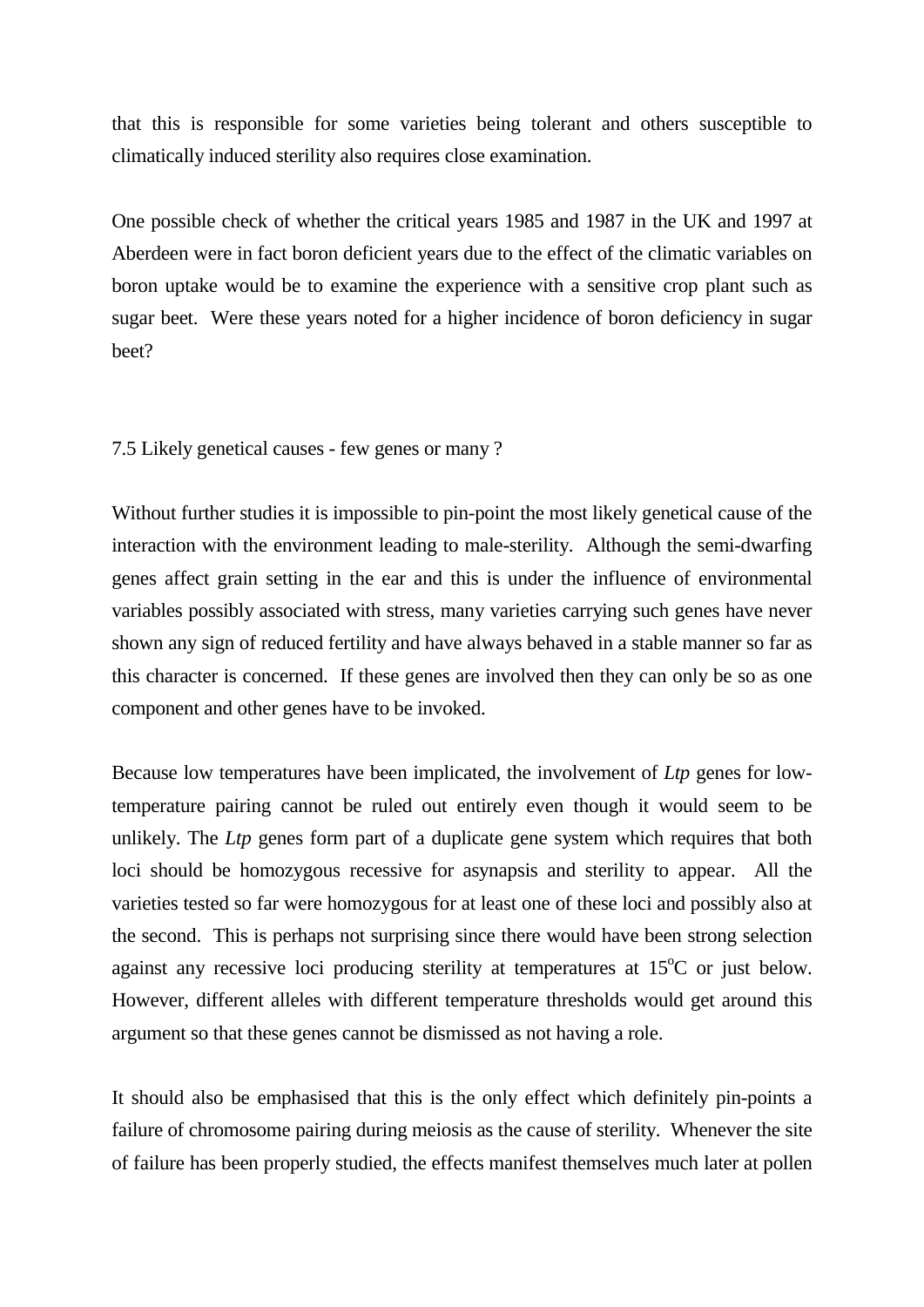grain formation. However, many other studies have never examined meiosis thoroughly so it is not possible to rule out an *Ltp* involvement on these grounds.

Male-sterile cytoplasms are very unlikely to be implicated. The vast majority of the varieties screened by breeders and by NIAB through its trialling system must, because of their predominantly maternal inheritance and the absence of any means of generating new variation through recombination, carry a nearly constant *T. aestivum* cytoplasm. The only source of variation is through spontaneous mutation, whose contribution, because of the time scales involved, is unlikely to be large. This is not the case though where "alien" cytoplasms have crept in because of the need to introduce a beneficial gene not found in wheat itself and where the initial cross has had to be made using the "alien" species as a female. The "alien" species used in a wide cross may have been separated from wheat by many thousands of generations so that mutations will have accumulated leading to significant diversion

The prime example of this is of course the variety Rendezvous whose parentage involves *Aegilops ventricosa* used as female in the initial cross to produce VPM, a breeders line used in developing Rendezvous. In the 1997 trials only one variety, Beaufort, could claim to have been derived from Rendezvous used as a female parent, and this variety gave normal yields and therefore no marked reduction in male-sterility at all sites including Aberdeen. This would seem therefore to rule out cytoplasmic variation as a possible causative agent for environmentally induced male-sterility.

The question as to how many genes are involved is also not easy to answer. Clearly more than one gene is implicated, otherwise how could these effects appear in Aberdeen in 1997 amongst lines which have be screened for the Moulin syndrome? Some breeders think that many genes could be involved and these interact with a range of environmental variables. From aneuploid studies, there are certainly a large number of genes which could potentially be implicated. It is also most likely, given the complexity of the environmental agents which have been identified, that several genes are involved. If Rawson's boron model is correct then it is easy to envisage several separate genes controlling transpiration and therefore the movement of boron as well as its storage in response to environmental changes.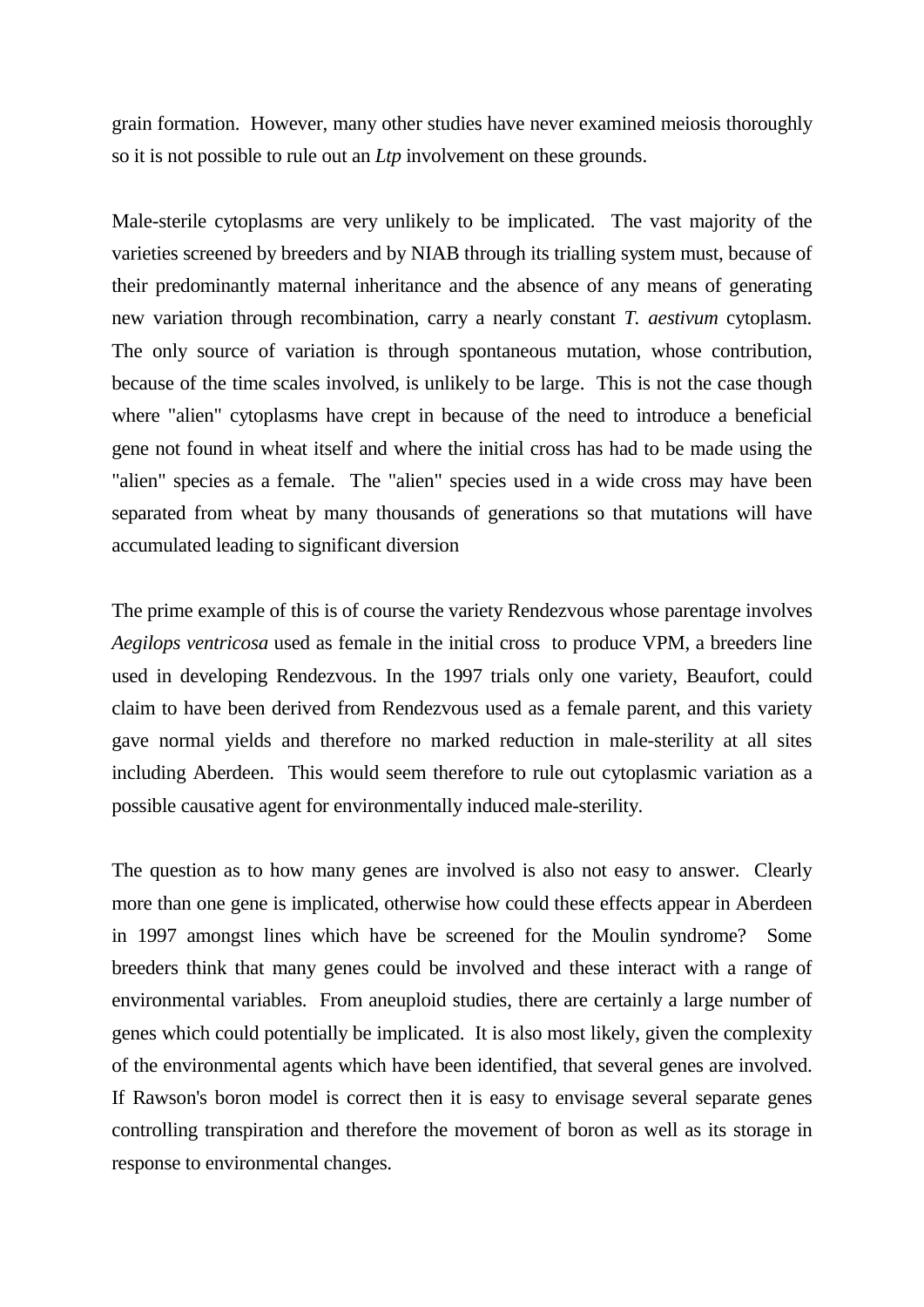# 7.6 The influence of "exotic" germplasm

As has been pointed out in Section 3.1, the parentage of Moulin includes two CIMMYT derived varieties, Yecora and Ciano 67. This would be regarded as a fairly wide cross, if not quite involving exotic germplasm. Doussinault *et al*, (1988) mentions that sterility problems occurred amongst semi-dwarf lines carrying the Norin 10 dwarfing genes and originating from America (CIMMYT ?). He also found similar effects in material derived in France from *Aegilops ventricosa*. Breeders in North America have also cited CIMMYT germplasm as being prone to such bouts of sterility (R. Metzger, personal communication). CIMMYT wheats have been used extensively in tropical Asia but there does not appear to be increased sensitivity of these varieties over others, although several were found to be sensitive.

These observations raise the possibility that the genetical source of the environmentally induced male-sterility is through the use of unadapted and exotic germplasm. CIMMYT wheats for example would have been bred under conditions where low temperatures and low light at the time of anthesis would be very unlikely to occur so that selection of genotypes adapted to anthese under these conditions would not have taken place. Another example of a wide cross using unadapted germplasm is the variety Pentium which succumbed rather dramatically at Aberdeen. This variety resulted from the cross of Rendezvous - a VPM derivative - with Talon which has Yugoslav material in its parentage.

#### 7.7 Development - varietal differences

An undoubted influence on whether a variety succumbs to environmentally induced male-sterility is the timing of critical developmental stages. This differs between varieties. It is thus easy to see how a variety can miss being hit by an adverse environment in one season but not in another because the critical development stage occurred earlier or later in the first season but not in the second. Developmental rates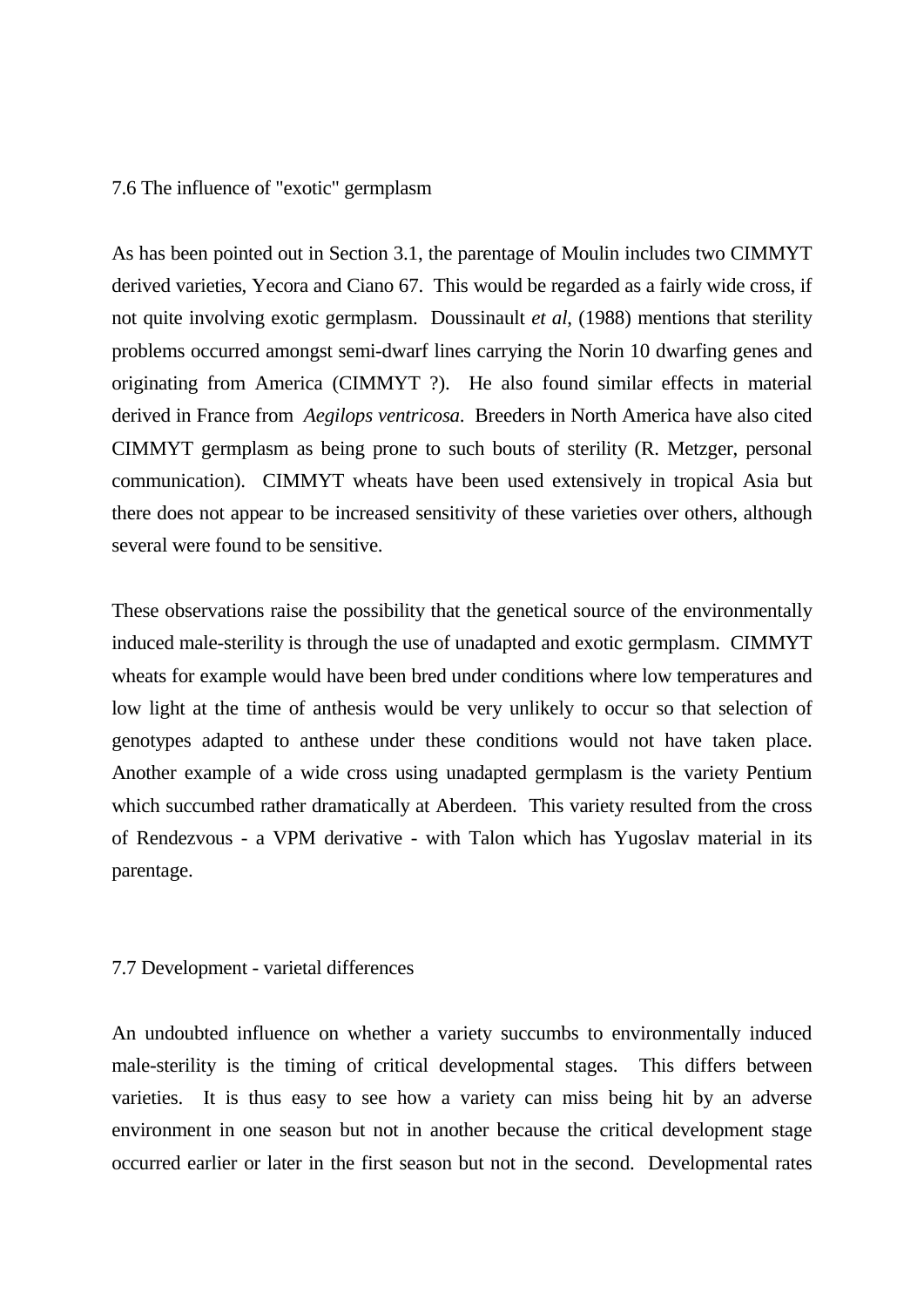and events are determined through interactions between genes and environment so this provides another instance whereby genes can influence environmentally induced malesterility. At least one breeding company tries to allow for this by routinely growing trials with different sowing dates.

The tendency of present day farming practice to sow winter wheats earlier and earlier in an effort to maximise the length of the growing season could also be making environmentally induced sterility problems more likely—especially in day length sensitive wheat. By advancing development in this way, the chance of a sensitive stage coinciding with a late spring period of low temperature and sunlight will be increased.

# 7.8 Are the trial systems used by NIAB adequate to prevent another Moulin?

This may not be the right question. The trial system in place during the Moulin period was smaller than it is to-day but, despite what can now be recognised as warning signs, the problem was not effectively dealt with until it was too late, and a disaster took place in 1987. This was not due to the trials being too small but was because of a lack of a full understanding of what was happening to Moulin. This lead to the variety winning an appeal against registration because of uniformity problems on the grounds that it was susceptible to out-crossing. The variety behaved this way simply because of fertility problems. The size of the trial system to day is probably more than adequate but what is lacking is any organised scheme for monitoring behaviour of varieties in trial.

This highlights the total lack of any understanding as to how much outcrossing goes on in wheat. Breeders have varying opinions about its level, and at least one breeder has the view that wheat is really an out-crossing species! The degree of outcrossing is also important because as the Moulin story demonstrates it is a good indicator of malesterility problems. It may however be difficult to estimate because cross-pollination may mask the true level of male-sterility. However, where trialling involves small scale plots which allow opportunities for cross-pollination between different varieties in adjacent plots then the amount of cross-pollinating can readily be identified by screening grain electrophoretically. There is therefore a need for further studies of outcrossing, and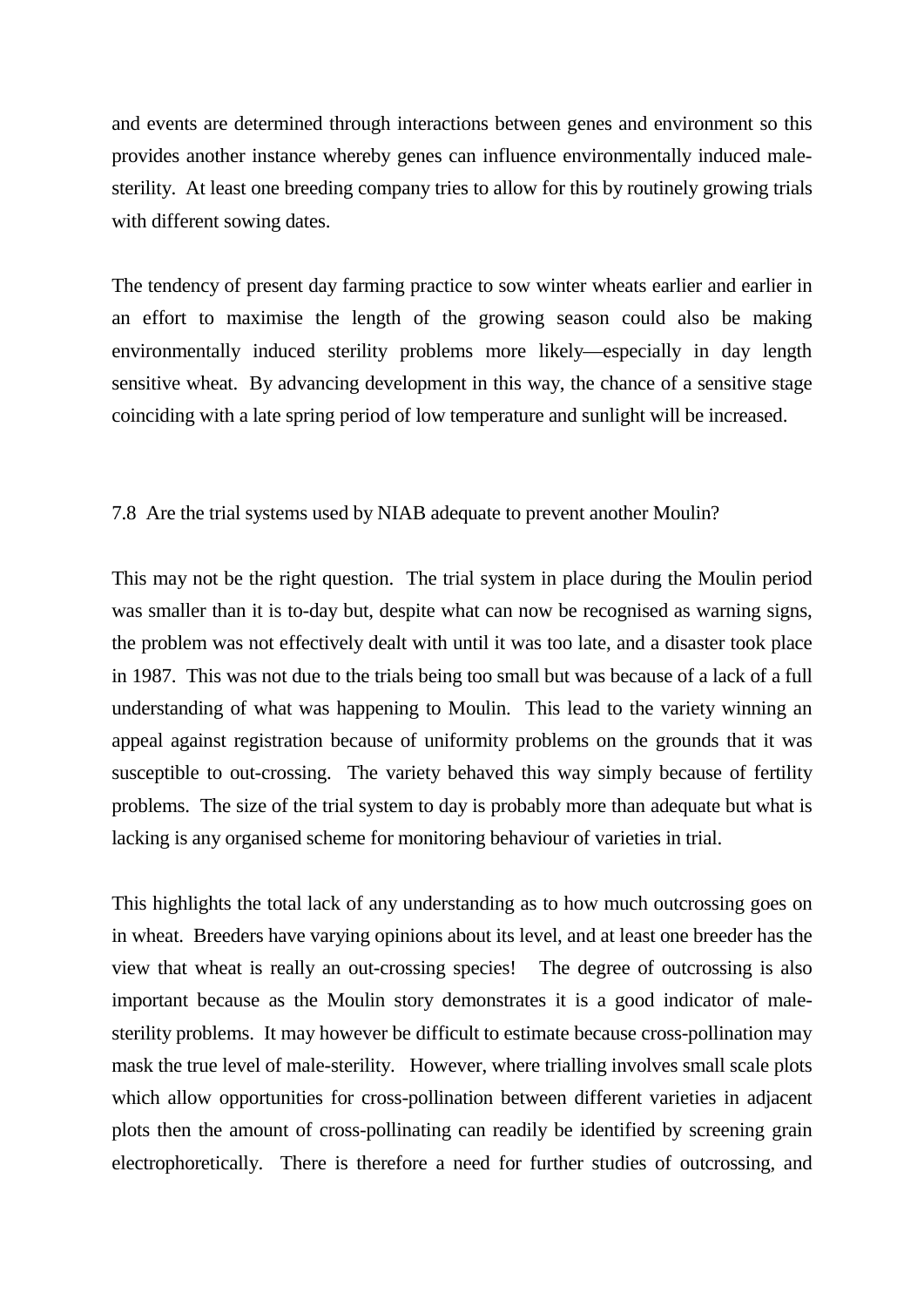possibly the instigation of routine electrophoretic screening of grain from varieties undergoing trial should be considered (see Recommendations).

7.9 Is there likely to be another Moulin scare in the UK?

The majority of breeders when questioned on this matter were optimistic. Having gone through the Moulin episode and having some awareness of the environmental causes, they felt that they were unlikely to see another incident like it in the future. As mentioned earlier, several, routinely, subject their advanced breeding material to low light intensities, some such as PBIC also include lowered temperatures. Some however, have confidence that the trialling systems in place are sufficient to provide an early warning. A few breeders are however not so sure, and cite instances of fertility failures or near failures which occur sporadically and seem to be associated with some adverse weather conditions around about anthesis time. The evidence collected in this review provides some support for all of these views. On the matter of a re-occurrence of a Moulin episode, however, the evidence suggests that a catastrophic and widespread failure of a single variety such as Moulin is unlikely to occur in the UK in the foreseeable future. The results of NIAB's trialling since 1987 show no evidence of a variety emerging with such a weakness even though conditions similar to 1985 and 1987 had been repeated in later years. A dramatic change in weather patterns such as to increase the incidence of days with adverse climatic conditions might of course change this. In this respect, global warming may act as a trigger if one of its outcomes was to move the UK into a colder and wetter weather pattern. Likewise a sudden infusion of unadapted germplasm could have a similar effect. In both instances though, the diligent use of environmental screening should alert both breeders and those responsible for trialling to a developing problem and allow them the time to adjust their breeding material.

# 7.10 The significance of the Aberdeen results

The majority of breeders dismissed the Aberdeen results as an anomaly and a "one off". There is some logic in this because a similar episode has not been recognised before or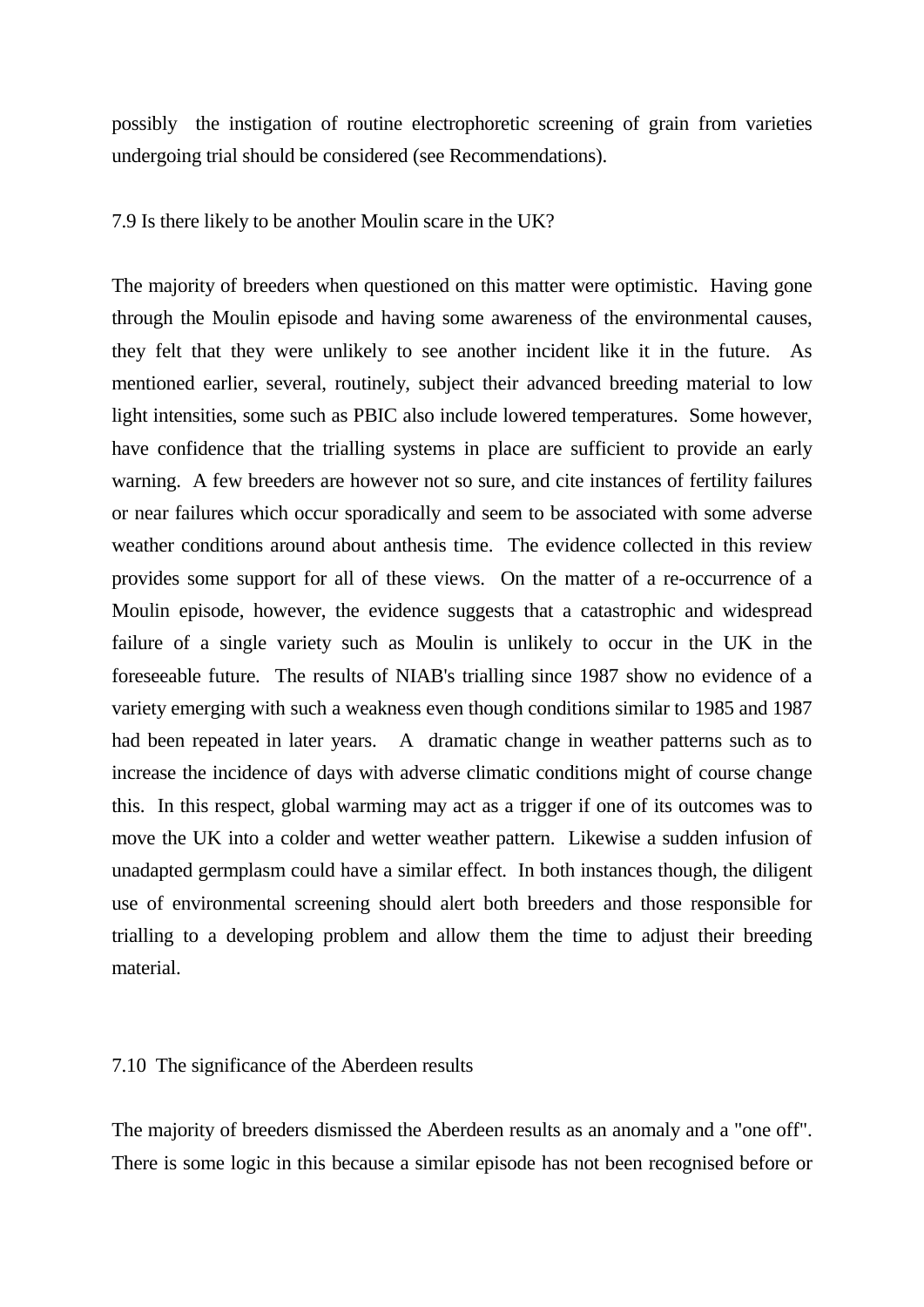has occurred since. However, the correlation between the fertility levels at Aberdeen with those at Kelso suggest that although the result is extreme and may be a "one-off" it is nevertheless connected to the possibly more normal fertility responses observed at Kelso. There is also the fact that the weather conditions at Aberdeen were very close to those responsible for the earlier Moulin failures and that at least three of the lines sown at Aberdeen probably carried the full Moulin syndrome. For these reasons it should not be dismissed. It may well be an example of what can happen to sub-clinical variation in fertility when it is exposed to adverse weather conditions similar to those that triggered the Moulin catastrophe further south.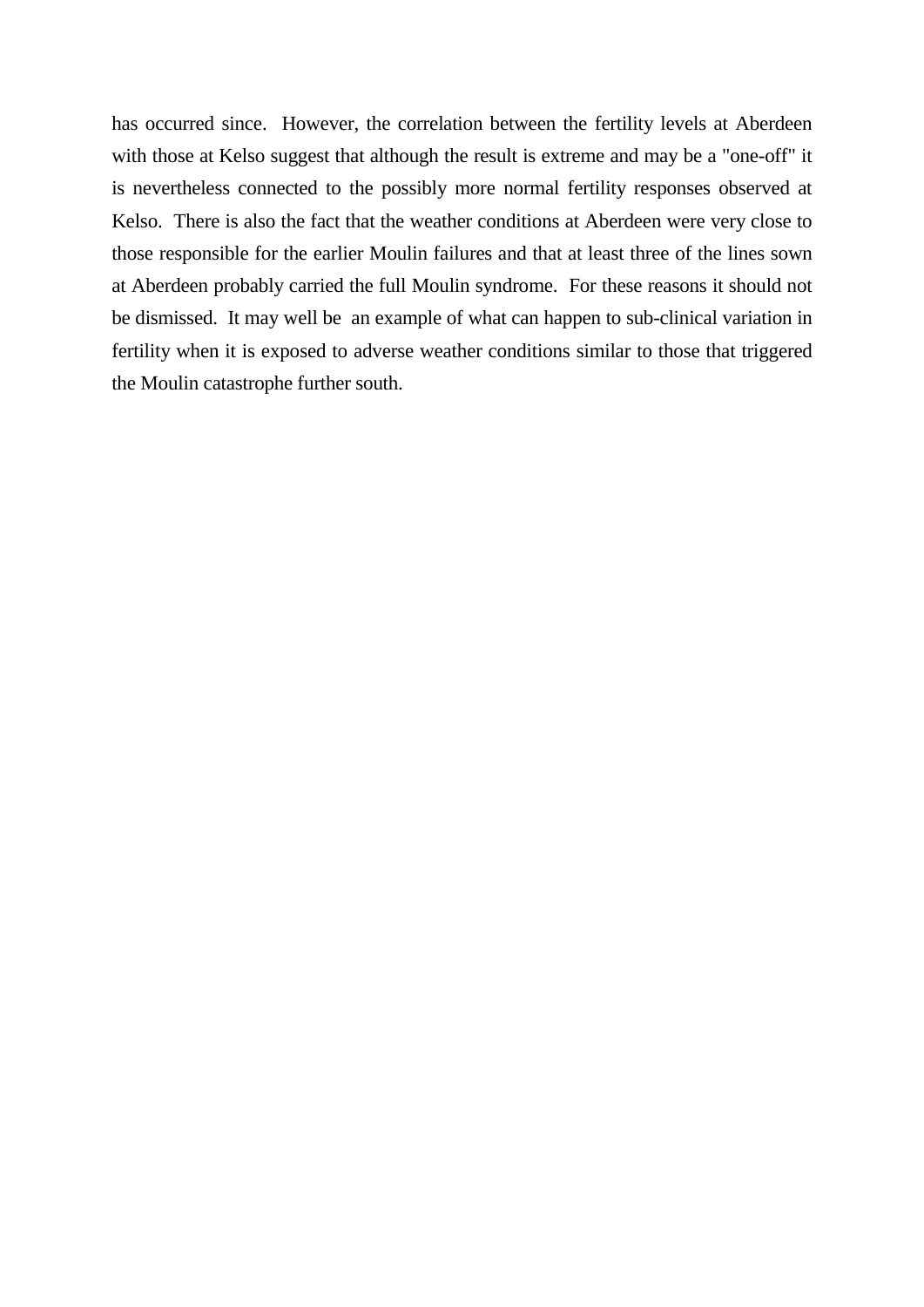# **8. Conclusions**

- 8.1 The dramatic reductions in yield with Moulin in the 1980's and with several varieties and lines at the Aberdeen site in 1997 are due to environmentally induced sterility. The environmental conditions responsible for this induction are not clearly defined but they almost certainly involve low temperatures and low light intensities at or about the time of meiosis.
- 8.2 The actual stage which is sensitive to these environmental effects is not known clearly, some investigations pin-pointing a stage before meiosis and others during meiosis. It is possible that there may be more than one sensitive stage involved.
- 8.3 A lack of trace elements, particularly boron, may be the prime cause of the malesterility. The critical climatic variables, low light and temperature, may operate by restricting the uptake of boron through directly affecting transpiration and thereby the translocation of boron from the soil to reproductive tissues at a crucial stage of their development. This could occur even though UK soils are not generally low in available boron.
- 8.4 The difference between varieties prone to give sterility in response to the above named climatic conditions and those which are tolerant and are fertile could be their ability to store a reserve of boron. This would enable them to tide over occasions when a climatically induced starvation of boron occurred.
- 8.5 The genetical basis of the responses involves more than one gene and probably encompasses several. The genes responsible for the Moulin effect are probably different from those responsible for the majority of the sensitive varieties and lines at Aberdeen, although if several genes are implicated then there may be some overlap.
- 8.6 It is possible that two sets of genes may be operating, one reacting to low temperatures, the other to low light. Genes affecting the rate of development and the timing of different growth stages, will inevitably be implicated and could be a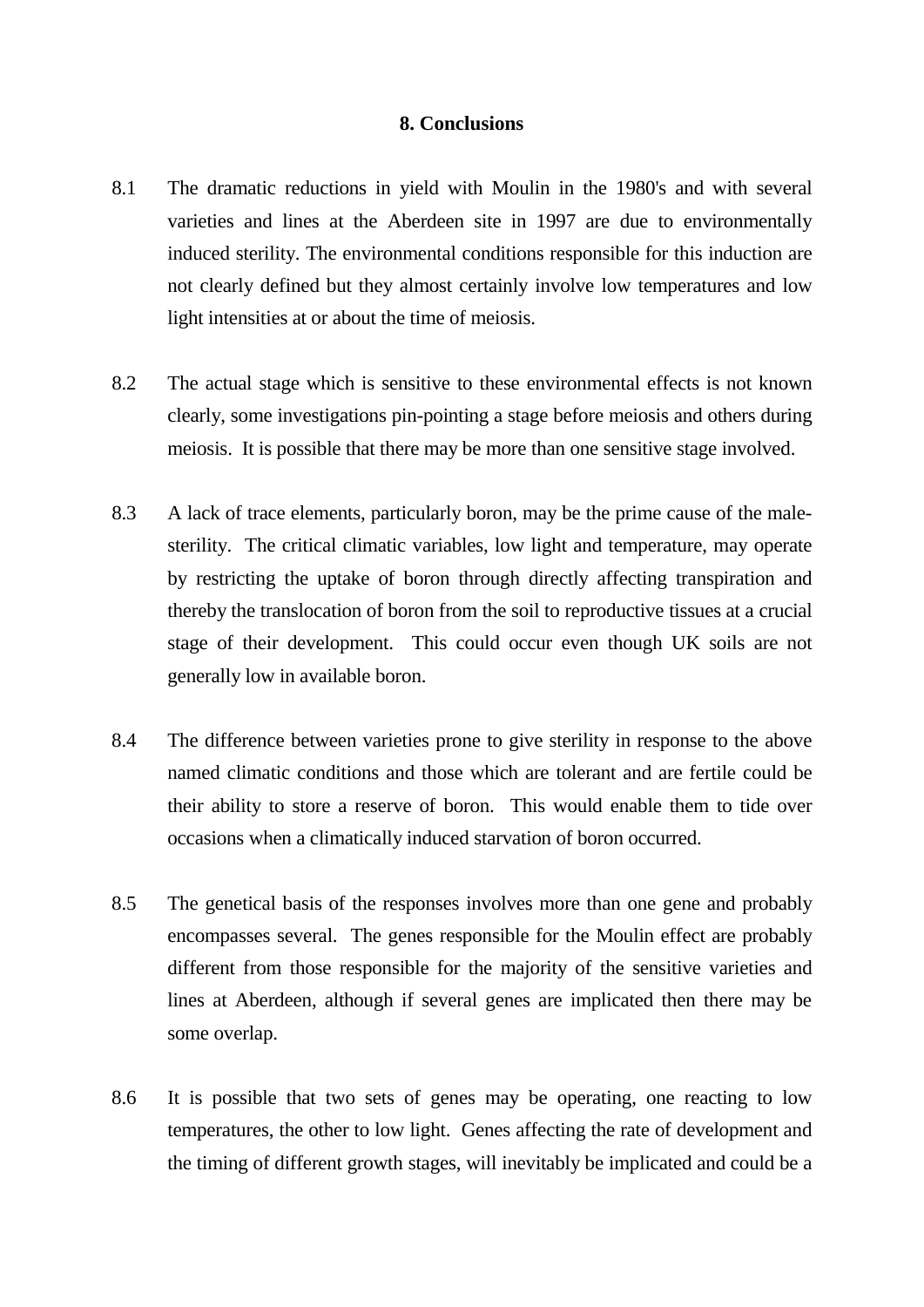major reason for the differences in response between varieties. The semidwarfing genes because of their influence on seed setting may be involved in the response but only indirectly.

- 8.7 The origin of the genes responsible is most likely from the use of germplasm, unadapted to UK conditions, in varietal crosses.
- 8.8 Sub-clinical levels of fertility arising from partial male sterility may be widespread and may be an inherent feature of varieties. If this is the case then breeders need to be more aware of this character in their selection procedures.
- 8.9 If breeders are diligent and institute regular surveys of their breeding material involving the screening for adverse reactions to extreme environments, and if routine trialling is strengthened by increased monitoring, then it is unlikely that another catastrophe of the scale of Moulin will happen.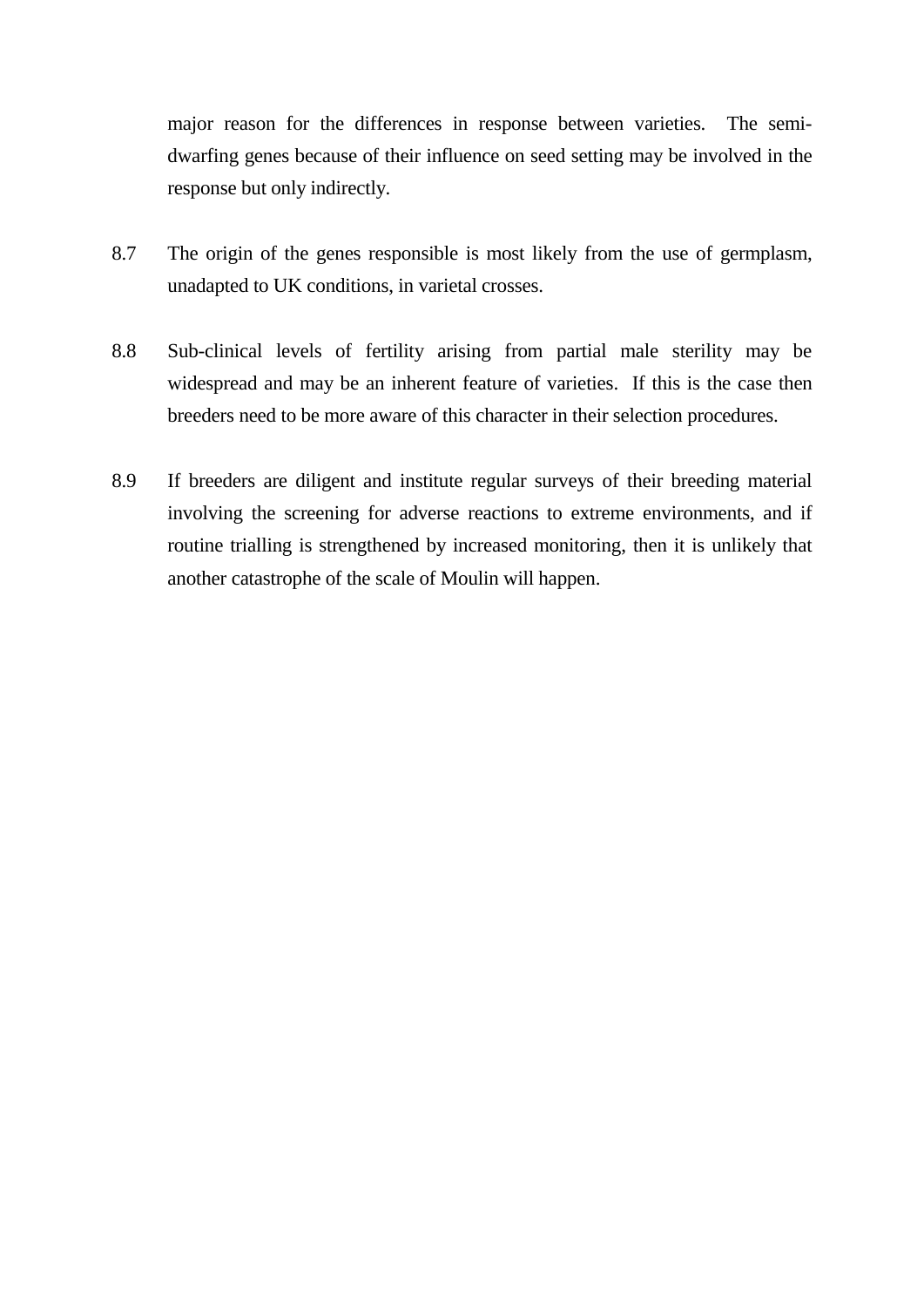### **9. Recommendations**

Although one of the conclusions indicates that it is unlikely that UK Agriculture will suffer another Moulin episode, it is nevertheless a rather unsatisfactory position since there is still no clear understanding of the conditions that were responsible, nor of the genes involved. A similar point can also be made about the different conditions and genes implicated at Aberdeen in 1997. Indeed, the most striking aspect of this review of sterility in winter wheat is the almost total absence of a body of established facts about its causes in the UK. The most important recommendation therefore is the need to instigate further research studies. In order of priority I would list these as follows:-

- 9.1 Identify the genes responsible for the "Moulin effect" and clarify the environmental components involved in the interaction. Although several genes are probably implicated, some genes are very likely to stand out as being of particular significance and should be identifiable. The material for making these studies is available in research Institutes such as the JIC so there is no expectation that this would require a long protracted period of development before detailed analysis could take place. It is imperative though that such research should include environmental variables, particularly low light levels and low temperatures, but also boron which may be central to inducing this type of environmental sterility. It is essential to include these variables because some of the genes could be specific to particular environments, but also there is a need to examine the Rawson hypothesis that the other environmental variables act by influencing boron levels.
- 9.2 This research should also include a parallel study of at least one of the vulnerable varieties shown up at Aberdeen. Pentium, because of its very different parentage from Moulin, is probably a good candidate for this.
- 9.3 One consequence of a successful outcome to this research should be the characterisation of the major genes involved in the sterility, their modes and times of action and how they are influenced by the environment. More importantly for future breeding, the expectation would be that these genes could be marked by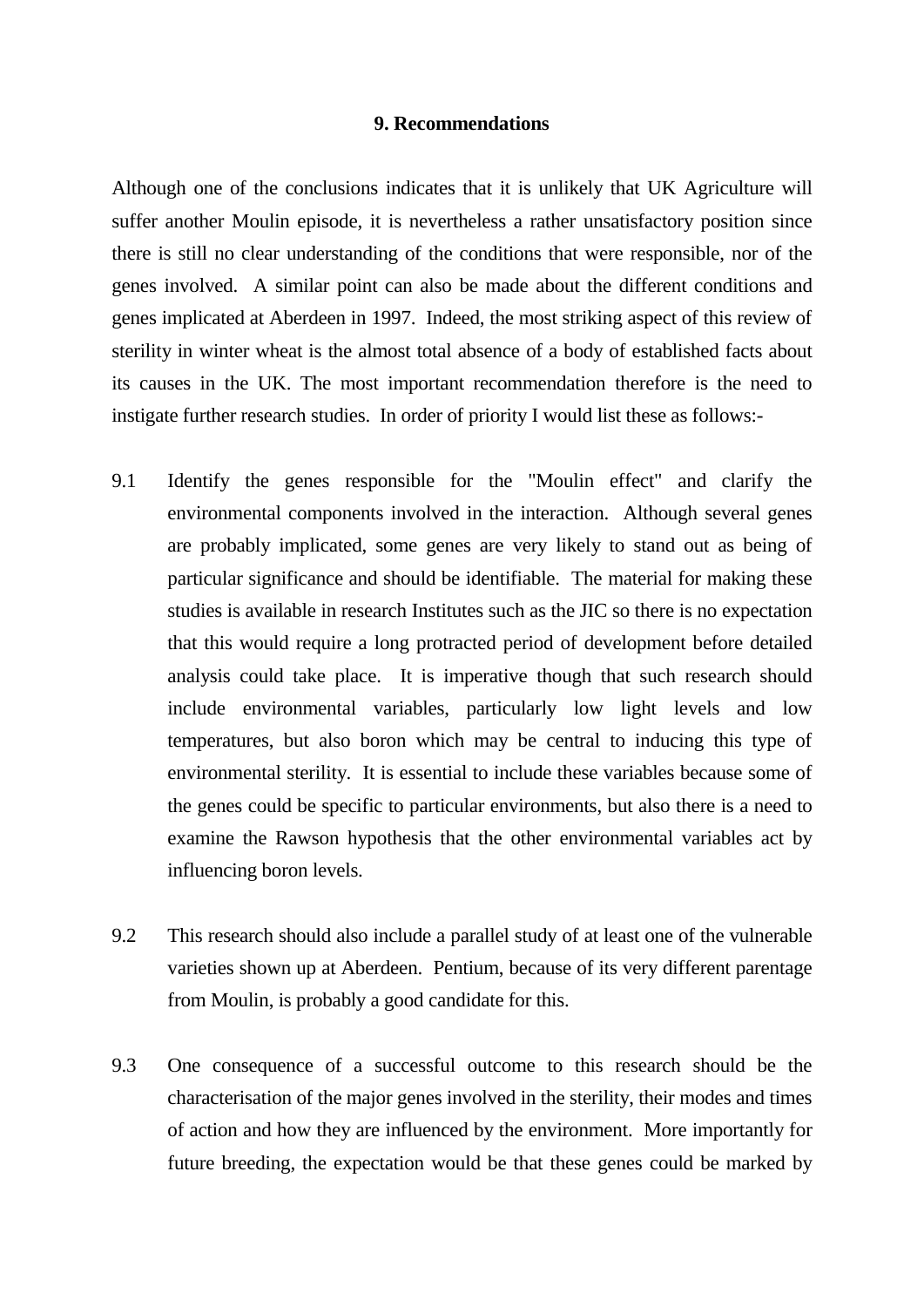molecular probes and these would give the breeder the opportunity to screen for their presence in his wheat breeding programme. Although this is a long term answer, it is nevertheless the one which is likely to be the most effective in overcoming any problems in the future.

- 9.4 The pattern of weather conditions responsible for inducing sterility in wheat in the UK should be defined more precisely. This is a difficult task but if an accurate description were available it might alert growers to potential problems of sterility in their crop—although this might come too late.
- 9.5 If as a result of the investigations described above, boron was found to be the important intermediary then the use of boron sprays administered at an appropriate time may be a way of alleviating the problem. Indeed, the routine application of boron could prove to be a useful way of reducing fertility problems in wheat, irrespective of weather conditions, and might even be a way of removing varietal differences in sub-clinical levels of sterility. Some research into this aspect is recommended but the role that boron plays in preventing sterility needs to be established first before such work should be started.
- 9.6 The on-going research into sub-clinical levels of fertility/sterility amongst varieties needs to be continued to find out if there are consistent differences between varieties. If this should turn out to be the case then the genetical basis of these differences needs to be established since it could have far reaching consequences on the development of future varieties. This should be research that industry should be eager to support.
- 9.7 The effectiveness of the NIAB trialling systems in detecting fertility disasters of the Moulin kind was a continuing theme of discussions with breeders and in assembling the review. The trialling system adopted by NIAB and associated organisations is extensive and it is fair to say that it covers the majority of the conditions likely to be met by wheat within the UK. It has been argued that the Aberdeen result was a "one-off" due to an extreme and unrepresentative site. However, what may seem an extreme result in one year may be more widespread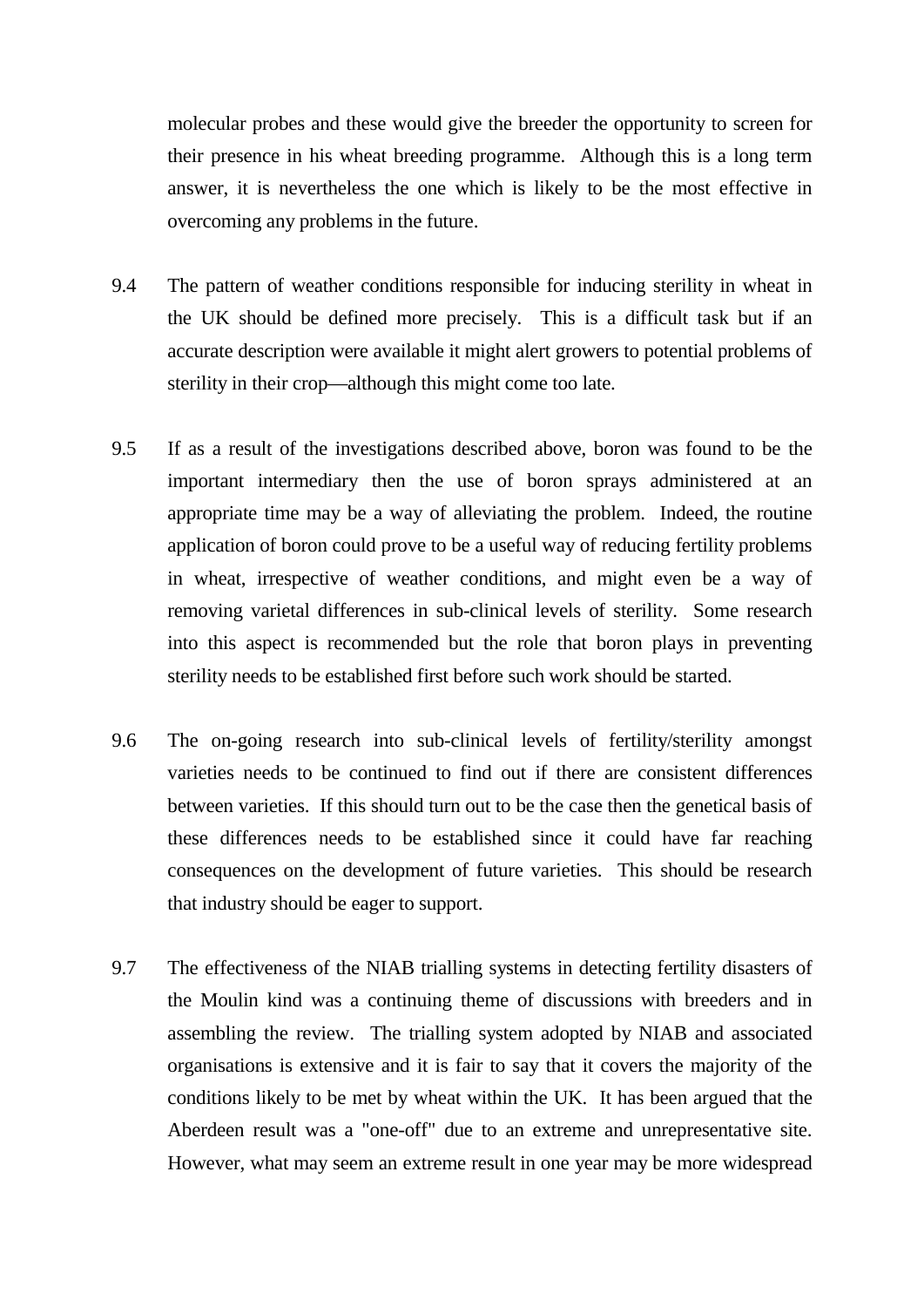the next year or the year after. This is indeed one of the strengths of the system since it samples the environment widely, and arguably one of its virtues is that it covers the extremes.

However, irrespective of the number of sites, is the monitoring at sites adequate? One of the deficiencies noted in this review was the absence of any organised scheme for "eye-ball" monitoring the fertility of varieties in trial. Could trial officers be trained and encouraged to observe sterility/fertility levels in this way as part of their routine recording of trials? Would the inclusion of sensitive "marker" varieties such as Moulin and Pentium in trials help? Both these questions are worth considering by the testing authorities. However, if "marker" varieties were to be used, then provision should be made to screen electrophoretically seed from these varieties to establish levels of outcrossing since final seed set may be misleading and could obscure the true level of sterility occurring.

9.8 The existing and extensive trialling system is sufficient for detecting environmental sensitivities and it is unnecessary for NIAB and others involved in the testing system to create expensive to run controlled environment facilities to pre-test lines submitted for trialling. At this stage of understanding such a detailed study of sensitivities is more properly the role of research institutes or breeding companies.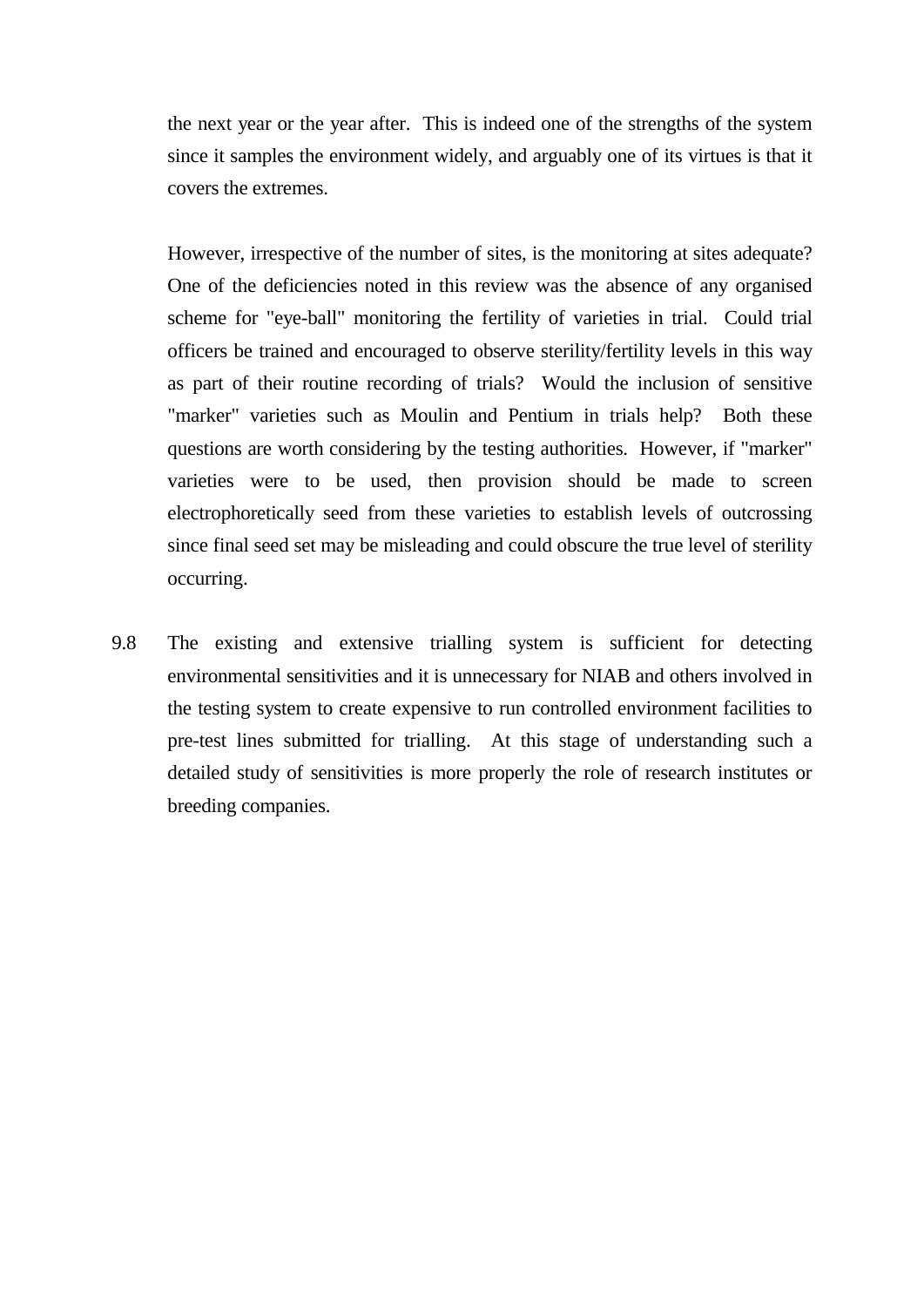## **Acknowledgements**

In compiling this review I have visited and written to many people, both in the UK and elsewhere, all of whom have been willing to spend time to describe their experiences with wheat sterility and to discuss its possible causes. These have included representatives from all of the wheat breeding companies in this country as well as several experienced wheat breeders abroad. Peter Payne and his colleagues at PBI Cambridge Ltd deserve particular mention as does Bill Angus of Nickerson (UK) Ltd. I have also talked to agronomists and representatives of agro-chemical companies. To all these contributors I am most indebted but should particularly like to single out the great help given to me by Alan Thornhill of IACR-Broom's Barn who provided me with all the weather data for the critical Moulin years and beyond, to Dr Steve Hoad of SAC who assembled the weather data for the Aberdeen site, and to George Wadsworth of Fieldfare Associates who provided information about boron levels in the UK. I am also most grateful to Dr Howard Rawson who took time off from his holiday in the UK to visit me and to introduce me to the all important workshop proceedings held in Nepal in 1995. My thanks also go to the able assistance and encouragement I have received from Adrian Pickett and staff at the National Institute of Agricultural Botany. Without their help I could not have accomplished this review so smoothly and with so comparatively few difficulties. Finally I should like to acknowledge with thanks the financial help provided by the Home Grown Cereals Authority which enabled this review to take place.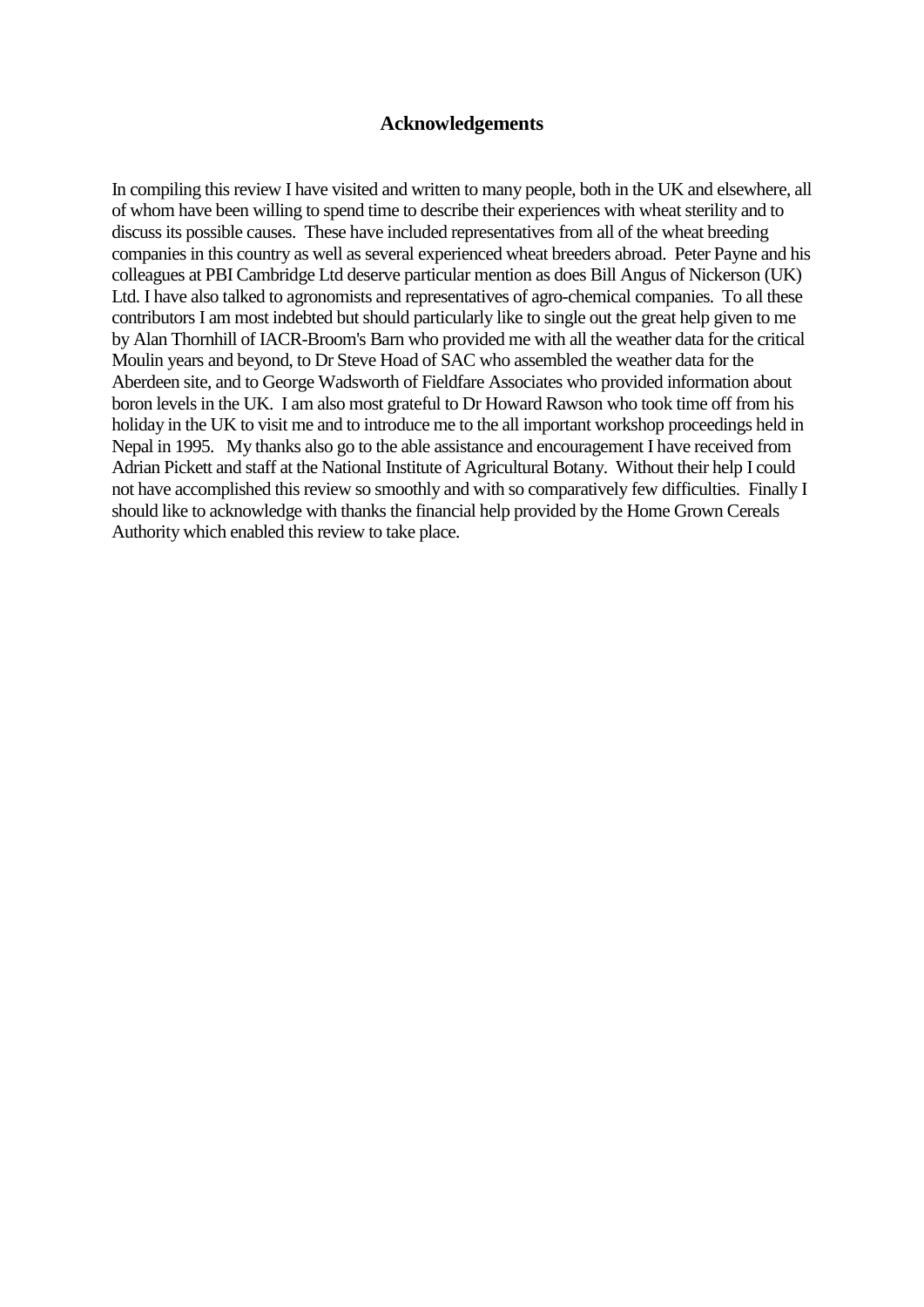# **References**

Anon (1981). Reduced fertility in wheat associated with *Rht3*. *PBI Annual Report* 1980: 72-73.

- Anon (1985). An effect of temperature on the fertility of wheats containing the dwarfing genes, *Rht1, Rht2* and *Rht3*. *PBI Annual Report* 1984: 69-71.
- Beech, D.F. and Norman, M.J.T. (1966). The effect of time of planting on yield attributes of wheat varieties in the Ord River valley. *Australian Journal of Experimental Agriculture and Animal Husbandry* 6: 183-191.
- Bingham, J. (1966). Varietal response in wheat to water supply in the field and male sterility caused by a period of drought in a glasshouse experiment. *Annals of Applied Biology* 57: 365-377.
- Borner, A., Worland, A.J., Plashke J., Schumann, E. and Law, C.N. (1993). Pleiotropic effects of genes for reduced height (*Rht*) and day-length insensitivity (*Ppd*) on yield and its components for wheat grown in middle Europe. *Plant Breeding* 111, 204-216.
- Brooking, I.R. (1976). Male sterility in *Sorghum bicolor* (L.) Moench induced by low night temperature. 1 Timing of the stage of sensitivity. *Australian Journal of Plant Physiology* 3: 589-596.
- Chapman, V. and Miller, T.E. (1981). The location of a gene affecting meiotic chromosome pairing at low temperature in *Triticum aestivum. Zeitschrift fűr Pflanzenzűchtung* 86: 50-55.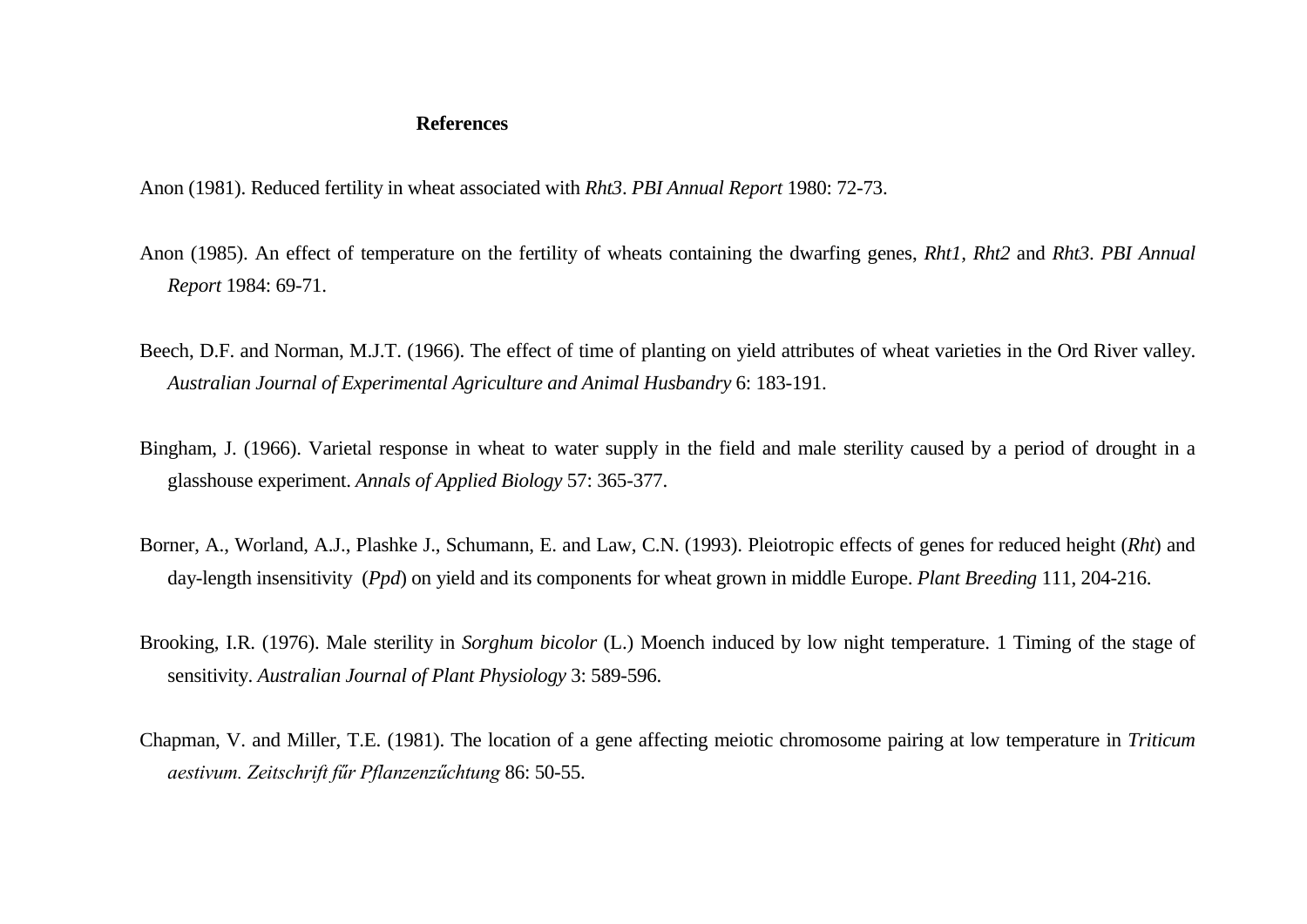- Colombo, N. and Favret, E.A. (1996). The effect of gibberellic acid on male fertility in bread wheat. *Euphytica* 91: 297-303. Demotes-Mainard, S., Doussinault, G. and Meynard, J.M. (1995). Effects of low radiation and low temperature at meiosis on pollen viability and grain set in wheat. *Agronomie* 15: 357-365.
- Demotes-Mainard, S., Doussinault, G. and Meynard, J.M. (1996). Abnormalities in the male developmental programme of winter wheat induced by climate stress at meiosis. *Agronomie* 16: 505-515.
- De Vries, A. Ph. (1974). Some aspects of cross-pollination in wheat (*Triticum aestivum* L.). 3. Anther length and number of pollen grains per anther. *Euphytica* 23: 11-19.
- Dorion, S., Lalonde, S. and Saini, H.S. (1996). Induction of male sterility in wheat meiotic stage water deficit is preceded by a decline in invertase activity and changes in carbohydrate metabolism in anthers. *Plant Physiology* 111: 137-145.
- Doussinault, G., Dosba, F., Rouselle, F. and Douaire, G. (1988). Etude des deficiences de la Fertilite de l'epi chez differentes lignees de ble tendre et leurs hybrides en liaison avec leur comportement meiotique. *Agronomie* 8: 333-340.
- Driscoll, C. (1975). Cytogenetic analysis of two chromosomal male sterility mutants in hexaploid wheat. *Australian Journal of Biological Science* 28: 413-416.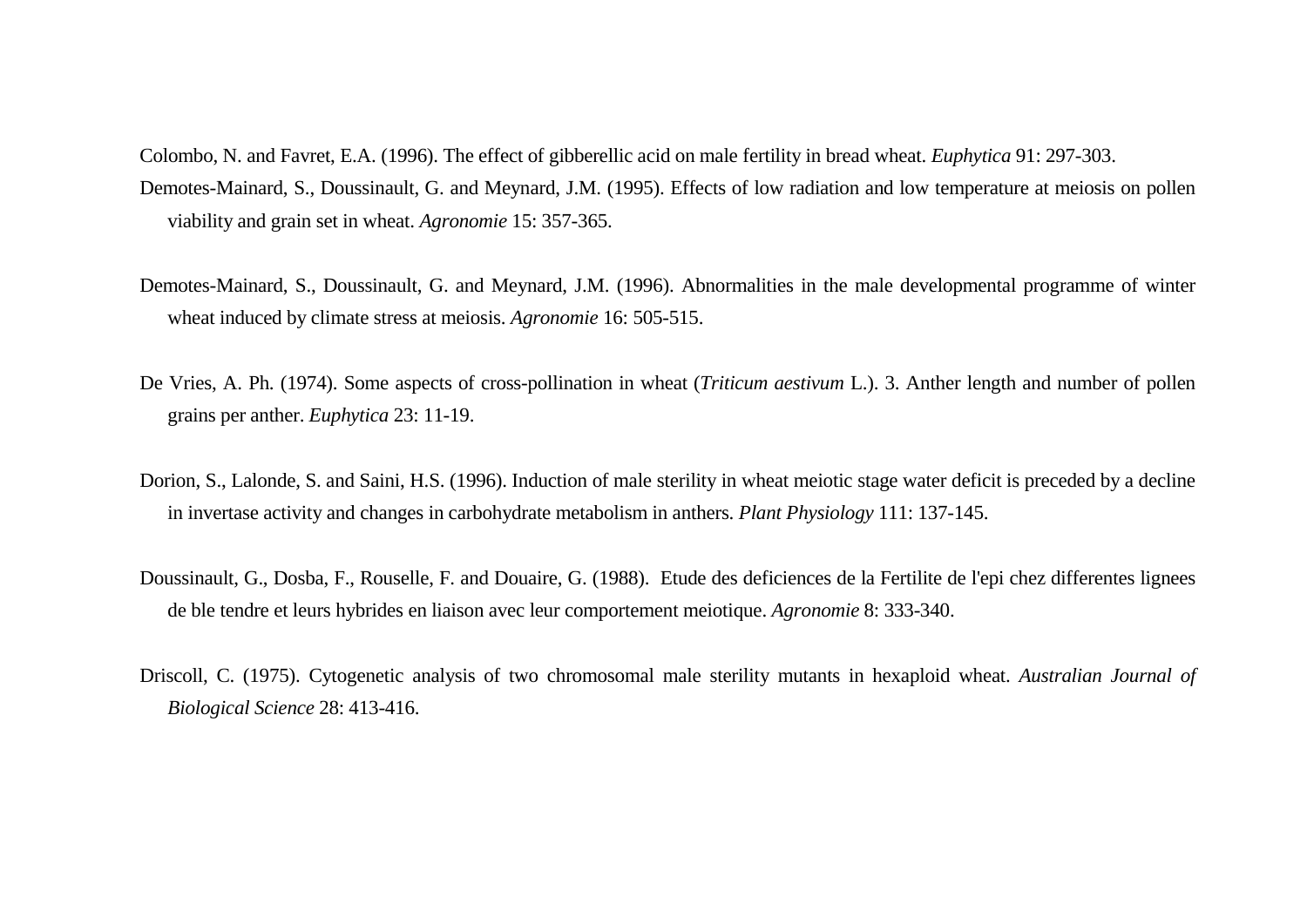- Evans, L.T. (1978). The influence of irradiance before and after anthesis on grain yield and its components in microcrops of wheat grown in a constant daylength and temperature regime. *Field Crops Research* 1: 5-19.
- Fischer, R.A. (1985). Number of kernels in wheat crops and the influence of solar radiation and temperature. *Journal of Agricultural Science, Cambridge*. 105: 447-461.
- Gale, M.D. and Youssefian, S. (1985). Dwarfing genes in wheat. In: *Progress in Plant Breeding*, Russell G E, ed. Butterworths and Co., London, 1-35.
- Graham, R.D. (1975). Male sterility in wheat plants deficient in copper. *Nature* 254: 514-515.
- Hayter, A.M. and Riley, R. (1967). Duplicate genetic activities affecting meiotic chromosome pairing at low temperatures in *Triticum*. *Nature* 216: 1028-1029.
- Hoad, S.P., Angus, W.J. and Cranstoun, D.A.S. (1999). Infertility in wheat. *HGCA, Project Report.*
- Hoshikawa, K. (1960). Studies on the pollen germination and pollen tube growth in relation to the fertilisation in wheat. *Proceedings of the Crop Science Society of Japan* 28: 333-336.

Issarakraisila, M. and Considine, J.A. (1994). Effects of temperature in Mango cv. 'Kensington'. *Annals of Botany* 73: 231-240.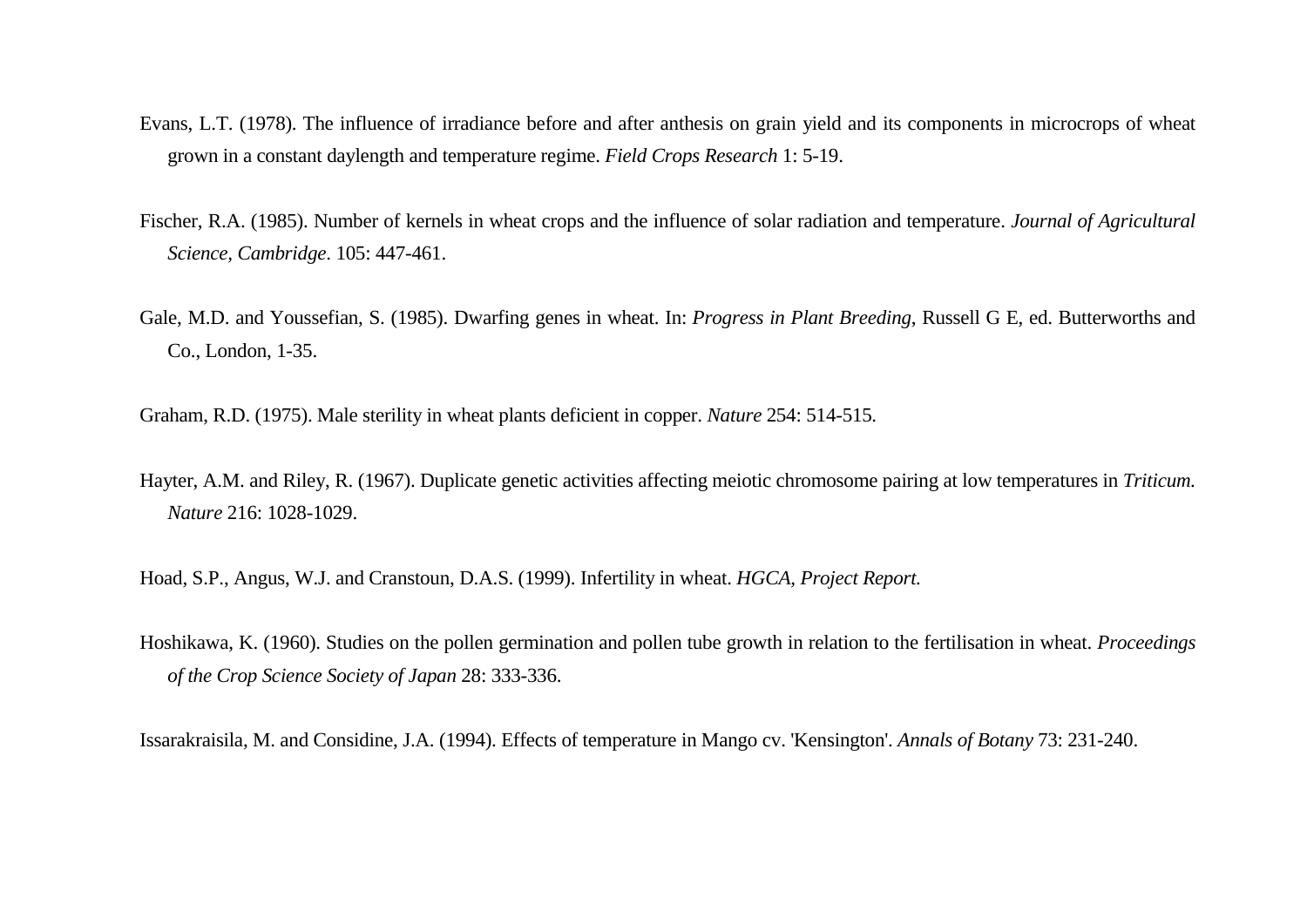- Joshi, K.D. and Sthapit, B.R. (1996). Genetic variability and possible genetic advance for sterility tolerance in wheat (*Triticum aestivum* L.) through breeding. In *Sterility in wheat in subtropical Asia; Extent, Causes and Solutions*. Rawson, H.M. and Subedi, K.D. eds) pp 135-143. Proceedings of a workshop held at Lumle Agricultural Research Centre, Pokhara, Nepal, (1995). ACIAR Proceedings No 73, Canberra.
- Kertesz, Z., Flintham, J.E. and Gale, M.D. (1991). Effects of *Rht* dwarfing genes on wheat grain yield and its components under Eastern European conditions. *Cereal Research Communications* 19: 297-304.
- Keyes, G. and Sorrells, M.E. (1990). Mutations blocking sensitivity to gibberellic acid promote ethylene induced male sterility in wheat. *Euphytica* 48: 129-139.
- Koorneef, M. and van der Veen J.H. (1980). Induction and analysis of GA sensitive mutants in *Arabidopsis thaliana*. *Theoretical and Applied Genetics* 58: 257-263.
- Krolow, K.D. (1970). Untersuchungen uber die Krezbarkeit Zwischen Weizen und Roggen. Zeitschrift f/ $\eta$ Pflanzenz/ $\eta$ htung 64: 44-72.
- Lein, A. (1943). The genetical basis of crossability between wheat and rye. *Z. Ind. Abst. Vererbl.* 81: 28-61. (Cited in *Plant Breeding Abstracts* 14: 304.)
- Liu, B.H. and Deng J.Y. (1986). A dominant gene for male sterility in wheat*. Plant Breeding* 97, 204-209.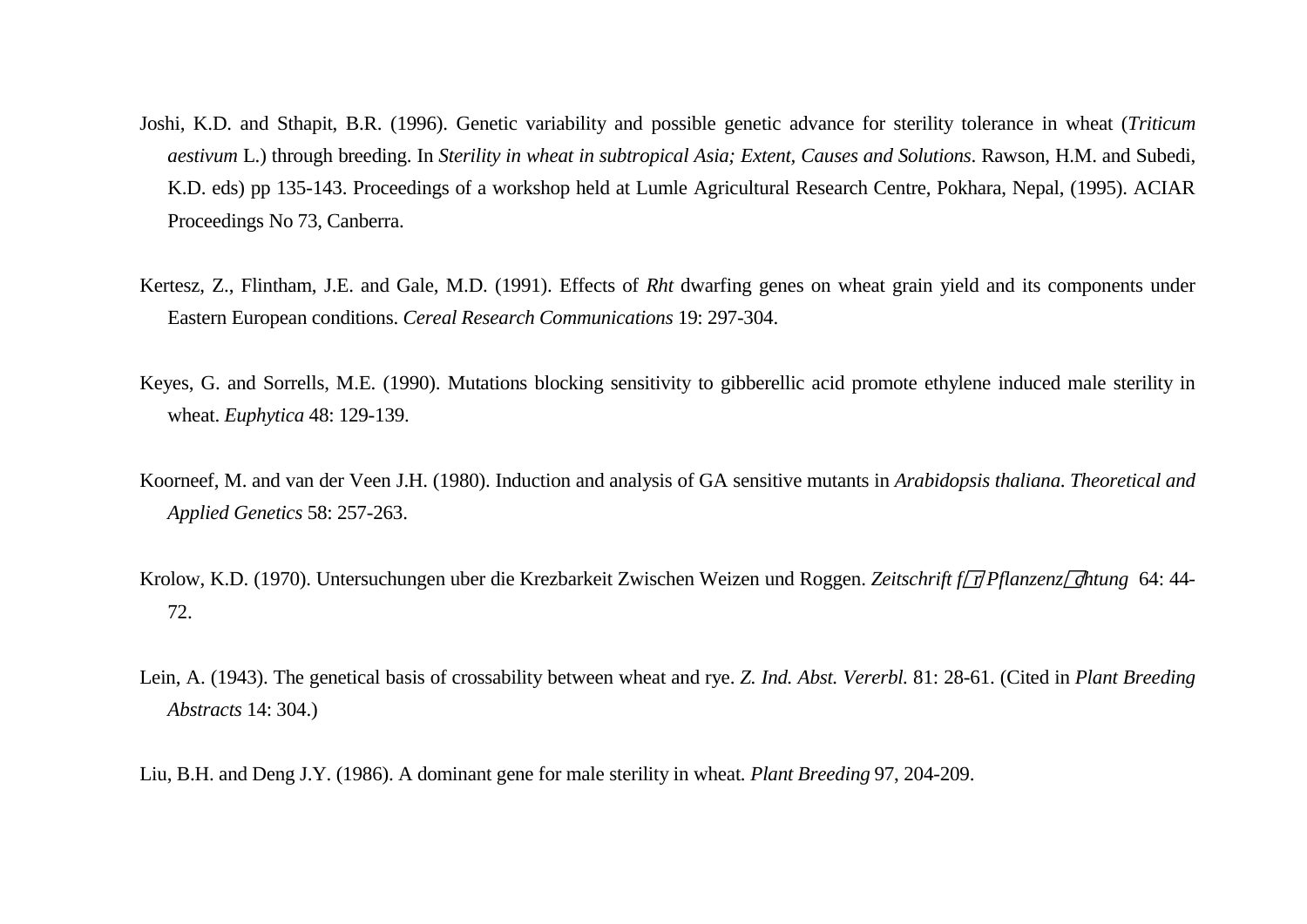- Loegering, W.Q. and Sears, E.R. (1963). Distorted inheritance of stem-rust resistance of Timstein wheat caused by pollen-killing gene. *Canadian Journal of Genetic and Cytology* 5: 65-72.
- Mascarenhas, J.P. (1990). Gene activity during pollen development. *Annual Review of Plant Physiology and Plant Molecular Biology* 41: 317-338.
- McIntosh, R.A. (1988). Catalogue of gene symbols for wheat. In: Proceedings Seventh International Wheat Genetics Symposium, Cambridge, England, Miller T E and Koebner R M D, eds. 1988. 1261.
- Mengel, K. and Kirkby, E.A. (1982). *Principles of Plant Nutrition*, Chapter 18. Boron, p 533. Published by International Potash Institute, Switzerland.
- Miazga, D., Worland, A.J. and Kowalcyzk, K. (1994). Pleiotropic effects of *Rht* and *Ppd* genes on yield and its components in Poland. In: *EWAC Newsletter*. Borner A and Worland A J, eds. 1995, 161.
- Misra, R., Munankarmi, R.C., Pandey, S.P. and Hobbs, P.R. (1992). Sterility in wheat at Tarahara in the eastern Tarai of Nepal. In: Mann, C.E. and Rerkasem, B., ed. Boron deficiency in wheat, pp. 65-71. *Wheat Special Report* No.11. Mexico DF, CIMMYT.

Morgan, J.M. (1980). Possible role of abscisic acid in reducing seed set in water stressed wheat plants. *Nature* 285: 655-657.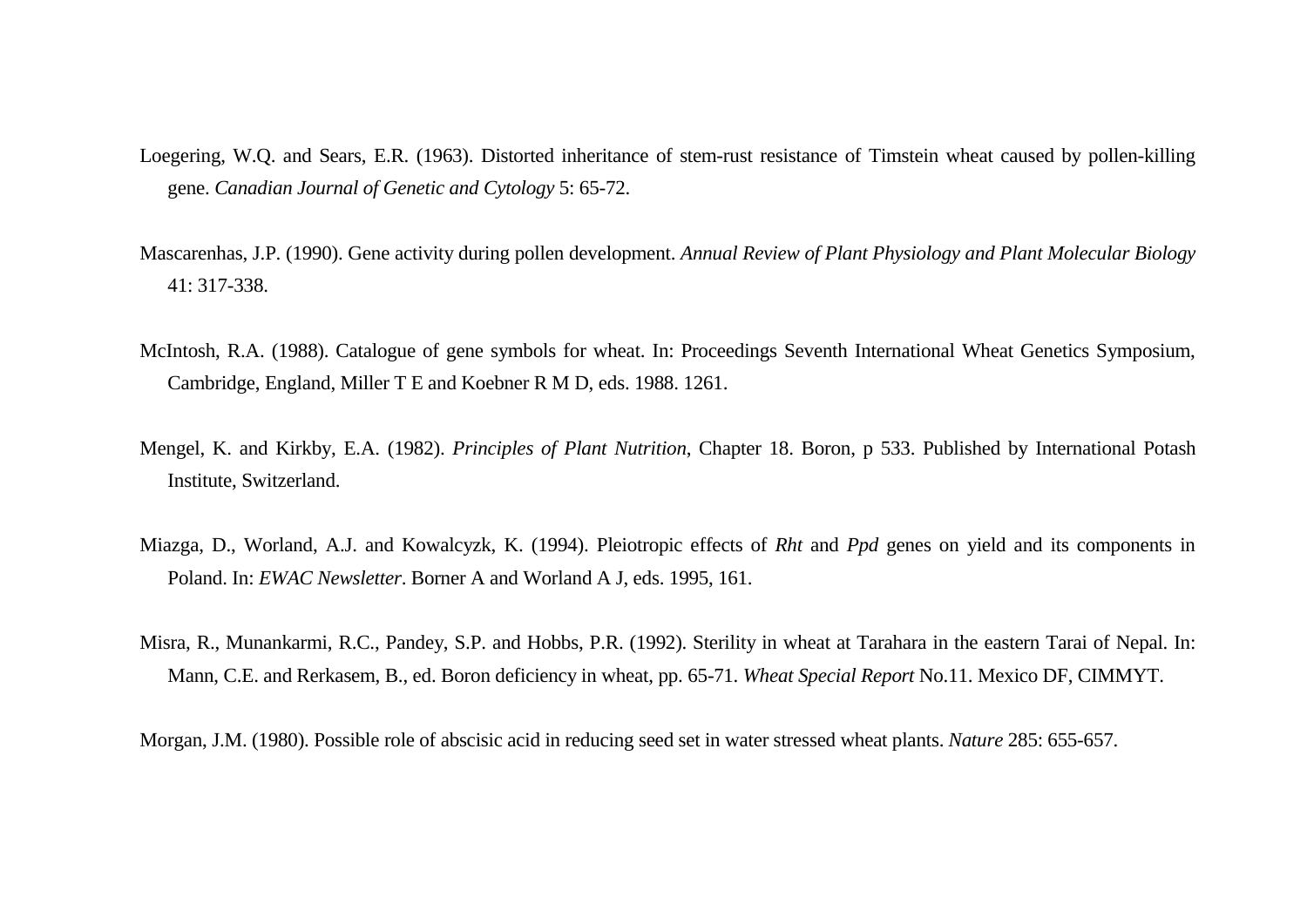Radley, M. (1980). Effect of abscisic and gibberellic acid on grain set in wheat. *Annals of Applied Biology* 95: 409-414.

- Rajki, E. and Rajki, S. (1966). Research work on hybrid wheat at Martonvasar. *Acta Agronomica Academiae Scientiarum Hungaricae* 15: 199-214.
- Rawson, H.M. (1996). The developmental stage during which boron limitation causes sterility in wheat genotypes and the recovery of fertility. *Australian Journal of Plant Physiology* 23: 709-717.
- Rawson, H.M., Zajac, M. and Noppakoonwong, R. (1996). Effects of temperature, Light and Humidity during the phase encompassing pollen meiosis on floret fertility in wheat: In *Sterility in wheat in subtropical Asia; Extent, Causes and Solutions*. Rawson, H.M. and Subedi, K.D. eds) pp 78-84. Proceedings of a workshop held at Lumle Agricultural Research Centre, Pokhara, Nepal, (1995). ACIAR Proceedings No 73, Canberra.
- Rerkasem, B. and Jamjod, S. (1997). Boron deficiency induced male sterility in wheat (*Triticum aestivum* L.) and implications for plant breeding. *Euphytica* 96: 257-262.
- Riley, R. (1966). Genotype environmental interaction affecting chiasma frequency in *Triticum aestivum*. *Chromosomes Today*, Vol 1: 56-65. Oliver & Boyd, Edinburgh.

Riley, R. and Chapman, V. (1967). The inheritance in wheat of crossability with rye. *Genetical Research* 9, 259-267.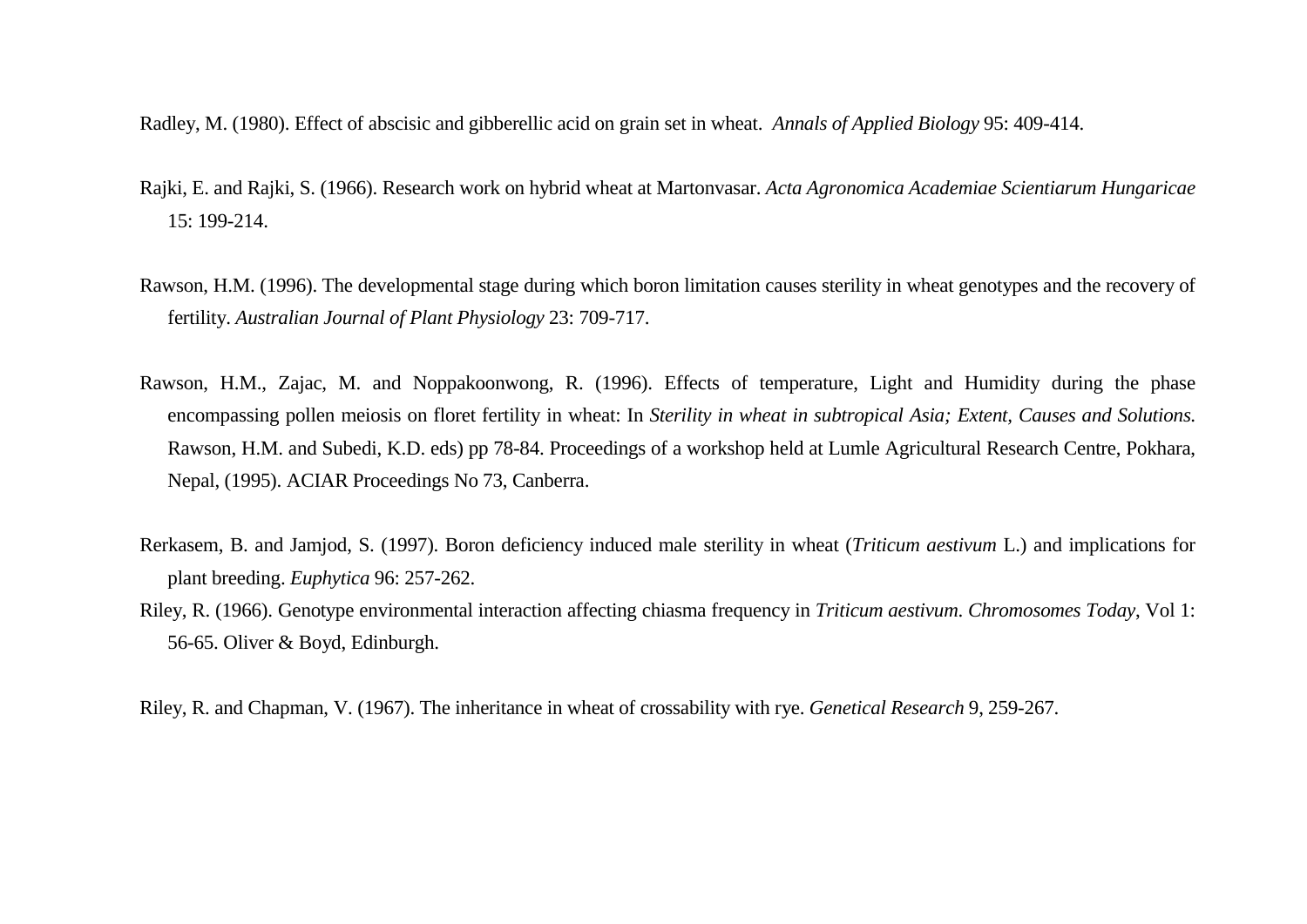- Saifuzzaman, M. and Meisner, C.A. (1996). Wheat sterility in Bangladesh: In *Sterility in wheat in subtropical Asia; Extent, Causes and Solutions*. Rawson, H.M. and Subedi, K.D. eds) pp 104-108. Proceedings of a workshop held at Lumle Agricultural Research Centre, Pokhara, Nepal, (1995). ACIAR Proceedings No 73, Canberra.
- Saini, H.S. and Aspinall, D. (1981). Effect of water deficit on sporogenesis in wheat (*Triticum aestivum* L.). *Annals of Botany* 48: 623-633.
- Saini, H.S. and Aspinall, D. (1982). Abnormal sporogenesis in wheat (*Triticum aestivum*) induced by short periods of high temperature. *Annals of Botany* 49: 835-846.
- Saini, H.S., Sedgley, M. and Aspinall, D. (1983). Effect of heat stress during floral development on pollen tube growth and ovary anatomy in wheat (*Triticum aestivum*). *Australian Journal of Plant Physiology* 10: 137-144.
- Satake, T., Nishiyama, I., Ito, N. and Hayase, H. (1969). Male sterility caused by cooling treatment at the meiotic stage in rice plants. 1. Methods of growing rice plants and inducing sterility in the phytotron. *Proceedings of the Crop Science Society of Japan,* 38: 603-609.
- Scarth, R., Kirby, E.J.M. and Law, C.N. (1985). Effects of the photoperiodic genes *Ppd1* and *Ppd2* on growth and development of the shoot apex in wheat. *Annals of Botany* 55: 351-359.

Sears, E.R. (1954). The aneuploids of common wheat. *Missouri Agricultural Experiment Station, Research Bulletin,* 572: 1-58.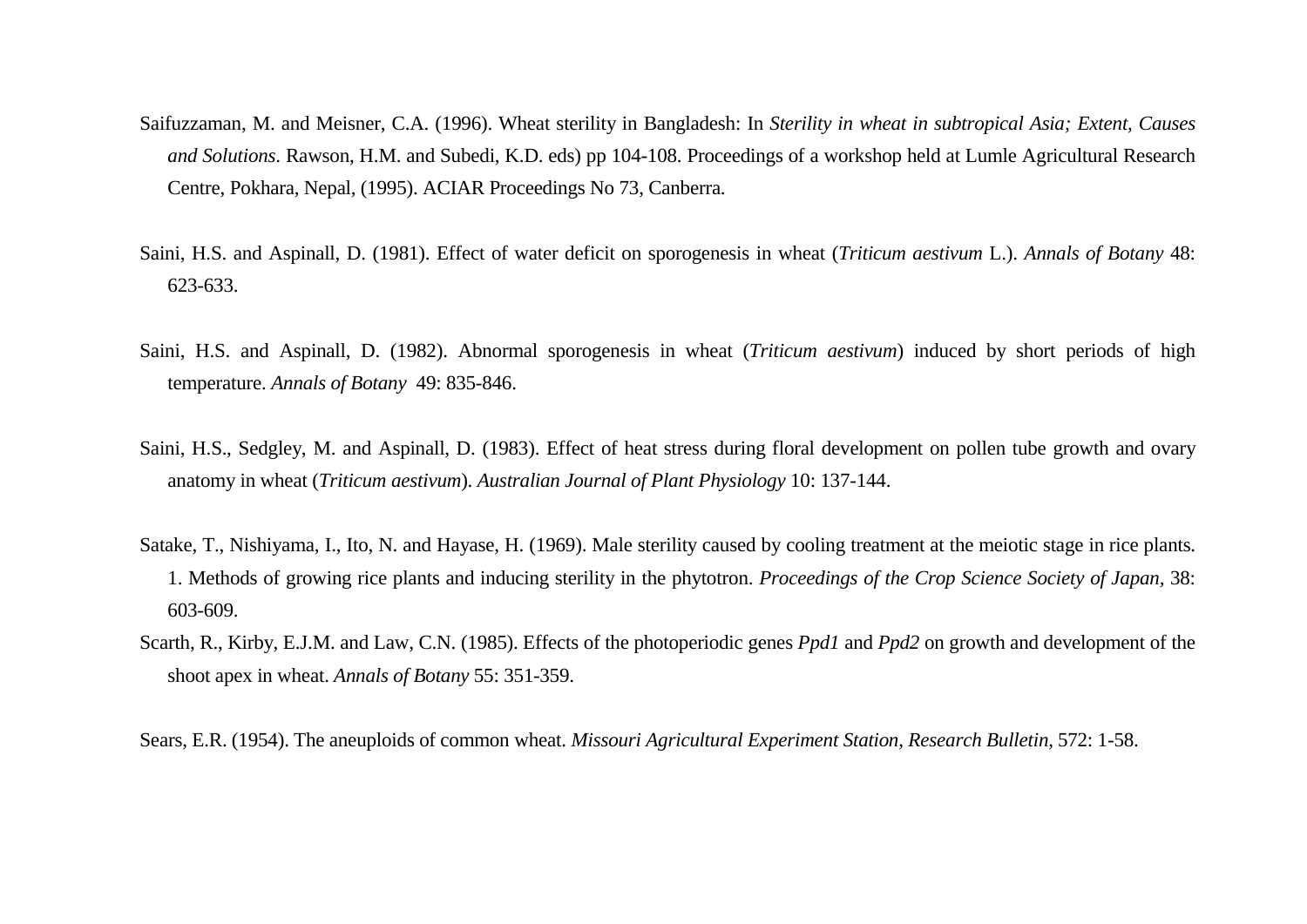- Silva, A.R. da, Andrade, J.M.V., de, and Santos, H.P. dos (1980). O "chocamento" do trigo e suas possiveis solucoes. [Male sterility in wheat and possible solutions]. *Ciencia e Cultura* 32: 72-78.
- Snape, J.W., Chapman, V., Moss, J., Blanchard, C.E. and Miller, T.E. (1978). The crossabilities of wheat varieties with *Hordeum bulbosum*. *Heredity* 42: 291-298.
- Sthapit, B.R. (1988). Studies on wheat sterility problem in the hills, Tar and Tarai of Nepal. *Technical Report* No. 16/88. Lumle Agricultural Research Centre, Lumle, Nepal.
- Subedi, K.D. (1992). Wheat sterility in Nepal a review. In: Mann, C.E. and Rerkasem, B., ed. Boron deficiency in wheat, pp. 57-64. *Wheat Special Report* No.11. Mexico DF, CIMMYT.
- Subedi K D, Budhathoki C B, Subedi M and GC Y D. (1996). Effects of sowing time and boron sterility in four genotypes of wheat (*Triticum aestivum* L.) in the western hills of Nepal. In *Sterility in wheat in subtropical Asia; Extent, Causes and Solutions*. Rawson, H.M. and Subedi, K.D. eds) pp 51-60. Proceedings of a workshop held at Lumle Agricultural Research Centre, Pokhara, Nepal, (1995). ACIAR Proceedings No 73, Canberra.
- Subedi, K.D., Budhathoki, C.B. and Subedi, M. (1997). Variation in sterility among wheat (*Triticum aestivum* L.) genotypes in response to boron deficiency in Nepal. *Euphytica* 95: 21-26.